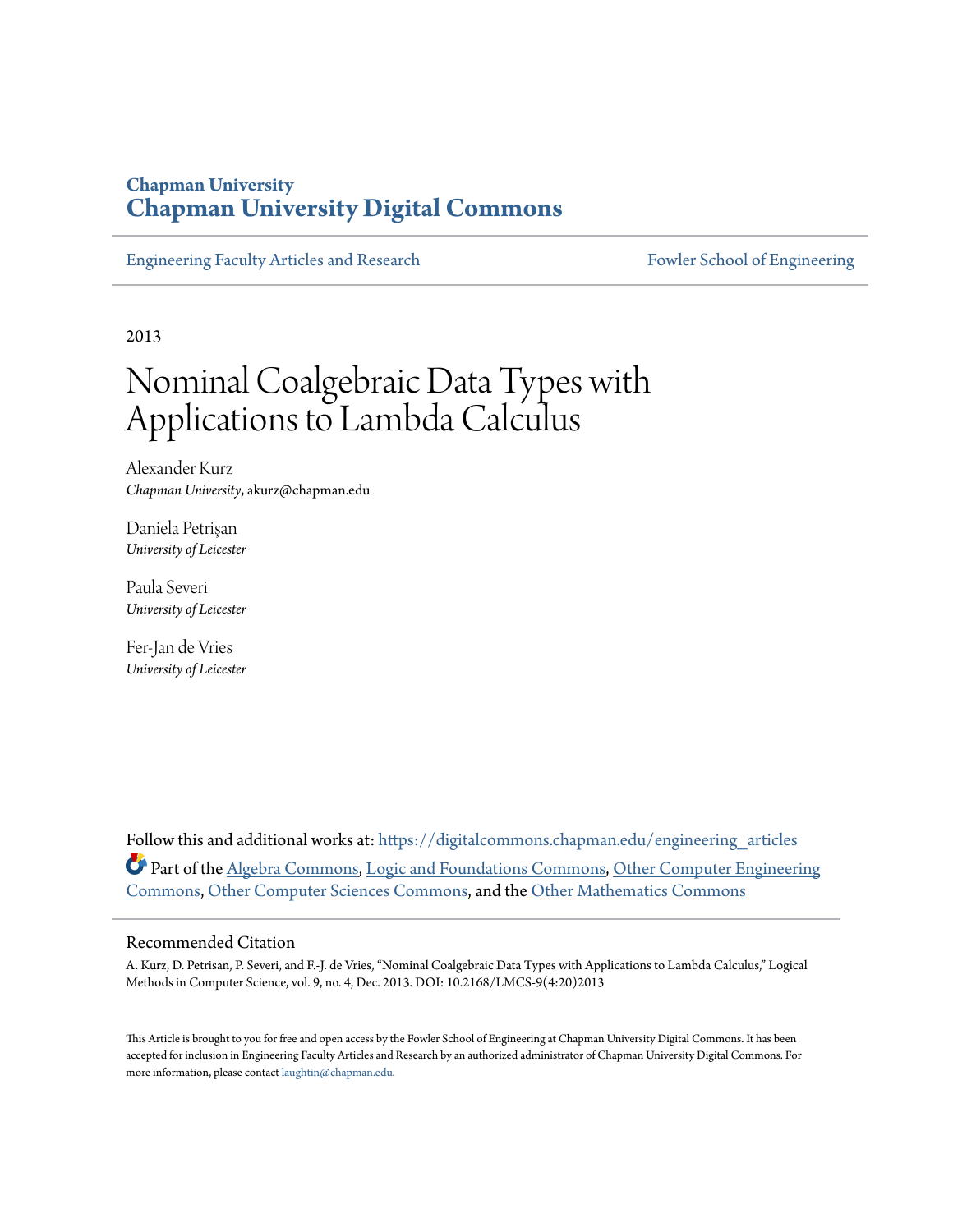## Nominal Coalgebraic Data Types with Applications to Lambda Calculus

#### **Comments**

This article was originally published in *Logical Methods in Computer Science*, volume 9, issue 4, in 2013. [DOI:](https://doi.org/10.2168/LMCS-9(4:20)2013) [10.2168/LMCS-9\(4:20\)2013](https://doi.org/10.2168/LMCS-9(4:20)2013)

## **Creative Commons License**<br> **<b>C** <u>**Q Q**</u>

This work is licensed under a [Creative Commons Attribution 4.0 License.](https://creativecommons.org/licenses/by/4.0/)

### **Copyright**

The authors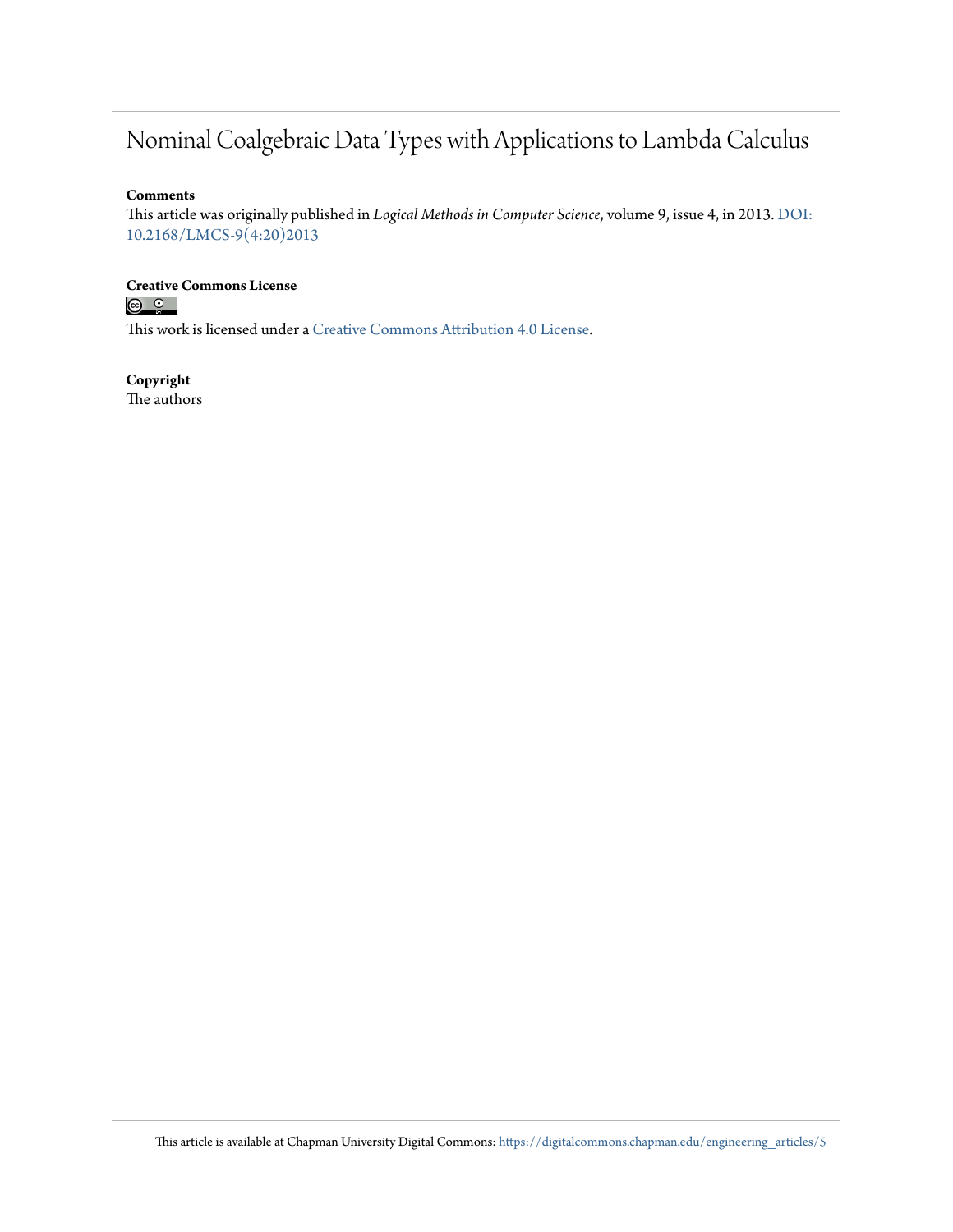### NOMINAL COALGEBRAIC DATA TYPES WITH APPLICATIONS TO LAMBDA CALCULUS

#### ALEXANDER KURZ, DANIELA PETRIS¸AN, PAULA SEVERI, AND FER-JAN DE VRIES

Department of Computer Science, University of Leicester, Leicester, UK *e-mail address*: {ak155, ps65, fdv1}@mcs.le.ac.uk, daniela.petrisan@gmail.com

Abstract. We investigate final coalgebras in nominal sets. This allows us to define types of infinite data with binding for which all constructions automatically respect alpha equivalence. We give applications to the infinitary lambda calculus.

#### **CONTENTS**

| 1.<br>Introduction                                                                              | $\sqrt{2}$ |
|-------------------------------------------------------------------------------------------------|------------|
| Preliminaries on Algebra and Coalgebra<br>2.                                                    | 6          |
| Preliminaries on Infinitary Lambda Calculus<br>3.                                               | 7          |
| Infinitary Terms as a Final Coalgebra<br>3.1.                                                   | 7          |
| Computing the Infinite Normal Forms using Corecursion<br>3.2.                                   | 8          |
| Preliminaries on Nominal Sets<br>4.                                                             | 11         |
| Alpha Corecursion Principle for Nominal Coalgebraic Data Types<br>5.                            | 15         |
| Final Coalgebras of Nom Functors<br>5.1.                                                        | 15         |
| Nominal Algebraic Data Types for Binding Signatures<br>5.2.                                     | 18         |
| An abstract account of $\alpha$ -equivalence.<br>5.3.                                           | 21         |
| Problems with Alpha Equivalence in the Infinitary Case<br>5.4.                                  | 22         |
| Nominal Coalgebraic Data Types for Binding Signatures<br>5.5.                                   | 24         |
| 5.6.<br>Presenting Limits in Nominal Sets                                                       | 29         |
| Applications<br>6.                                                                              | 40         |
| Substitution on an Arbitrary Coalgebraic Data Type<br>6.1.                                      | 40         |
| Substitution on $\alpha$ -Equivalence Classes of Infinitary $\lambda$ -Terms<br>6.2.            | 42         |
| Computing the Infinite Normal Form of $\alpha$ -Equivalence Classes of $\lambda$ -Terms<br>6.3. | 44         |
| Nominal Sets of Infinite Normal Forms and Bisimulations<br>6.4.                                 | 45         |
| Infinitely Many Free Variables<br>6.5.                                                          | 48         |
| Related and Future Work<br>7.                                                                   | 49         |
| Acknowledgements                                                                                | 50         |
| References                                                                                      | 50         |

*Key words and phrases:* coinduction, corecursion, nominal sets, infinitary lambda calculus.



DOI:10.2168/LMCS-9(4:20)2013

C A. Kurz, D. Petrişan, P. Severi, and F.-J.!de Vries<br> **C** [Creative Commons](http://creativecommons.org/about/licenses)

*<sup>2012</sup> ACM CCS:* [Theory of computation]: Semantics and reasoning—Program semantics—Algebraic semantics.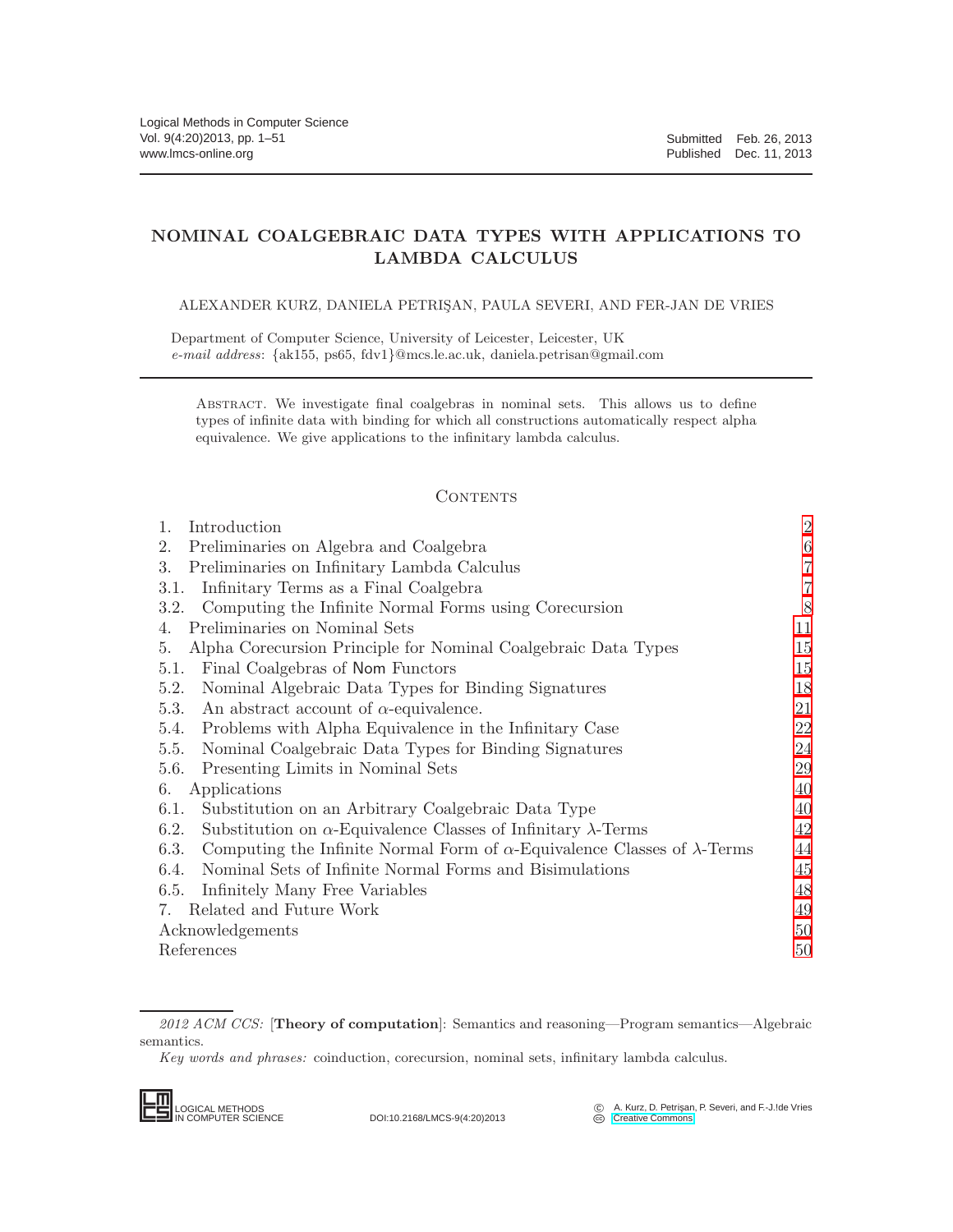#### 1. INTRODUCTION

<span id="page-3-0"></span>We investigate types of infinite data with binding. A leading example is the infinitary  $\lambda$ calculus. To construct explicitly a domain of infinitary  $\lambda$ -terms, one usually starts from finite λ-terms and then applies two constructions: Metric completion to obtain infinite terms and quotienting up to  $\alpha$ -equivalence. Although each of these constructions appear to be routine, we show that their combination is more subtle than one might think at first. For example, one either needs to assume uncountably many variables or find a solution to the problem that, in the case of countably many variables, metric completion does not commute with quotienting by  $\alpha$ -equivalence. On the other hand, general principles suggest to construct infinitary λ-terms more abstractly as final coalgebras in the category of nominal sets. It allows us to treat infinitary data types with binding in general and provides a principle of definition and proof by coinduction. We also show that the syntactic approach of completing and quotienting agrees with the semantic approach of final coalgebras in nominal sets.

To summarise, the paper contributes to coalgebra, to nominal sets, and to the infinitary λ-calculus. To coalgebra, by showing that as for coalgebras over sets also over nominal sets we obtain from finality a definition and proof principle of coinduction. To nominal sets, by investigating limits and introducing notions of safe maps and bound variables. To the infinitary λ-calculus, by clarifying the fundamental constructions in the case of countably many variables and by showing that the informal reasoning with  $\alpha$ -equivalence classes of infinitary  $\lambda$ -terms is indeed mathematically precise.

In the remainder of the introduction we outline the contents of the paper.

Nominal sets were introduced in [\[GP99\]](#page-52-0), but see also [\[Hof99,](#page-52-1) [FPT99\]](#page-52-2) for related proposals. Roughly speaking, a nominal set is a set  $X$  equipped with an action of a set of permutations on some countably infinite set

 $\mathcal V$ 

of 'names' or 'variables'. One can then define the support of some  $x \in X$  as the smallest set of variables on which x depends (we review the precise definitions in Section [4\)](#page-12-0), thus giving an abstract account of the 'free variables' in  $x$ . It is characteristic of nominal sets that all elements have finite support. In other words, modelling syntax in nominal sets requires us to only consider terms with finitely many free variables. But, and this is one of the themes of this paper, it is possible to have terms with infinitely many bound variables. (The question what may constitute an abstract account of bound variables in nominal sets will be discussed in Section [5.6.](#page-30-0))

**Variable binding** in nominal sets can be described by a type constructor  $X \mapsto [\mathcal{V}]X$  which can be understood as a quotient

$$
\mathcal{V} \times X \to [\mathcal{V}]X
$$

identifying elements  $(v, x)$  up to  $\alpha$ -equivalence, that is, up to renaming of the 'bound' variable v. For example, whereas  $\lambda$ -terms are given by the initial algebra of the functor

$$
L X = \mathcal{V} + \mathcal{V} \times X + X \times X \tag{1.1}
$$

it was shown in [\[GP99\]](#page-52-0) that  $\lambda$ -terms up to  $\alpha$ -equivalence are given by the initial algebra of the functor

<span id="page-3-1"></span>
$$
L_{\alpha} X = \mathcal{V} + [\mathcal{V}]X + X \times X \tag{1.2}
$$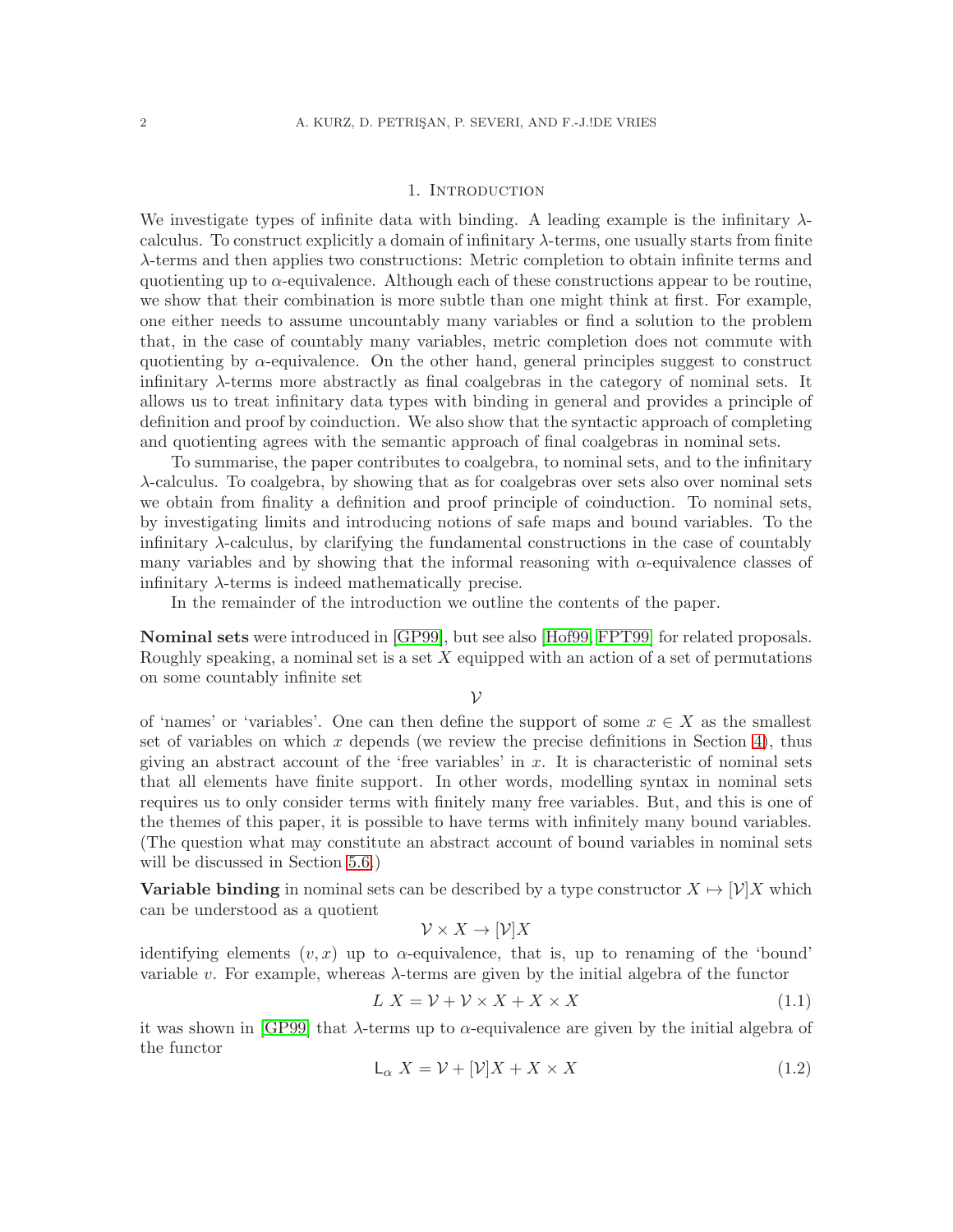Alpha-structural recursion [\[Pit05,](#page-53-0) [Pit06,](#page-53-1) [Pit11\]](#page-53-2) is the induction principle that ensues from syntax as an initial algebra in the category Nom of nominal sets. For example, the classic definition of substitution in the  $\lambda$ -calculus [\[Bar84\]](#page-52-3)

<span id="page-4-0"></span>
$$
y[x := N] = \begin{cases} N & \text{if } y = x, \\ y & \text{otherwise,} \end{cases}
$$
  
\n
$$
(PQ)[x := N] = (P[x := N]Q[x := N]),
$$
  
\n
$$
(\lambda y.P)[x := N] = \lambda y.(P[x := N]) \quad \text{if } y \notin \text{fv}(N) \cup \{x\}.
$$
  
\n(1.3)

is not an inductive definition in the usual sense. Because of the side condition, substitution is only a partial function on raw terms. But, as explained in detail in [\[Pit05\]](#page-53-0), [\(1.3\)](#page-4-0) is an inductive definition according to [\(1.2\)](#page-3-1). Moreover, [\[Pit05\]](#page-53-0) establishes a general induction principle for inductively defined data types with variable binding, explaining when partially defined functions in Set give rise to totally defined functions in Nom.

Alpha-structural corecursion introduced in this paper is the analogue of  $\alpha$ -structural recursion for coinductive datatypes. For example, in the study of the infinitary  $\lambda$ -calculus [\[KKSdV95,](#page-52-4) [KKSdV97,](#page-52-5) [KdV03\]](#page-52-6), which we review in Section [3,](#page-8-0) one is interested in the final coalgebra of  $\mathsf{L}_{\alpha}$ . We describe the corecursion principle ensuing from final coalgebras in nominal sets and show that [\(1.3\)](#page-4-0) is indeed a coinductive definition of substitution for infinitary  $\lambda$ -terms.

Infinitely many free variables in a term (Section [5.4\)](#page-23-0), which do appear if we take the final coalgebra of  $L$  in sets, pose a problem. To see this, note that  $(1.3)$  becomes an inductive definition by choosing a suitable representative  $\lambda y.P$  such that  $y \notin f(v) \cup \{x\}$ . This approach is not immediately viable for the infinitary  $\lambda$ -calculus, because we may have terms that exhaust all the available variables, so that we cannot find a fresh y. For example, consider the infinite  $\lambda$ -term allfv =  $x_0(x_1(x_2(\ldots)))$  which contains all variables from  $\mathcal V$ . In the following  $\beta$ -step

<span id="page-4-1"></span>
$$
(\lambda x_0 x_1.x_0 x_1) \text{allfv} \rightarrow_{\beta} (\lambda x_1.x_0 x_1)[x_0 := \text{allfv}]
$$
\n(1.4)

we have that  $x_1 \in \text{fv}(\text{allfv})$  and, therefore, the  $x_1$  in  $\lambda x_1 \cdot x_0 x_1$  should be replaced by some fresh variable, which is impossible because allfv contains all of them [\[Sal01\]](#page-53-3).

**Restricting to finitely many free variables**, as opposed to allowing  $V$  to be uncountable, is the solution adopted in this paper (but we will come back to infinitely many free variable in Section [6.5\)](#page-49-0). That is, in our example, we will consider the set

$$
\Lambda_{\text{ffv}}^{\infty} = \{ M \in \Lambda^{\infty} \mid \text{fv}(M) \text{ is finite } \}
$$
\n
$$
(1.5)
$$

of λ-terms with *finitely many free variables*, avoiding terms such as allfv. On the one hand, finitely many free variables are sufficient in order to capture the infinite normal forms of terms representing programs, since the limit of an infinite  $\beta$ -reduction sequence starting from a finite term has always a finite number of free variables. On the other hand, restricting to finitely many free variables has the advantage of allowing us to work with nominal sets.

Infinitely many bound variables must be allowed, since additional fresh variables may be needed at each  $\beta$ -reduction step to avoid capture. For example, consider the finite term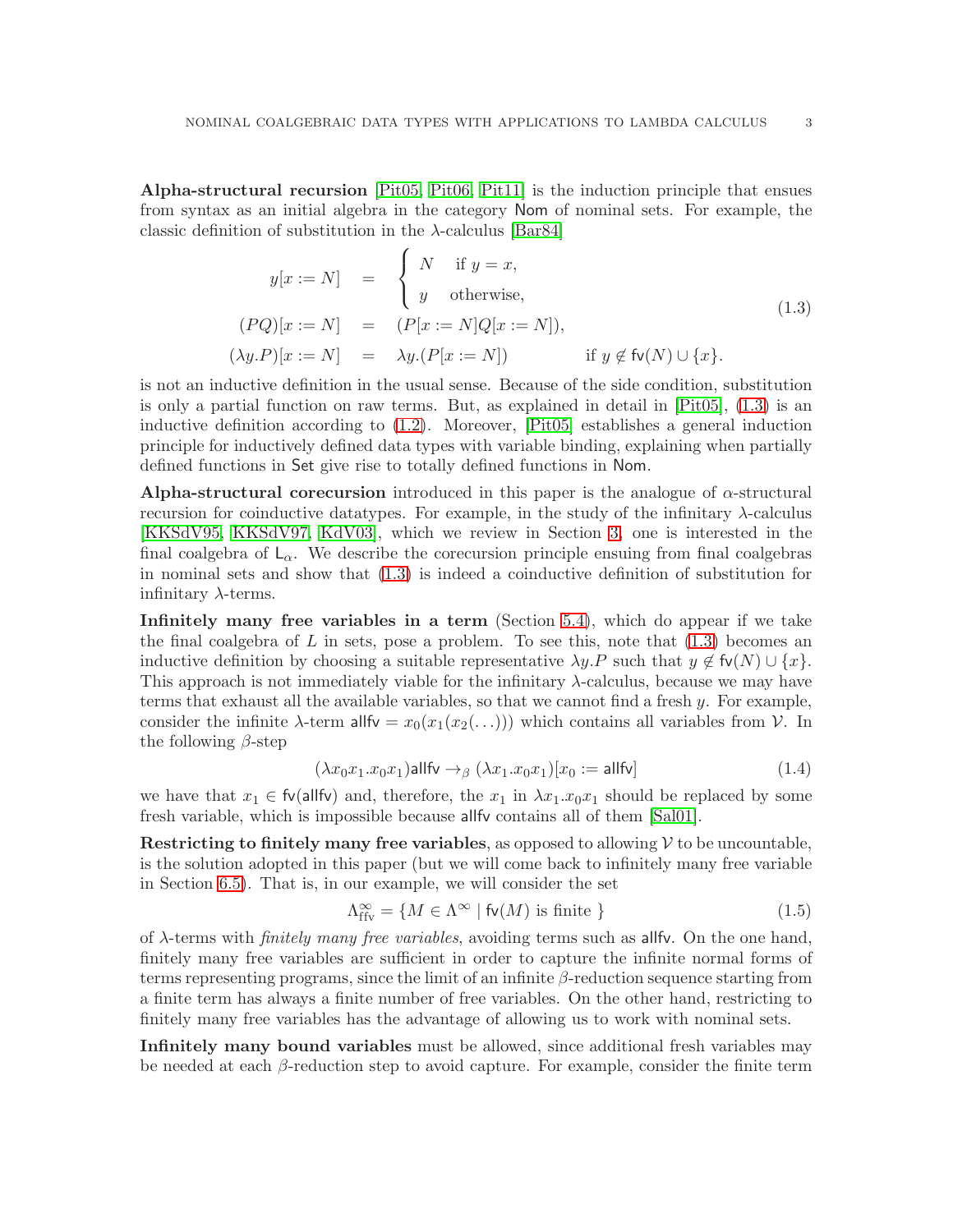Pinfbv  $\equiv$  fix( $\lambda fxyxy(f(xy))$ ) which has the following reduction sequence:

$$
\begin{aligned}\n\text{Pinfbv} &\quad \xrightarrow{\text{A}} \lambda xy. xy (\text{Pinfbv}(xy)) \\
&=_{\alpha} \lambda x_0 x_1.x_0 x_1 (\text{Pinfbv}(x_0 x_1)) \\
&\quad \xrightarrow{\text{A}} \lambda x_0 x_1.x_0 x_1 (\lambda y.x_0 x_1 y (\text{Pinfbv}(x_0 x_1 y))) \\
&=_{\alpha} \lambda x_0 x_1.x_0 x_1 (\lambda x_2.x_0 x_1 x_2 (\text{Pinfbv}(x_0 x_1 x_2))) \\
&\quad \xrightarrow{\text{A}} \lambda x_0 x_1.x_0 x_1 (\lambda x_2.x_0 x_1 x_2 (\lambda y.x_0 x_1 x_2 y (\text{Pinfbv}(x_0 x_1 x_2 y)))) \\
&=_{\alpha} \lambda x_0 x_1.x_0 x_1 (\lambda x_2.x_0 x_1 x_2 (\lambda x_3.x_0 x_1 x_2 x_3 (\text{Pinfbv}(x_0 x_1 x_2 x_3)))) \\
&\vdots\n\end{aligned}
$$

The limit of the above sequence is the infinite term:

$$
\mathsf{infolv} \equiv \lambda x_0.\lambda x_1.x_0x_1(\lambda x_2.x_0x_1x_2(\lambda x_3.x_0x_1x_2x_3(\ldots))).
$$

The term influx has an infinite number of bound variables. All the terms in its  $\alpha$ -equivalence class have an infinite number of bound variables.

The different classes of  $\lambda$ -terms arising from the discussion above are summarised in the following picture, which is one of the contributions of our work. Previous work on infinitary λ-calculus either assumed uncountably many variables or did not make the careful distinctions discussed below.

<span id="page-5-0"></span>
$$
\Lambda \rightarrow \Lambda^{\infty} \leftarrow \Lambda^{\infty} \downarrow \downarrow
$$
\n
$$
\downarrow \downarrow \downarrow
$$
\n
$$
\Lambda^{\infty}/=_\alpha \quad (*) \quad \Lambda^{\infty}_{ffv}/=_\alpha
$$
\n
$$
\downarrow \downarrow
$$
\n
$$
\Lambda \downarrow^{\infty}/=_\alpha \quad (*) \quad \Lambda^{\infty}_{ffv}/=_\alpha
$$
\n
$$
\downarrow^{\cong}
$$
\n
$$
\Lambda/=_\alpha \rightarrow \Lambda/=_\alpha)^{\infty} \leftarrow \Lambda/=_\alpha)^{\infty}_{fs}
$$
\n
$$
(1.6)
$$

In the diagram,  $\Lambda$  denotes the set of finite  $\lambda$ -terms. Vertical arrows  $\longrightarrow$  denote quotienting by  $\alpha$ -equivalence. Infinitary  $\lambda$ -terms are constructed by metric completions  $\rightarrow \rightarrow$ . The rightmost column arises from maps  $\longleftrightarrow$  that restrict to terms with finitely many free variables. Going first right and then down in the diagram means to first complete to infinitary terms and then to quotient by  $\alpha$ -equivalence, whereas going first down and then right, means to first quotient and then to complete. If both ways of constructing infinitary terms up-to α-equivalence coincide, then we say that *metric completion commutes with quotienting by* α*-equivalence.* The two main results here are the following.

- The vertical map in the middle column  $\Lambda^{\infty} \to (\Lambda/\epsilon_{\alpha})^{\infty}$  is not onto (Example [5.20\)](#page-23-1), hence metric completion and quotienting by  $\alpha$ -equivalence do not commute for terms with countably many free variables (as opposed to the case of uncountably many variables, see Theorem [5.19\)](#page-23-2).
- The vertical map  $\Lambda_{\text{ffv}}^{\infty} \to (\Lambda/\text{=}_{\alpha})_{\text{fs}}^{\infty}$  in the right-hand column is onto [\[KPSdV12,](#page-52-7) Theorem 22], in other words, restricted to terms with finitely many free variables, the two operations of metric completion and quotienting by  $\alpha$ -equivalence do commute.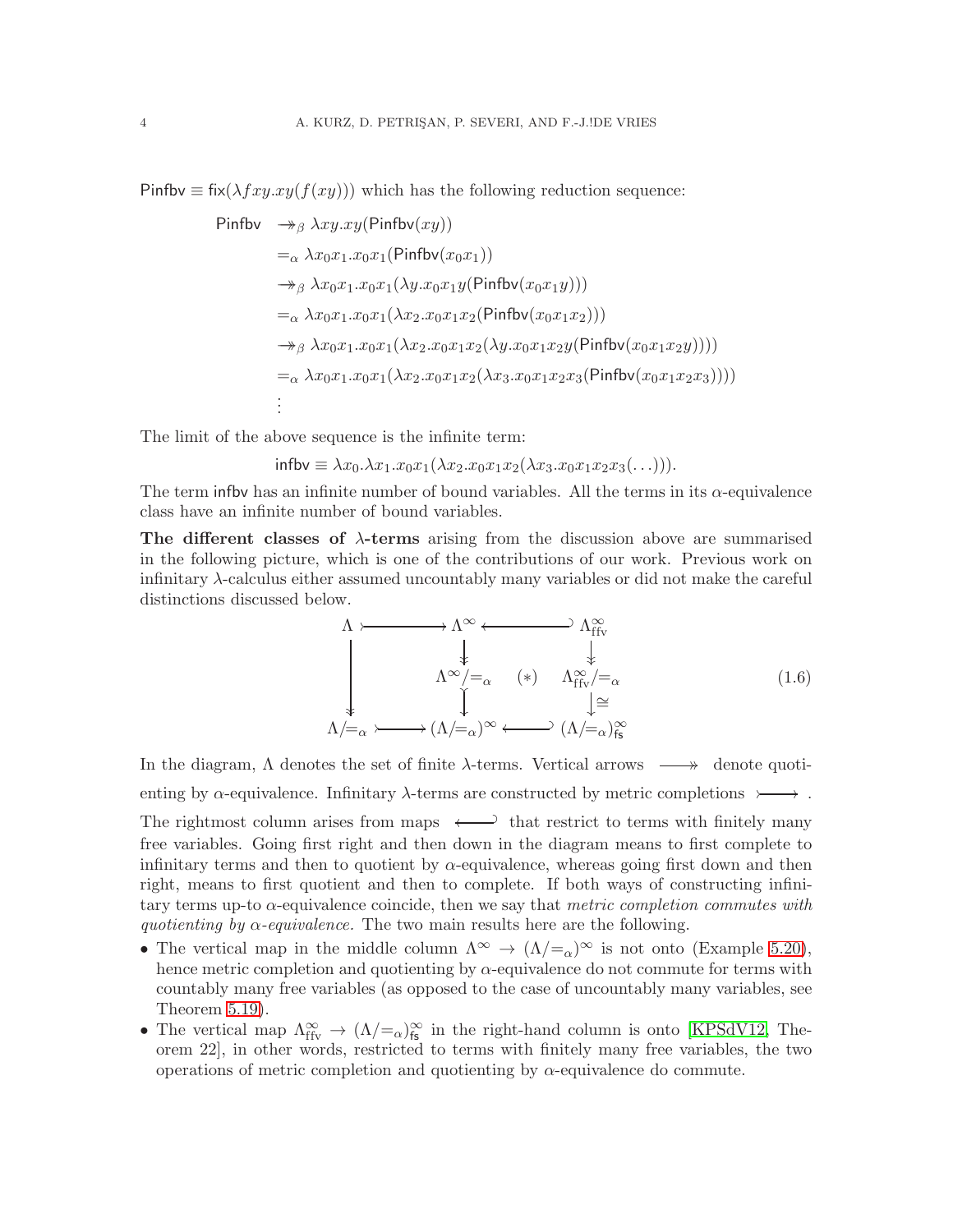Nominal coalgebraic datatypes for a binding signature (Section  $5.5$ ) generalise  $(1.6)$ to the diagram below (where we omitted the middle row obtained from epi-mono factorisations).

<span id="page-6-0"></span>
$$
T_{\Sigma} \longleftarrow \longrightarrow T_{\Sigma}^{\infty} \longleftarrow (T_{\Sigma})_{\text{ffv}}
$$
\n
$$
\downarrow \qquad \qquad \downarrow \qquad \qquad (1.7)
$$
\n
$$
T_{\Sigma}/\equiv_{\alpha} \longleftarrow (T_{\Sigma}/\equiv_{\alpha})^{\infty} \longleftarrow (T_{\Sigma}/\equiv_{\alpha})_{\text{fs}}^{\infty}
$$

Σ is a so-called binding signature [\[FPT99\]](#page-52-2) and  $T_{\Sigma}$  and  $T_{\Sigma}/=\alpha$  are initial algebras. The middle column of metric completions arises via unique arrows  $\rightarrow$  from an  $\omega$ -colimit into an  $\omega^{op}$ -limit as in [\[Bar99,](#page-52-8) Proposition 3.1]. In the right-hand column,  $(T_{\Sigma}/=_{\alpha})_{\rm fs}^{\infty}$  is the final coalgebra in Nom and  $(T_{\Sigma}^{\infty})_{\text{ffv}}$  can be defined as making the right-hand square into a pullback. The theorem that metric completion commutes with quotienting by α-equivalence then follows from one of our main technical contributions, namely that pulling back the (not necessarily surjective) middle vertical arrow  $T_{\Sigma}^{\infty} \to (T_{\Sigma}/=_\alpha)^{\infty}$  along  $(T_{\Sigma}/=_\alpha)^\infty \longleftrightarrow (T_{\Sigma}/=_\alpha)_{\text{fs}}^\infty$  yields a surjection  $(T_{\Sigma}^\infty)_{\text{ffv}} \to (T_{\Sigma}/=_\alpha)_{\text{fs}}^\infty$ .

Representing limits in nominal sets (Section [5.6\)](#page-30-0) provides the setting which enables us to give a semantic proof of the result discussed in the previous paragraph. To see the connection, denote by  $U : \mathsf{Nom} \to \mathsf{Set}$  the forgetful functor and use the (well-known) result that the middle column of [\(1.7\)](#page-6-0) arises as limits of  $\omega^{op}$ -chains as depicted in

$$
UX_0 \longleftarrow UX_1 \longleftarrow UX_2 \longleftarrow \cdots \longleftarrow \lim_{N} UX_n \longleftarrow \longrightarrow P
$$
  
\n
$$
\downarrow \qquad \qquad \downarrow \qquad \qquad \downarrow \qquad \qquad \downarrow \qquad \qquad \downarrow \qquad \qquad (1.8)
$$
  
\n
$$
UY_0 \longleftarrow UY_1 \longleftarrow UY_1 \longleftarrow \cdots \longleftarrow \lim_{N} UY_n \longleftarrow U \lim_{N} Y_n
$$

Similarly, the bottom right-hand corner of [\(1.7\)](#page-6-0) is given by the limit in Nom of the lower sequence. The question whether metric completion commutes with  $\alpha$ -equivalence now becomes an instance of a more general question. Given an  $\omega^{op}$ -sequence of surjections  $X_n \to Y_n$ in Nom, can the limit lim  $Y_n$  in Nom be represented by a surjection  $P \to U \lim Y_n$ , where P is defined to be the pullback  $(*)$ ? A careful analysis of this situation is carried out in Section [5.6.](#page-30-0) In particular, the notions of safe squares, safe maps and of the bound variables relative to a map are introduced and it is shown that  $P \to U \lim Y_n$  is onto if all vertical maps and squares in the chain are safe. We also explore the relationship between safe maps and maps with orbit-finite fibres.

As applications, we give a general definition of substitution on the final coalgebra coming from a binding signature. We also give corecursive definitions of various notions of infinite normal form (Böhm, Lévy-Longo and Berarducci trees) on  $\alpha$ -equivalence classes of terms. We also show a solution, suggested to us by Pitts, of how to treat infinitely many free variables in nominal sets.

Related Work. This paper generalises [\[KPSdV12,](#page-52-7) Theorem 22] from the particular functor describing λ-calculus to arbitrary binding signatures. Along with this generalisation we replaced the syntactic proof (depending on a concrete presentation of the functor) of [\[KPSdV12,](#page-52-7) Theorem 22] with a semantic argument for the generalised Theorem [5.34](#page-28-0) of this paper. In particular, the new material in Section [5.6](#page-30-0) allows us to show that all elements of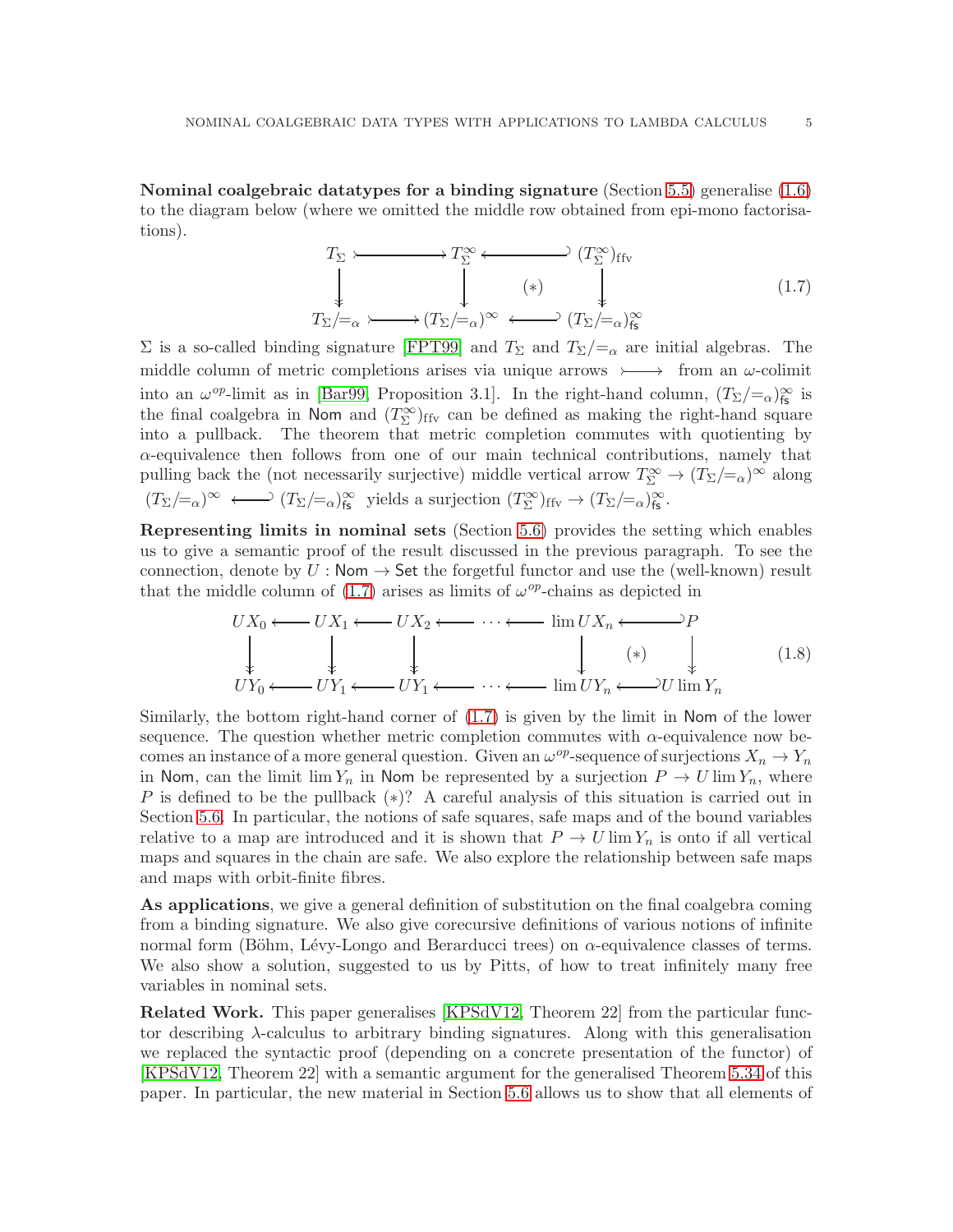<span id="page-7-0"></span>the final coalgebra are presented by infinite terms with finitely many free variables, using only semantic (that is, category theoretic) properties of the Nom-endofunctors of [\(5.4\)](#page-18-0).

#### 2. Preliminaries on Algebra and Coalgebra

**Finite data types, or algebraic data types**, can be studied as initial algebras for functors on different categories. Consider an endofunctor F on a category C and an object X of C. An F-algebra  $(X, \alpha)$  with carrier X is a C-morphism  $\alpha : FX \to X$ . Given two F-algebras  $(X, \alpha)$  and  $(Y, \beta)$  an F-algebra morphism is an arrow  $f : X \to Y$  such that  $f \circ \alpha = \beta \circ F f$ . The F-algebras thus form a category. One can prove the existence of an initial object in this category under certain assumptions on the cocompleteness of  $\mathcal C$  and on the "size" of the functor  $F$ . Assume that  $\mathcal C$  has colimits. Then we can consider the following sequence, starting from the initial  $\mathcal{C}\text{-object }0$ .

<span id="page-7-1"></span>
$$
0 \xrightarrow{\cdot} F0 \xrightarrow{F!} F^20 \xrightarrow{F^2!} \dots \xrightarrow{F^{\omega}0 \xrightarrow{\cdot} \dots \tag{2.1}
$$

Above ! :  $0 \rightarrow F0$  is the unique map from the initial object 0 to F0. When we reach a limit ordinal  $\alpha$  we define  $F^{\alpha}0$  as colim<sub> $\beta \leq \alpha} F^{\beta}0$ . The colimit of this sequence, when it exists, is</sub> the carrier of the initial F-coalgebra. Notice that for each ordinal  $\iota$  we have a canonical map from  $F<sup>t</sup>0$  into the initial algebra. For example, if F preserves colimits of  $\omega$ -chains, then the initial F-algebra is  $F^{\omega}0$ .

Colimits of ω-chains are an example of a well studied class of colimits, namely *filtered colimits* [\[AR94\]](#page-51-2). Recall that a filtered colimit is a colimit of a diagram  $J : D \to C$  where D is a category such that any finite diagram in D has a cocone. Functors that preserve filtered colimits are called *finitary*. Finitary functors have an initial algebra and the computation of the colimit of the initial chain stops after  $\omega$  steps.

Infinitary data types, or *coalgebraic data types*, are understood as final coalgebras for suitable functors. An F-coalgebra  $(X, \xi)$  is defined as an arrow  $\xi : X \to FX$ . A coalgebra morphism between  $(X, \xi)$  and  $(Y, \zeta)$  is a C-morphism  $f : X \to Y$  such that  $F f \circ \xi = \zeta \circ f$ . Similarly to the initial algebra situation, we can consider the final sequence

$$
1 \xleftarrow{!} F1 \xleftarrow{F!} F^2 1 \xleftarrow{!} \dots \xleftarrow{F^{\omega} 1 \xleftarrow{!} \dots
$$
 (2.2)

where 1 is the final C-object and ! is the unique arrow from  $F1$  to 1. Assume that C has limits. For limit ordinals we compute the limit of the diagram constructed previously. The limit of the final sequence, if it exists, is the carrier of the final coalgebra. Therefore, functors that preserve limits of  $\omega^{op}$ -chains, sometimes called *continuous*, have a final coalgebra whose carrier is  $F^{\omega}$ 1. We also have canonical maps from the final coalgebra to each  $F^{\iota}$ 1 for all ordinals  $\iota$ .

The metric completion of  $F^{\omega}0$  is given by  $F^{\omega}1$ , see Barr [\[Bar99,](#page-52-8) Proposition 3.1]. In more detail, if  $F$  is an endofunctor on Set and  $F_0$  is nonempty, then one can equip the set  $F^{\omega}$  with a metric and prove that it is the metric completion of  $F^{\omega}$ . The metric on  $F^{\omega}1$  is obtained using the projections  $p_n : F^{\omega}1 \to F^n1$ . Explicitly, for  $t, t' \in F^{\omega}1$  we put  $d(t, t') = 2^{-\max\{n \mid p_n \overline{t} = p_n t'\}}.$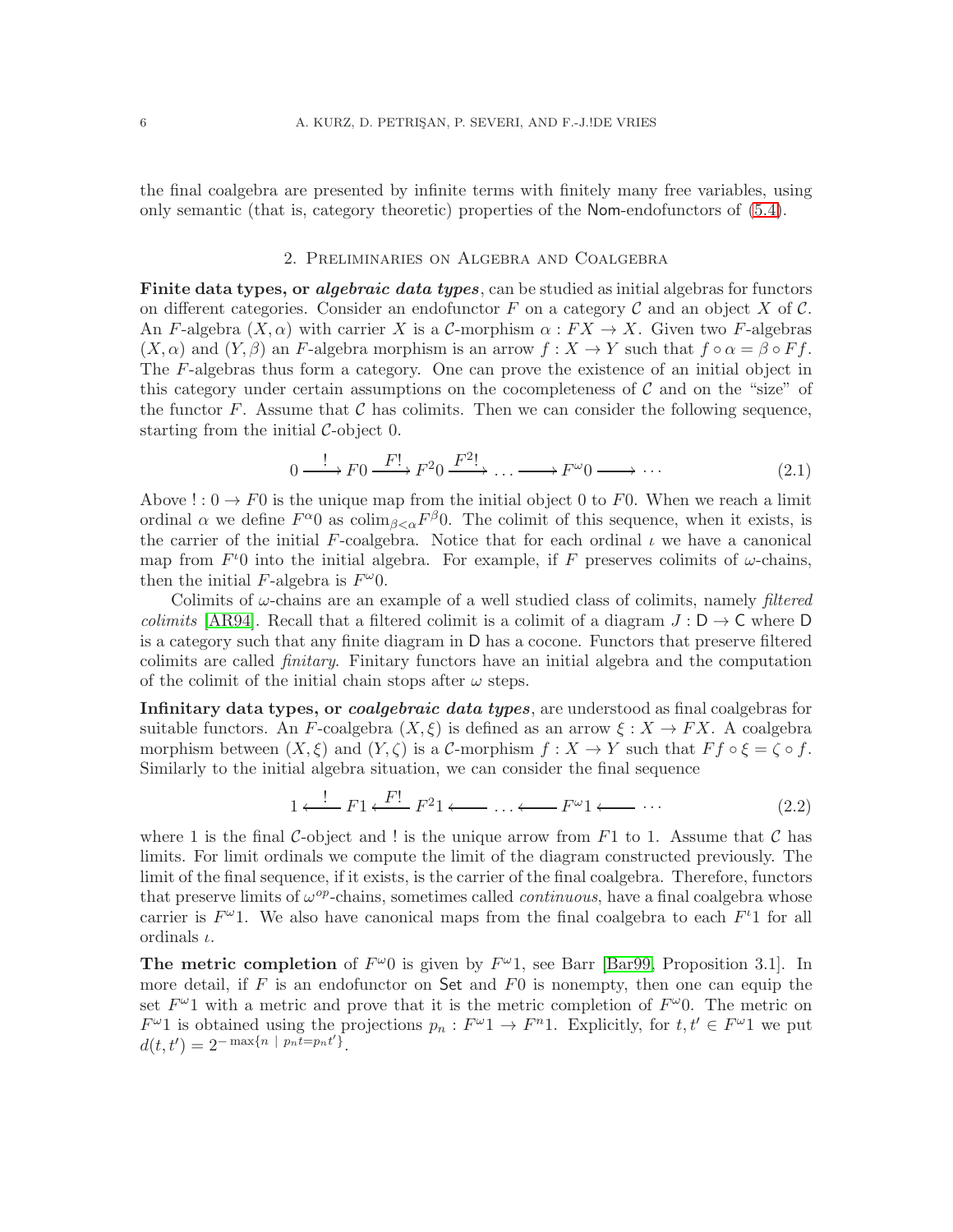#### 3. Preliminaries on Infinitary Lambda Calculus

<span id="page-8-1"></span><span id="page-8-0"></span>3.1. Infinitary Terms as a Final Coalgebra. We assume familiarity with basic notions and notations of the finite  $\lambda$ -calculus [\[Bar84\]](#page-52-3). The set  $\Lambda$  of finite  $\lambda$ -terms is defined by induction from the grammar:

<span id="page-8-2"></span>
$$
M ::= x \mid (\lambda x.M) \mid (MM) \tag{3.1}
$$

where x ranges over a given set  $V$  of variables.

First we explain how the set  $\Lambda^{\infty}$  of finite and infinite  $\lambda$ -terms can be constructed as the metric completion of the set  $\Lambda$  of finite  $\lambda$ -terms. Then we will briefly recall some notions and facts of infinitary  $\lambda$ -calculus [\[KKSdV97,](#page-52-5) [KdV03\]](#page-52-6). The notion of  $\alpha$ -equivalence will be given in Definitions [5.11](#page-20-0) and [5.17.](#page-23-3)

The idea of putting a metric on a set of terms goes at least back to Arnold and Nivat [\[AN80\]](#page-51-3). To do so we define truncations.

<span id="page-8-4"></span>**Definition 3.1** (Truncation). The truncation of a term  $M \in \Lambda$  at depth  $n \in \mathbb{N}$  is defined by induction on n:

$$
M^0 \quad = *,
$$

 $M^{n+1}$  =  $\sqrt{ }$  $\int$  $\overline{\mathcal{L}}$ x *if*  $M = x \in V$ ,  $\lambda x.N^n$  *if*  $M = \lambda x.N$ ,  $N^n P^n$  *if*  $M = NP$ . (3.2)

where  $*$  is any constant not appearing in the syntax of the  $\lambda$ -calculus, for example  $\emptyset$ .

<span id="page-8-3"></span>**Definition 3.2** (Metric). We define a metric  $d : \Lambda \times \Lambda \to [0, 1]$  by

$$
d(M, N) = 2^{-m},
$$
\n(3.3)

where  $m = \sup\{n \in \mathbb{N} \mid M^n = N^n\}$  and we use the convention  $2^{-\infty} = 0$ .

In fact,  $(\Lambda, d)$  is an ultrametric space, since for all  $M, N, P \in \Lambda$  we have  $d(M, N) \leq$  $\max\{d(M, P), d(P, N)\}\$ , as one can easily check.

The set  $\Lambda^{\infty}$  of finite and infinite  $\lambda$ -terms is now defined as the metric completion of the set  $\Lambda$  of finite terms with respect to the metric d. Alternatively,  $\Lambda^{\infty}$  can be defined by interpreting [\(3.1\)](#page-8-2) as a coinductive definition. The fact that both definitions coincide is a consequence of Barr's theorem on final coalgebras for bicontinuous Set endofunctors.

Indeed, interpreting  $(3.1)$  coinductively amounts to taking as  $\lambda$ -terms the elements of the final coalgebra for the Set-endofunctor

<span id="page-8-5"></span>
$$
L X = \mathcal{V} + \mathcal{V} \times X + X \times X. \tag{3.4}
$$

Notice that the set  $\Lambda$  of finite  $\lambda$ -terms constitutes the initial algebra for L. A closer look at the proof of Barr [\[Bar99,](#page-52-8) Theorem 3.2 and Proposition 3.1] shows now that the metric d on  $\Lambda$  of Definition [3.2](#page-8-3) coincides with the metric induced by the final coalgebra. Hence, by [\[Bar99,](#page-52-8) Proposition 3.1], the completion of the initial L-algebra  $\Lambda$  in the metric d is the final L-coalgebra.

To summarise, the final L-coalgebra  $(\Lambda^{\infty}, \text{unfold}: \Lambda^{\infty} \to L(\Lambda^{\infty}))$  is the Cauchy completion of  $\Lambda$  and we have a dense inclusion map  $\iota : \Lambda \to \Lambda^\infty$ . It is well-known that the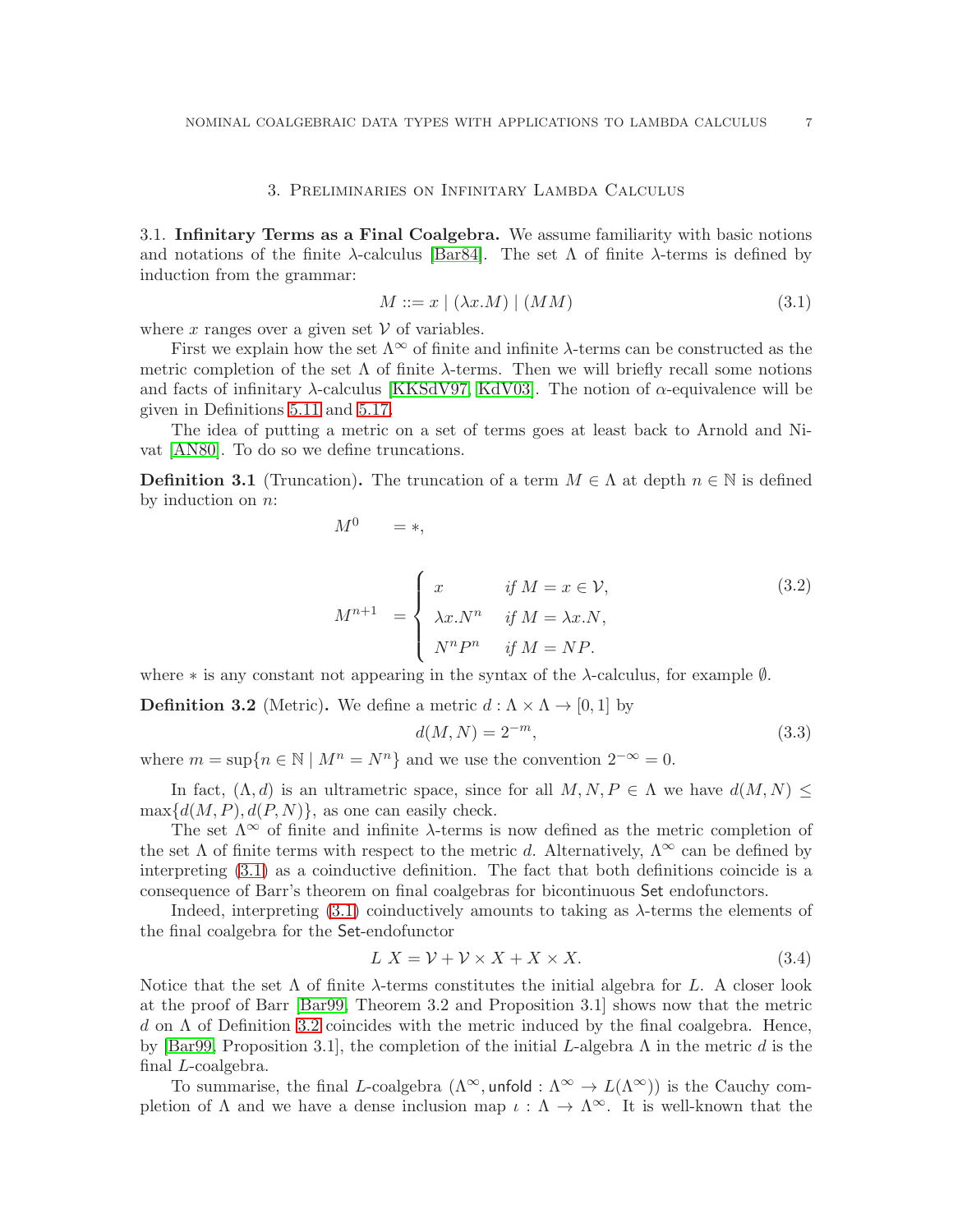structure map of the final coalgebra unfold :  $\Lambda^{\infty} \to L(\Lambda^{\infty})$  is an isomorphism, hence the set  $L(\Lambda^{\infty})$  can be equipped with a complete metric. The map unfold :  $\Lambda^{\infty} \to L(\Lambda^{\infty})$  is the unique uniformly continuous map from  $\Lambda^{\infty}$  to  $L(\Lambda^{\infty})$  making diagram [\(3.5\)](#page-9-1) commutative:

<span id="page-9-1"></span>
$$
\Lambda \xrightarrow{\simeq} L(\Lambda)
$$
  
\n
$$
\iota \downarrow \qquad \qquad \downarrow L(\iota)
$$
  
\n
$$
\Lambda^{\infty} \xrightarrow{\text{unfold}} L(\Lambda^{\infty})
$$
\n(3.5)

Having defined the set  $\Lambda^{\infty}$  of finite and infinite  $\lambda$ -terms we now extend the usual syntactic conventions for finite  $\lambda$ -calculus to infinitary  $\lambda$ -calculus. Terms and variables will respectively be written with (super- and subscripted) letters  $M, N$  and  $x, y, z$ . Terms of the form  $(M_1M_2)$  and  $(\lambda x.M)$  will respectively be called applications and abstractions.

The truncation of an infinite term  $M \in \Lambda^{\infty}$  at depth n is defined just as in Definition [3.1](#page-8-4) by induction on n. Observe that  $(M^n)_{n\in\mathbb{N}}$  is a Cauchy sequence in  $(\Lambda^\infty, d)$  that converges to M.

The set of free and bound variables of a finite term  $M$  is defined as usual and denoted by  $f\nu(M)$  and  $b\nu(M)$  respectively. We extend  $f\nu(M)$ ,  $b\nu(M)$  to infinitary terms  $M \in \Lambda^\infty$ using truncations by

$$
\mathsf{fv}(M) = \bigcup\nolimits_{n \in \mathbb{N}} \mathsf{fv}(M^n) \qquad \qquad \mathsf{bv}(M) = \bigcup\nolimits_{n \in \mathbb{N}} \mathsf{bv}(M^n).
$$

Also,  $\mathsf{var}(M) = \mathsf{fv}(M) \cup \mathsf{bv}(M)$ .

We define β-reduction on  $\Lambda^{\infty}$  and denote it as  $\rightarrow$ <sub>β</sub> in the usual way: the smallest relation that contains  $(\lambda x.P)Q \rightarrow_{\beta} P[x := Q]$  and is closed under contexts. The reflexive and transitive closure of  $\rightarrow$ <sub>β</sub> is denoted by  $\rightarrow$ <sub>β</sub>. For the definition of  $\rightarrow$ <sub>β</sub> that assumes a sequence of reduction steps of any ordinal length, see for instance [\[KKSdV95\]](#page-52-4). Terms of the form  $(\lambda x.P)Q$  are called redexes. Normal forms are terms without redexes and hence cannot be changed by further computation.

The definition of infinitary  $\lambda$ -calculus is completed by enriching the syntax [\(3.1\)](#page-8-2) with a fresh constant  $\perp$  and then adding  $\perp$ -reduction, denoted by  $\rightarrow_{\perp}$ , defined as the smallest relation closed under contexts and containing  $M \to \perp \perp$  for M belonging to some fixed set U of *meaningless terms*. If and only if the set U satisfies certain properties, the resulting infinitary calculus is confluent and normalising, in which case each term has a unique normal form [\[KKSdV97,](#page-52-5) [KdV03,](#page-52-6) [SdV11\]](#page-53-4).

<span id="page-9-0"></span>3.2. Computing the Infinite Normal Forms using Corecursion. The normal form of a  $\lambda$ -term can be thought to represent its meaning, the maximal amount of information embodied in the term, stable in the sense that it cannot be changed by further computation. Note that this concept of meaning depends on the chosen set  $U$  of meaningless terms for which there is ample, uncountable choice [\[SdV11\]](#page-53-4).

For concrete sets of meaningless terms an alternative, "informal" corecursive definition of the normal form of a term in the corresponding infinitary λ-calculus can sometimes be given. Three of them are well known and they are recalled in [\(3.6\)](#page-10-0), [\(3.7\)](#page-10-1) and [\(3.8\)](#page-11-0).

In his book [\[Bar84\]](#page-52-3), Barendregt argued that the terms without head normal forms should be considered as meaningless terms. Any finite  $\lambda$ -term is either a head normal form (hnf), that is, a term of the form  $\lambda x_1 \ldots \lambda x_n \ldots x_N$ , or it is a term of the form  $\lambda x_1 \ldots \lambda x_n$ .  $((\lambda y.P)Q)N_1 \ldots N_m$  where the redex  $(\lambda y.P)Q$  is called the head redex. Starting with a term  $M$  that is not in hnf one can repeatedly contract the head redex. Either this will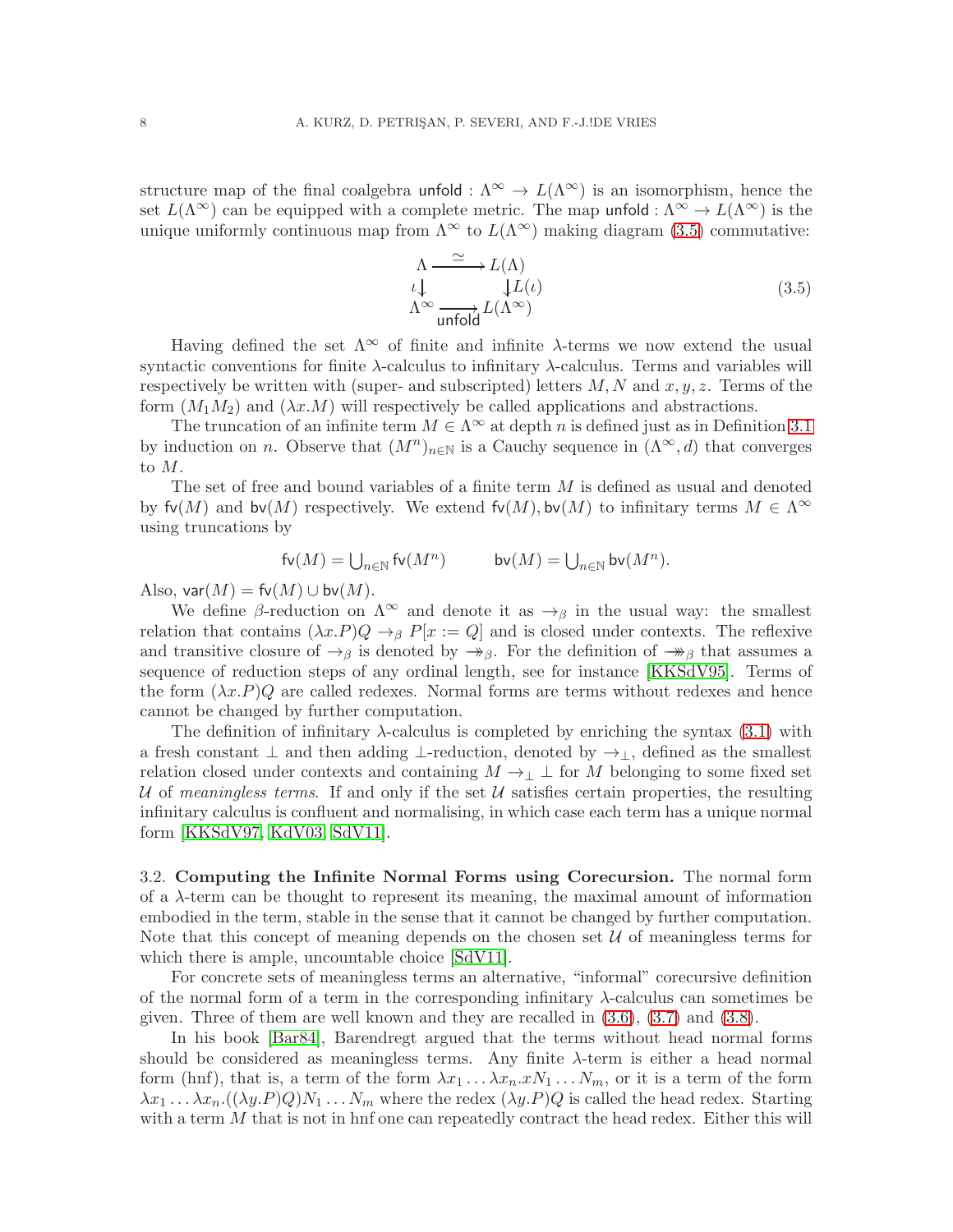go on forever or terminate with a hnf, which represents part of the information embodied in a term. In the latter case one can repeat this process on the subterms  $N_i$  to try to compute more information. This idea led Barendregt to his elegant "informal" definition of the Böhm tree  $BT(M)$  of a term M, that we now recognise as a corecursive definition.

<span id="page-10-0"></span>
$$
BT(M) = \begin{cases} \lambda x_1 \dots \lambda x_n . y BT(M_1) \dots BT(M_m), \\ \text{if } M \to_{\beta} \lambda x_1 \dots \lambda x_n . y M_1 \dots M_m, \\ \bot & otherwise. \end{cases} \tag{3.6}
$$

The image of  $BT$  is denoted as  $BT$  and can be explicitly defined as follows.

<span id="page-10-2"></span>**Definition 3.3** (Set of Böhm trees). The set  $BT$  of *Böhm trees* is defined as the maximal set such that for all  $M \in \mathcal{BT}$ , either  $M = \perp$  or  $M = \lambda x_1 \dots \lambda x_n y M_1 \dots M_m$  where  $M_1, \ldots, M_m \in \mathcal{BT}$  for some  $m, n \geq 0$ .

Clearly, any Böhm tree in  $\beta\mathcal{T}$  is an infinitary lambda term over the syntax [\(3.1\)](#page-8-2) enriched with ⊥.

Taking for  $U$  the set of terms without hnf, one can show using the confluence property that the normal forms of the corresponding infinitary  $\lambda$ -calculus satisfy the equations in [\(3.6\)](#page-10-0). That is, the Böhm tree of a term M is the normal form of M in the infinitary λ-calculus that equates all terms without head normal form with ⊥ [\[Bar84,](#page-52-3) [KKSdV97\]](#page-52-5).

Alternatively, as Abramsky has forcefully argued in [\[Abr90\]](#page-51-4), one can take the set of terms without weak head normal form (whnf) as set of meaningless terms. Any finite λ-term is either a weak head normal form, that is, a term of either of the two forms  $xM_1 \ldots M_m$ , or  $\lambda x.N$ , or it is a term of the form  $((\lambda y.P)Q)M_1 \dots M_m$  where the redex  $(\lambda y.P)Q$  is called the weak head redex. In perfect analogy with before, starting with a term M that is not in whnf one can repeatedly contract the weak head redex. Either this will go on forever or terminate with a whnf. In the latter case one can repeat this process on the subterms  $M_i$  of the tail of the whnf or on the subterm  $N$  of its body to try to compute more information. This describes a lazy computation strategy, that postpones reduction under abstractions as much as possible.

The normal forms of the corresponding infinitary  $\lambda$ -calculus that equates all terms without weak head normal form with  $\perp$  satisfy the equations [\(3.7\)](#page-10-1) that define the Lévy-Longo tree  $LLT(M)$  of a term M corecursively [Longs, Lév76, [AO93,](#page-51-5) [KKSdV97\]](#page-52-5).

<span id="page-10-1"></span>
$$
LLT(M) = \begin{cases} yLLT(M_1) \dots LLT(M_m) & \text{if } M \twoheadrightarrow_{\beta} yM_1 \dots M_m, \\ \lambda x.LLT(N) & \text{if } M \twoheadrightarrow_{\beta} \lambda x.N, \\ \bot & \text{otherwise.} \end{cases} \tag{3.7}
$$

The image of  $LLT$  is denoted as  $\mathcal{LLT}$  and can be explicitly defined as follows.

<span id="page-10-3"></span>**Definition 3.4** (Set of Lévy-Longo trees). The set  $\mathcal{LLT}$  of Lévy-Longo trees can be defined as the maximal set that satisfies that whenever  $M \in \mathcal{LLT}$  then M has one of the following shapes:

- (1) either  $M = \perp$ , or
- (2)  $M = \lambda x.N$  for some  $N \in \mathcal{LLT}$ , or
- (3)  $M = yM_1 \dots M_n$  for some  $M_1, \dots, M_n \in \mathcal{LLT}$ .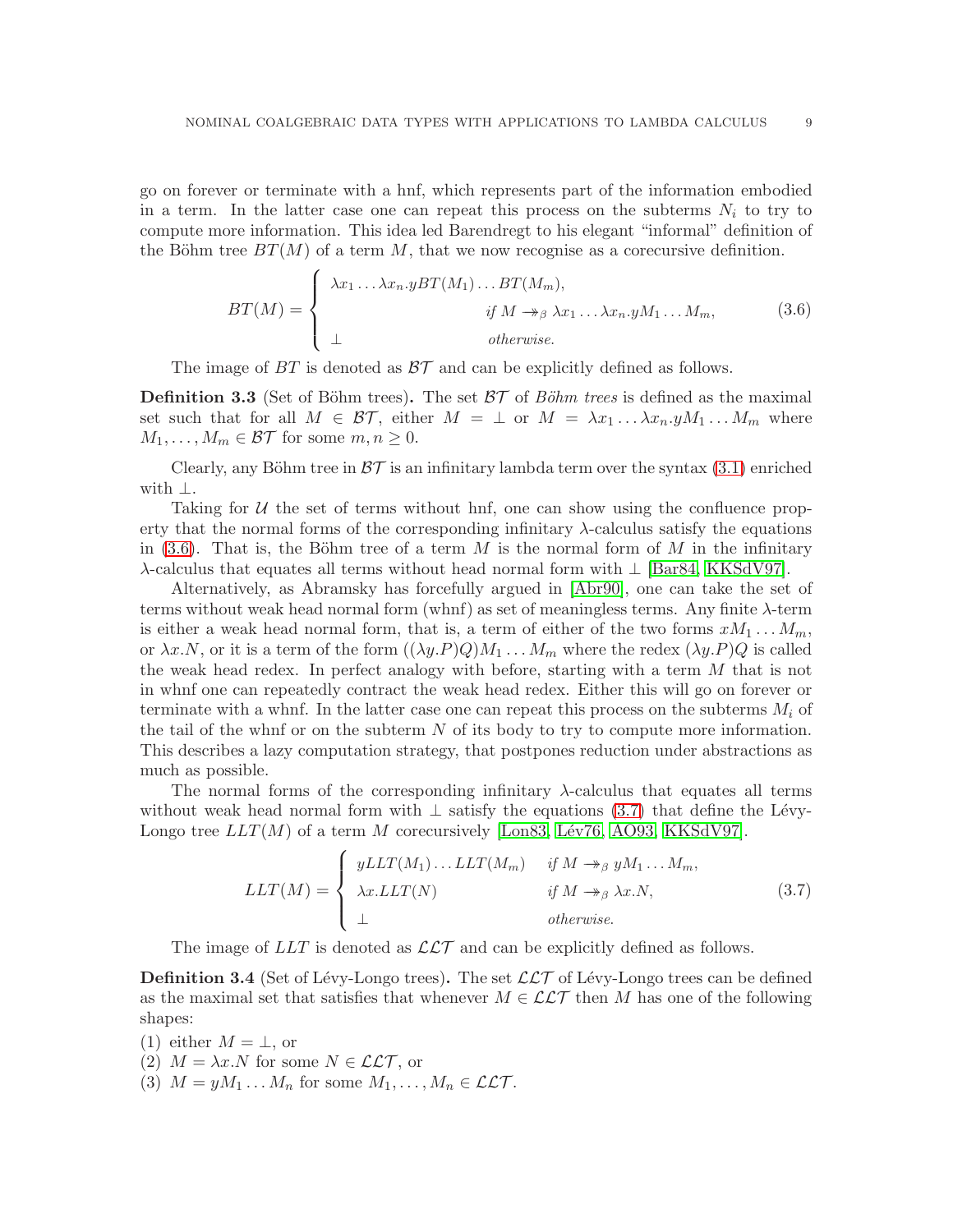| Term                 | Böhm tree                                  | Lévy-Longo tree                              | Berarducci tree                              |
|----------------------|--------------------------------------------|----------------------------------------------|----------------------------------------------|
| $\overline{M}$       | BT(M)                                      | LLT(M)                                       | BeT(M)                                       |
|                      |                                            |                                              |                                              |
| fix $x$              | $x(x(x(\ldots)))$                          | $x(x(x(\ldots)))$                            | $x(x(x(\ldots)))$                            |
| $fix(\lambda yx.xy)$ | $\lambda x_1.x_1(\lambda x_2.x_2(\ldots))$ | $\lambda x_1.x_1(\lambda x_2.x_2(\ldots))$   | $\lambda x_1.x_1(\lambda x_2.x_2(\ldots))$   |
| $\lambda x. \Omega$  |                                            | $\lambda x$ .                                | $\lambda x. \perp$                           |
| fix $(\lambda xy.x)$ |                                            | $\lambda x_1 \lambda x_2 \lambda x_3 \ldots$ | $\lambda x_1 \lambda x_2 \lambda x_3 \ldots$ |
| $\Omega$             |                                            |                                              |                                              |
| $fix(\lambda y.yx)$  |                                            |                                              | $(((\ldots)x)x)x)$                           |

<span id="page-11-1"></span>Figure 1: Examples of Böhm, Lévy-Longo and Berarducci trees

The least set of meaningless terms that gives rise to a confluent and normalising infinitary  $\lambda$ -calculus is the set of terms without a top normal form. Here a term M is a top normal form (tnf) if it is either a variable, an abstraction or an application of the form  $M_1M_2$  in which  $M_1$  is a *zero term*, i.e. a term that cannot reduce to an abstraction. The well-known term  $\Omega = (\lambda x . xx)(\lambda x . xx)$  has no tnf. The normal forms of this calculus can alternatively be characterised by the corecursive definition of the Berarducci tree [\[Ber96,](#page-52-9) [KKSdV97\]](#page-52-5)  $BeT(M)$  of a term M:

<span id="page-11-0"></span>
$$
BeT(M) = \begin{cases} x & \text{if } M \to_{\beta} x, \\ \lambda x.BeT(N) & \text{if } M \to_{\beta} \lambda x.N, \\ BeT(N)BeT(P) & \text{if } M \to_{\beta} NP \text{ and } N \text{ is a zero term,} \\ \bot & \text{otherwise,} \end{cases}
$$
(3.8)

The image of  $BeT$  is denoted as  $BeT$  and can be explicitly defined as follows.

<span id="page-11-2"></span>Definition 3.5 (Set of Berarducci trees). The set B*e*T of *Berarducci trees* can be defined as the maximal set that satisfies that whenever  $M \in \mathcal{B}e\mathcal{T}$  then M has one of the following shapes:

- (1)  $M = \lambda x.N$  for some  $N \in \mathcal{B}eT$ , or
- (2)  $M = yM_1 \dots M_n$  for some  $M_1, \dots, M_n \in \mathcal{B}e\mathcal{T}$ , or
- (3)  $M = \perp M_1 \ldots M_n$  for some  $M_1, \ldots, M_n \in \mathcal{B}e\mathcal{T}$ , or
- (4)  $M = ((\ldots)M_2)M_1$  for some  $(M_i)_{i>1}$  such that  $M_i \in \mathcal{B}e\mathcal{T}$  for all  $i \geq 1$ .

Some examples of trees are shown in Figure [1.](#page-11-1)

It is possible to formalise [\(3.6\)](#page-10-0)-[\(3.8\)](#page-11-0) using corecursion via the final L-coalgebra, provided we give concrete reduction strategies to compute the various forms used in the definitions. However, in order to take into account  $\alpha$ -equivalence, we will prove an  $\alpha$ -corecursion principle based on nominal sets.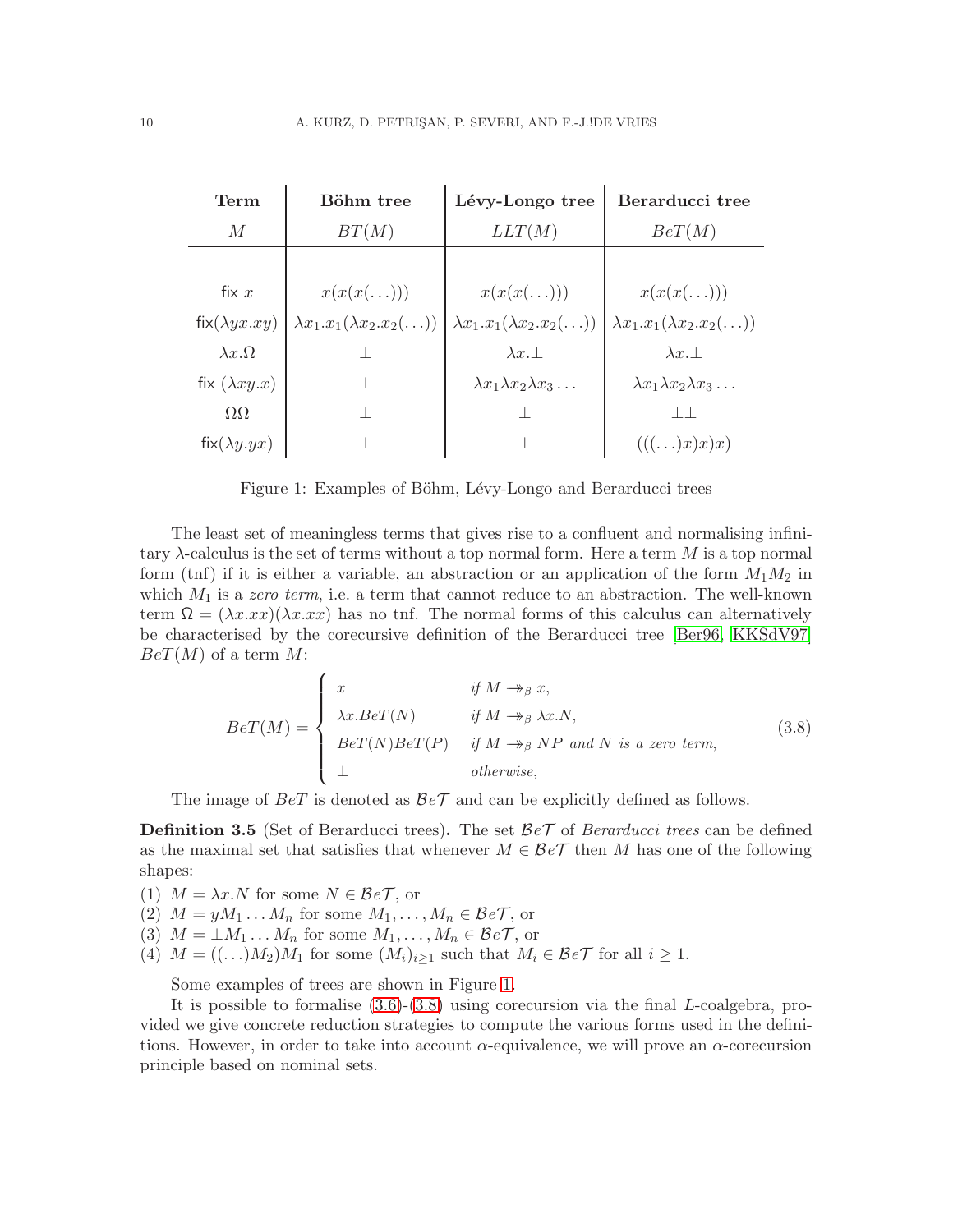#### 4. Preliminaries on Nominal Sets

<span id="page-12-0"></span>We recall basic facts on nominal sets [\[GP01,](#page-52-10) [Pit13\]](#page-53-7).

Consider a countably infinite set  $V$  of 'variables' (or 'atoms' or 'names') and the group  $\mathfrak{S}(\mathcal{V})$  of permutations on  $\mathcal{V}$  generated by transpositions, which are permutations of the form  $(x, y)$  that swap x and y. Consider a set X equipped with an action of the group  $\mathfrak{S}(\mathcal{V})$ , denoted by  $\cdot : \mathfrak{S}(\mathcal{V}) \times X \to X$ . We say that  $u \in X$  is supported by a set  $S \subseteq \mathcal{V}$  when for all  $\pi \in \mathfrak{S}(\mathcal{V})$  such that  $\pi(x) = x$  for all  $x \in S$  we have  $\pi \cdot u = u$ . We say that  $u \in X$  is finitely supported if there exists a finite  $S \subseteq V$  which supports u.

**Definition 4.1** (Nominal set). A nominal set  $(X, \cdot)$  is set X equipped with a  $\mathfrak{S}(\mathcal{V})$ -action such that all elements of X are finitely supported. Given nominal sets  $(X, \cdot)$  and  $(Y, \cdot)$ , a map  $f: X \to Y$  is called *equivariant* when  $f(\pi \cdot u) = \pi \cdot f(u)$  for all  $\pi \in \mathfrak{S}(\mathcal{V})$  and  $u \in X$ . The category of nominal sets and equivariant maps is denoted by Nom.

A crucial property of nominal sets is that each element of a nominal set has a least finite support, see [\[GP01\]](#page-52-10). Indeed, if two finite sets  $S_1$  and  $S_2$  support u, then their intersection also supports  $u$ .

**Notation 4.2** (Support and freshness). The smallest finite support of u is denoted by  $\text{supp}(u)$ . If  $x \in V \setminus \text{supp}(u)$  we say that x is *fresh* for u, and write  $x \neq u$ . More generally, given two nominal sets  $(X, \cdot)$  and  $(Y, \cdot), u \in X$  and  $v \in Y$ , we write  $u \# v$  for  $\textsf{supp}(u) \cap \textsf{supp}(v) = \emptyset$ . Given  $S, T \subseteq V$ , we write  $S \# u$  for  $\text{supp}(u) \cap S = \emptyset$ . We also write  $S \# T$  for  $S \cap T = \emptyset$ .

<span id="page-12-2"></span>**Remark 4.3.** An important property of supp is that for every equivariant  $f : X \to Y$  and  $u \in X$ , we have  $\textsf{supp}(f(u)) \subseteq \textsf{supp}(u)$ .

**Example 4.4.** The set of names V equipped with the evaluation action given by  $\pi \cdot x = \pi(x)$ is a nominal set.

**Example 4.5.** The finite subsets of atoms  $P_{fin}(\mathcal{V})$  form a nominal set with the pointwise action  $\pi \cdot X = {\pi(u) \mid u \in X}$  for all  $X \in \mathcal{P}_{\text{fin}}(\mathcal{V})$ .

<span id="page-12-5"></span>**Remark 4.6.** Notice that taking the support of elements of a nominal set  $X$  gives an equivariant map supp :  $X \to \mathcal{P}_{fin}(\mathcal{V})$ . Indeed, one can show that for any  $u \in X$  and  $\pi \in \mathfrak{S}(\mathcal{V})$  we have supp $(\pi \cdot u) = \pi \cdot \text{supp}(u)$ . As a consequence, supp $(\pi \cdot u)$  and supp $(u)$  have the same cardinality for any permutation  $\pi$ .

<span id="page-12-3"></span>**Example 4.7.** The set  $\Lambda$  of finite  $\lambda$ -terms with the action  $\cdot : \mathfrak{S}(\mathcal{V}) \times \Lambda \to \Lambda$  inductively defined by

<span id="page-12-1"></span>
$$
\pi \cdot x = \pi(x) \n\pi \cdot (\lambda x.M) = \lambda \pi(x).(\pi \cdot M) \n\pi \cdot (MN) = ((\pi \cdot M)(\pi \cdot N))
$$
\n(4.1)

is a nominal set. In this example we do not take into account  $\alpha$ -equivalence, so the support of a  $\lambda$ -term M is the set of all variables occurring either bound or free in M.

Given a  $\mathfrak{S}(\mathcal{V})$ -action  $\cdot$  on a set X, let  $X_{\mathsf{fs}}$  denote the set

<span id="page-12-4"></span>
$$
X_{\mathsf{fs}} = \{ u \in X \mid u \text{ is finitely supported} \}. \tag{4.2}
$$

Then · restricts to a  $\mathfrak{S}(\mathcal{V})$ -action on  $X_{\mathsf{fs}}$  and  $(X_{\mathsf{fs}},\cdot)$  is a nominal set.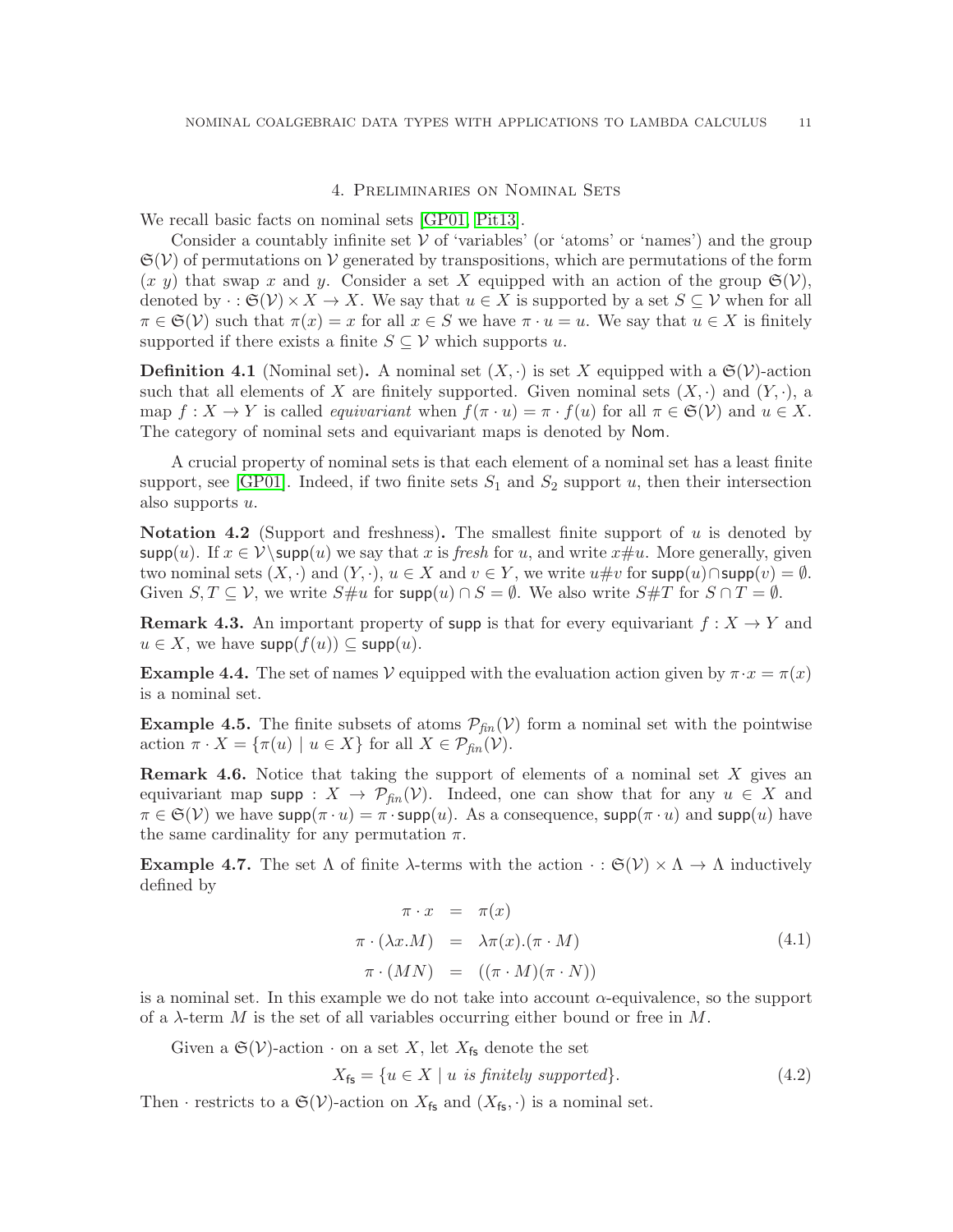Example 4.8. The set  $\Lambda^{\infty}$  of finite and infinite  $\lambda$ -terms can be equipped with the action  $\cdot : \mathfrak{S}(\mathcal{V}) \times \Lambda^{\infty} \to \Lambda^{\infty}$  defined *coinductively* by [\(4.1\)](#page-12-1). Alternatively,  $\pi \cdot (-)$  can be defined using the universal property of the metric completion, as the unique map that extends  $\Lambda \stackrel{\pi \cdot (-)}{\longrightarrow} \Lambda \stackrel{\iota}{\longrightarrow} \Lambda^{\infty}$ . Observe that  $(\pi \cdot M)^n = \pi \cdot M^n$  for all  $M \in \Lambda^{\infty}$  and  $n \in \mathbb{N}$ . Notice that  $(\Lambda^{\infty}, \cdot)$  is not a nominal set since the set of variables in a term, and hence its support, can be infinite. But  $((\Lambda^\infty)_{\text{fs}}, \cdot)$  is a nominal set and  $\text{supp}(M) = \text{var}(M)$  for all  $M \in (\Lambda^\infty)_{\text{fs}}$ .

<span id="page-13-3"></span>**Definition 4.9** (Abstraction). Let  $(X, \cdot)$  be a nominal set. One defines  $\sim_\alpha$  on  $\mathcal{V} \times X$  by

$$
(x_1, u_1) \sim_{\alpha} (x_2, u_2) \Leftrightarrow (\exists z \# \{x_1, u_1, x_2, u_2\})(x_1 \ z) \cdot u_1 = (x_2 \ z) \cdot u_2 \tag{4.3}
$$

The ∼α-equivalence class of  $(x, u)$  is denoted by  $\langle x \rangle u$ . The abstraction  $[\mathcal{V}]X$  of the nominal set X is the quotient  $(\mathcal{V} \times X)/{\sim_{\alpha}}$ . The  $\mathfrak{S}(\mathcal{V})$ -action on  $[\mathcal{V}]X$  is defined by

$$
\pi \cdot \langle x \rangle u = \langle \pi \cdot x \rangle \pi \cdot u. \tag{4.4}
$$

Given equivariant  $f : (X, \cdot) \to (Y, \cdot)$ , we define  $[\mathcal{V}]f : [\mathcal{V}]X \to [\mathcal{V}]Y$  by

$$
\langle x \rangle u \mapsto \langle x \rangle f(u). \tag{4.5}
$$

<span id="page-13-4"></span>**Definition 4.10.** [Concretion] Let  $(X, \cdot)$  be a nominal set. Concretion is the partial function  $\mathcal{Q}: [\mathcal{V}]X \times \mathcal{V} \to X$  with  $\langle y \rangle u \mathbb{Q}z$ , the 'concretion of  $\langle y \rangle u$  at z', defined as  $\langle y \rangle u \mathbb{Q}z = (z \ y) \cdot u$ if  $z \in V \setminus \text{supp}(\langle y \rangle u)$ .

Notice that  $y\# \langle y \rangle u$  and  $(\langle y \rangle u) \otimes y = u$ . Moreover, observe that  $[\mathcal{V}]X \times \mathcal{V}$  is a nominal set with the coordinatewise action of  $\mathfrak{S}(\mathcal{V})$ . One can show that concretion is equivariant. Indeed, if  $z\# \langle y \rangle u$  then  $\pi \cdot z\# \langle \pi \cdot y \rangle \pi \cdot u$  and  $\pi \cdot (\langle y \rangle u \mathbb{Q} z) = (\langle \pi \cdot y \rangle \pi \cdot u) \mathbb{Q} \pi \cdot z$ .

<span id="page-13-1"></span>**Definition 4.11.** [Internal hom] Given two nominal sets  $(X, \cdot)$  and  $(Y, \cdot)$ , we define the internal hom  $[X, Y]$  as the nominal set of all functions  $f : X \to Y$  that are finitely supported with respect to the action

$$
(\pi \cdot f)(u) = \pi \cdot f(\pi^{-1} \cdot u).
$$

<span id="page-13-2"></span>**Remark 4.12.** A function  $f: X \to Y$  is finitely supported if and only if there exists a finite set S of names, such that for all permutations  $\pi \in \mathfrak{S}(\mathcal{V})$  that fix the names in S and for all  $x \in X$  we have  $\pi \cdot f(x) = f(\pi \cdot x)$ .

Limits and colimits in Nom. Further, we recall some general results form [\[Pit03\]](#page-53-8) that will be necessary in the rest of the paper. The category Nom is complete and cocomplete. The forgetful functor to Set creates finite products and all colimits. For example, the product of two nominal sets  $(X, \cdot)$  and  $(Y, \cdot)$  is  $(X \times Y, \cdot)$  where

$$
\pi \cdot (u, v) = (\pi \cdot u, \pi \cdot v).
$$

Arbitrary products in Nom are computed differently than in Set. Given a family of nominal sets  $(X_i, j)_{i \in I}$ , we can equip the set of all tuples  $\{(u_i)_{i \in I} \mid u_i \in X_i\}$  with the pointwise action given by

<span id="page-13-0"></span>
$$
\pi \cdot (u_i)_{i \in I} = (\pi \cdot_i u_i)_{i \in I}.\tag{4.6}
$$

This is a  $\mathfrak{S}(\mathcal{V})$ -action, but some tuples may not be finitely supported. The product of  $(X_i, \cdot_i)_{i \in I}$  in Nom is the nominal set  $\left(\prod_i (X_i, \cdot_i)\right)_{\mathsf{fs}}$  of tuples of the form  $(u_i)_{i \in I}$  that are i∈I

finitely supported with respect to the action of [\(4.6\)](#page-13-0).

The limit in Nom of an  $\omega^{op}$ -chain

$$
X_1 \xleftarrow{f_1} X_2 \xleftarrow{f_2} \dots
$$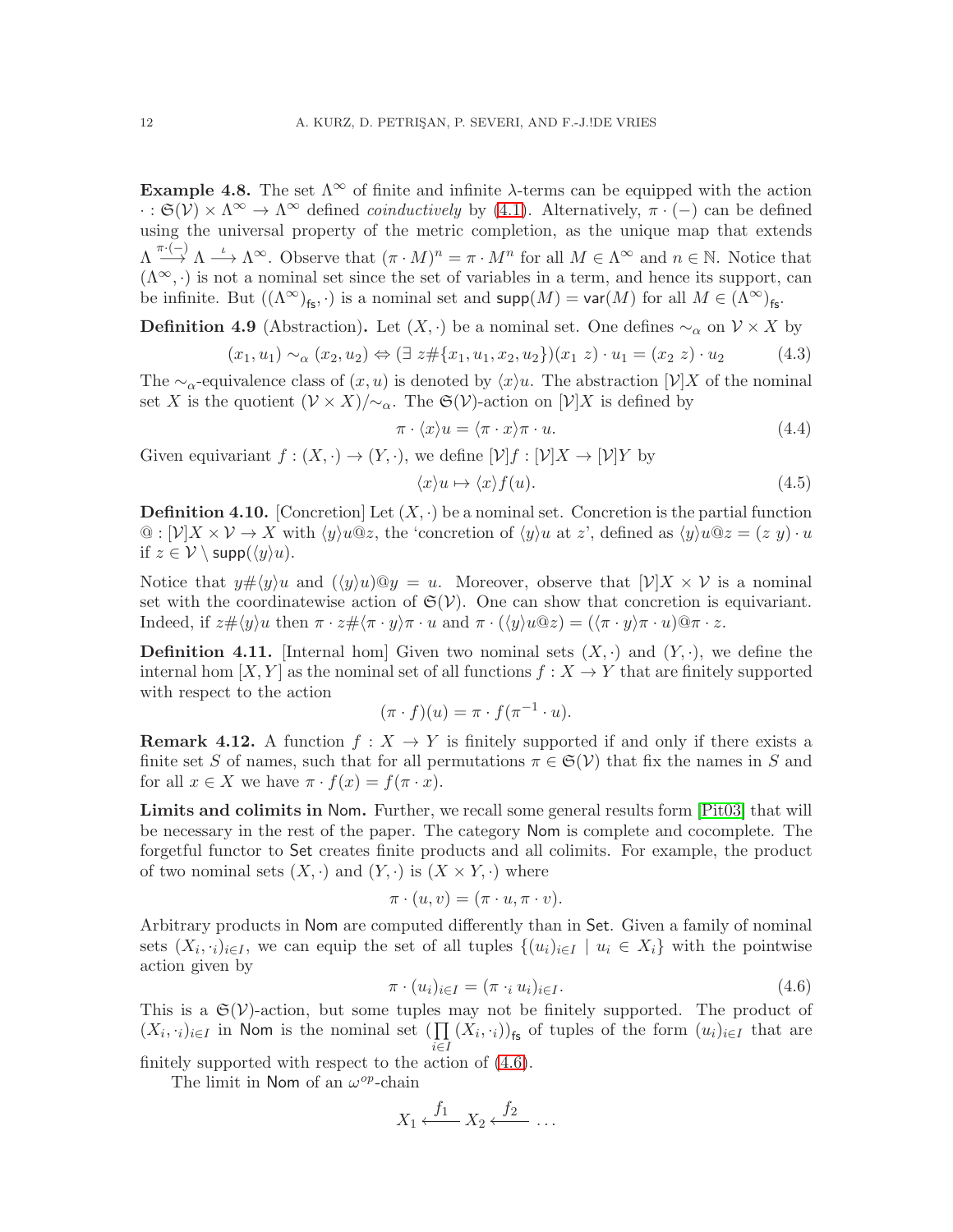is the nominal set of *finitely supported* tuples  $(u_1, u_2, \ldots)$  such that for all  $i \in \omega$  we have  $u_i \in X_i$  and  $f_{i+1}(u_{i+1}) = u_i$ .

The initial object of Nom is the empty nominal set with the trivial action. In Nom, all monomorphisms are strong and are precisely the injective equivariant maps.

Categorical properties of Nom. The category Nom is *locally finitely presentable*, see [\[AR94\]](#page-51-2). An object X in a category C is called finitely presentable when the hom functor  $C(X, -)$  preserves filtered colimits. For example the finitely presentable sets are the finite ones. A locally small category C is called locally finitely presentable when it is cocomplete and it has a small set  $A$  of finitely presentable objects, such that any object in  $C$  is a filtered colimit of objects in A.

We describe next the finitely presentable objects in Nom. First we need to define the notion of *orbit*.

**Definition 4.13** (Orbit). Consider a nominal set  $(X, \cdot)$  and  $x, y \in X$ . We say that x and y are orbit equivalent when there exists  $\pi \in \mathfrak{S}(\mathcal{V})$  such that  $\pi \cdot x = y$ . An orbit  $\mathcal{O} \subseteq X$  is an equivalence class with respect to this equivalence relation.

**Remark 4.14.** Let  $\mathcal O$  denote an orbit in a nominal set and consider  $x \in \mathcal O$ . Then  $\mathcal O =$  $\{\pi \cdot x \mid \pi \in \mathfrak{S}(\mathcal{V})\}.$ 

A proof of the following proposition is in [\[Pet12,](#page-53-9) Proposition 2.3.7].

**Proposition 4.15.** A nominal set  $(X, \cdot)$  is finitely presentable in Nom if and only if it has *finitely many orbits.*

Observe that a nominal set is the disjoint union of its orbits, and hence the directed union of all its nominal subsets with finitely many orbits.

**Properties of the abstraction functor.** The abstraction functor  $[\mathcal{V}](-)$ : Nom  $\rightarrow$  Nom preserves all limits and colimits, see [\[Pit13\]](#page-53-7). The remainder of this section is only needed in the proof of Lemma [5.56.](#page-36-0)

By [\[Pit13,](#page-53-7) Theorem 4.13] we know that  $[\mathcal{V}](-)$  has a right adjoint R : Nom  $\rightarrow$  Nom defined by

 $RX = \{q \in [\mathcal{V}, X] \mid (\forall x \in \mathcal{V})x \neq q(x)\}.$ 

Above,  $[V, X]$  is the nominal set of finitely supported maps from V to X, as in Defini-tion [4.11.](#page-13-1) The argument below [\[Pit13,](#page-53-7)  $(4.27)$ ] also implies that R does not preserve colimits, the counterexample being the coproduct of two nominal sets. However we can show that R preserves filtered colimits. But first let us give a simpler description of the nominal set RX.

<span id="page-14-0"></span>**Lemma 4.16.** *Consider a nominal set* X and a Set-function  $g: V \to X$ . We have that g ∈ RX *if and only if the following conditions are satisfied:*

- (1) *For all*  $x \in V$  *we have*  $x \# g(x)$ *.*
- (2) *There exists a finite set of names* S *such that for all*  $x \in V$  *we have*  $\text{supp}(g(x)) \subseteq S$  *and g* is constant on  $V \setminus S$ .

*Proof.* For the direct implication, notice that (1) is clearly satisfied. For (2), let S denote the support of g. Observe that, by Remark [4.12](#page-13-2) we have that  $\text{supp}(g(x)) \subseteq S \cup \{x\}$ . Since  $x\#g(x)$  we have that  $\text{supp}(g(x)) \subseteq S$  for all  $x \in V$ . Now consider  $x, x' \notin S$ . Then, by Remark [4.12,](#page-13-2) we have  $(x x') \cdot g(x) = g(x')$ . On the other hand,  $(x x') \cdot g(x) = g(x)$  holds since  $x, x' \# g(x)$ . Hence  $g(x) = g(x')$ , thus g is constant outside S.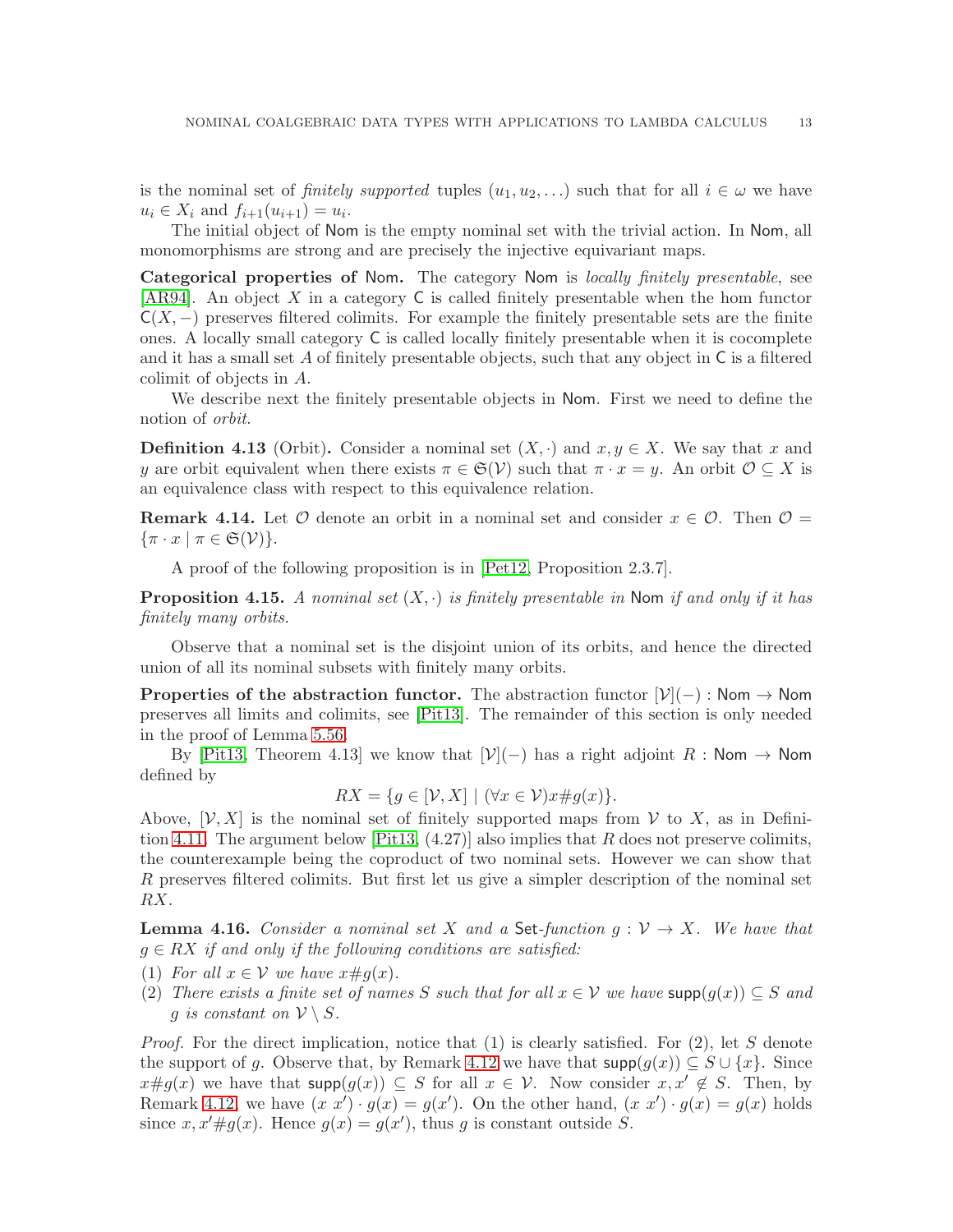Conversely, we only have to show that g is finitely supported. Let  $\pi \in \mathfrak{S}(\mathcal{V})$  be a permutation that fixes the set S. By Remark [4.12,](#page-13-2) it is enough to show that  $\pi \cdot g(x) = g(\pi \cdot x)$ for all  $x \in V$ . Since  $\textsf{supp}(g(x)) \subseteq S$  we have that  $\pi \cdot g(x) = g(x)$ . We can also prove that  $g(\pi \cdot x) = g(x)$ . This is clear for  $x \in S$ . For the case when  $x \notin S$ , observe that  $\pi \cdot x = \pi(x) \notin S$ , thus we can use the fact that g is constant outside S.  $\Box$ 

**Proposition 4.17.** *The functor*  $[\mathcal{V}](-)$  : Nom  $\rightarrow$  Nom *has a finitary right adjoint.* 

*Proof.* Consider a filtered diagram D and a functor  $J : D \rightarrow$  Nom. In order to prove that  $R \text{colim}_{d \in \mathcal{D}} Jd \simeq \text{colim}_{d \in \mathcal{D}} RJ(d)$  it is enough to show that each finitely supported map  $g: V \to \text{colim}_{d \in \mathcal{D}} Jd$  such that for all  $x \in V$  we have  $x \# g(x)$  factors through a Jd for some  $d \in \mathsf{D}$ 

<span id="page-15-0"></span>

and the map  $g_d$  is finitely supported and for all  $x \in V$  we have  $x \# g_d(x)$ . Let S denote the finite support of g and let  $x_0 \notin S$ . There exists  $d_0 \in D$  such that  $g(x_0) = [y_0]$  for some  $y_0 \in Jd_0$ . We used square brackets here to denote the equivalence classes needed in the computation of filtered colimits. By Lemma [4.16](#page-14-0) we have that  $\text{supp}([y_0]) \subseteq S$  and for all  $x \notin S$  we have that  $g(x) = [y_0]$ . Notice that  $S = \{x_1, \ldots, x_n\}$  is a finite set and for each  $x_i$ there exists  $d_i \in \mathsf{D}$  such that  $g(x_i) = [y_i]$  for some  $y_i \in Jd_i$ . We can assume without loss of generality that for all  $0 \le i \le n$  we have  $\text{supp}(y_i) = \text{supp}([y_i])$ , see [\[Pet12,](#page-53-9) Proposition 2.3.7].

By Lemma [4.16](#page-14-0) for all  $0 \le i \le n$  we have  $x_i \# g(x_i) = [y_i]$  and  $\mathsf{supp}(g(x_i)) = \mathsf{supp}([y_i]) \subseteq$ S. Hence, for all  $0 \le i \le n$  we have  $x_i \# y_i$  and  $\text{supp}(y_i) \subseteq S$ . Since D is filtered, there exists  $d \in \mathsf{D}$  and arrows  $u_i : d_i \to d$  in  $\mathsf{D}$  for all  $0 \leq i \leq n$ . We define  $g_d : \mathcal{V} \to Jd$  by

$$
g_d(x) = \begin{cases} Ju_0(y_0) & \text{if } x \notin S, \\ Ju_i(y_i) & \text{if } x = x_i \text{ for some } 1 \le i \le n. \end{cases}
$$
 (4.8)

Notice that  $g_d$  satisfies the properties (1) and (2) of Lemma [4.16.](#page-14-0) Indeed, we have that  $x \# g_d(x)$  and supp $(g_d(x)) \subseteq S$  for all  $x \in V$  (because the maps  $Ju_i$  are equivariant and thus can only shrink the support of the elements, recall Remark [4.3\)](#page-12-2). Thus  $g_d$  is in  $R(Jd)$ by Lemma [4.16](#page-14-0) and it makes diagram  $(4.7)$  commutative. Therefore R preserves filtered colimits.  $\Box$ 

<span id="page-15-1"></span>Lemma 4.18. *The functor*  $[\mathcal{V}](-)$  : Nom → Nom *preserves finitely presentable objects.* 

*Proof.* This is immediate by the previous lemma. Let X be a finitely presentable nominal set and let colim  $Y_i$  be a filtered colimit. Then

$$
\begin{array}{rcl}\n\text{Nom}([\mathcal{V}]X, \text{colim } Y_i) & \simeq & \text{Nom}(X, R(\text{colim } Y_i)) \\
& \simeq & \text{Nom}(X, \text{colim } R(Y_i)) \\
& \simeq & \text{colim } \text{Nom}(X, R(Y_i)) \\
& \simeq & \text{colim } \text{Nom}([\mathcal{V}]X, Y_i).\n\end{array} \tag{4.9}
$$

This shows that  $[\mathcal{V}]X$  is finitely presentable.

 $\Box$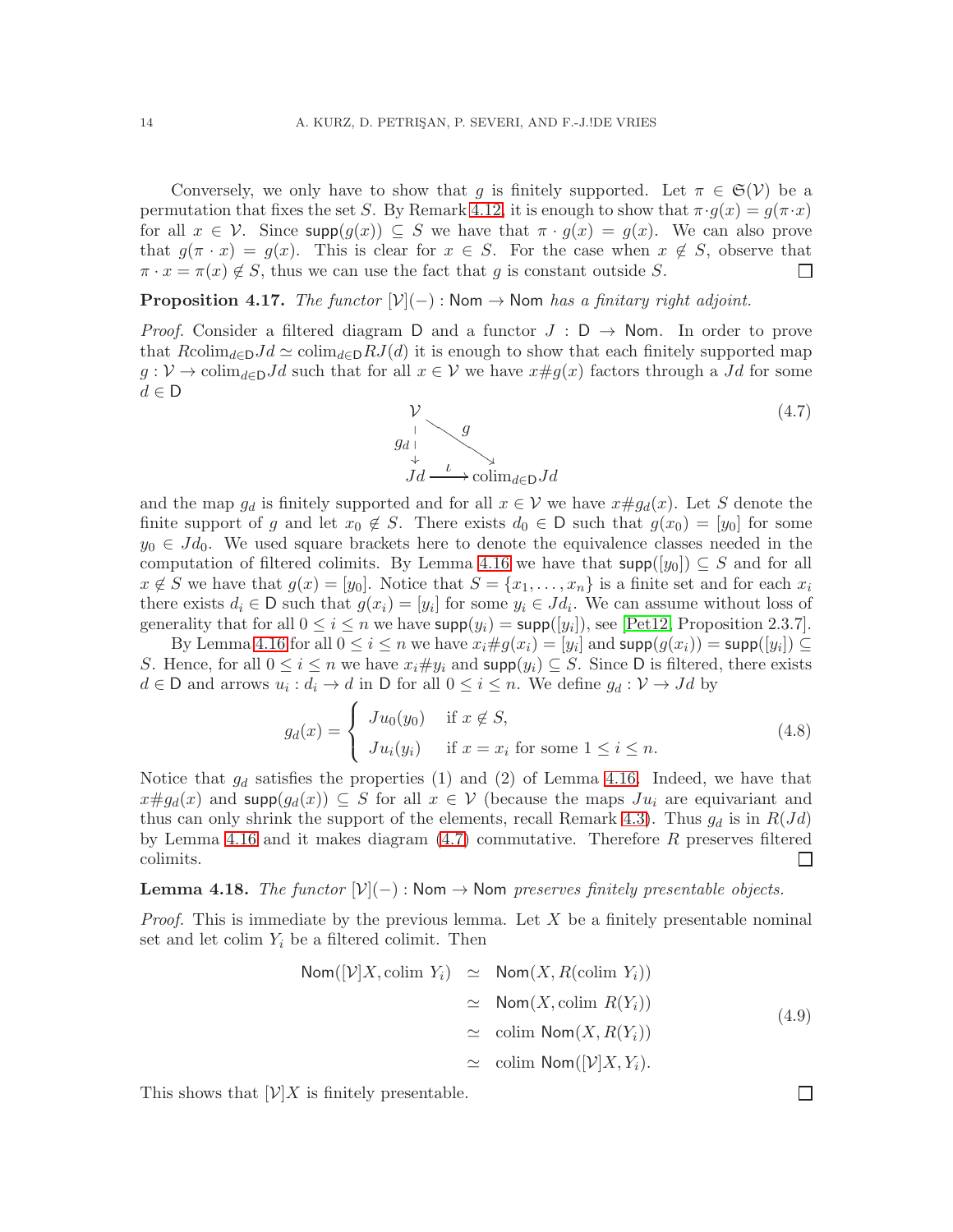#### <span id="page-16-0"></span>5. Alpha Corecursion Principle for Nominal Coalgebraic Data Types

In this section we introduce nominal coalgebraic data types as a means of studying infinitary data up to  $\alpha$ -equivalence. In Section [5.1](#page-16-1) we describe final coalgebras of certain Nomendofunctors. We apply this result for functors arising from signatures with binding. We prove that the set of equivalence classes of infinitary terms with finitely many free variables is the final coalgebra of a Nom-functor. Our running example is the infinitary  $\lambda$ -calculus, and indeed the results of [\[KPSdV12\]](#page-52-7) are particular instances of the main theorems in this section.

<span id="page-16-1"></span>5.1. Final Coalgebras of Nom Functors. In this section we describe the final coalgebras for certain endofunctors on Nom. It is well known that an endofunctor that preserves limits of  $\omega^{op}$ -chains has a final coalgebra which is computed as the limit of the final chain. Similarly, endofunctors that preserve colimits of  $\omega$ -chains have an initial algebra obtained as the colimit of the initial sequence. We will generalise Barr's theorem [\[Bar99\]](#page-52-8) relating final coalgebras and initial algebras to functors on nominal sets. To this end we need to introduce nominal (complete) metric spaces.

**Definition 5.1** (Nominal metric space). A *nominal metric space* is a tuple  $(X, \cdot, d)$  such that  $(X, \cdot)$  is a nominal set and  $d : X \times X \to [0, 1]$  is an equivariant metric when the interval  $[0, 1]$  is equipped with the trivial action. That is,  $d(x, y) = d(\pi \cdot x, \pi \cdot y)$  for all  $x, y \in X$  and  $\pi \in \mathfrak{S}(\mathcal{V}).$ 

Definition 5.2 (Finitely supported Cauchy sequence). A *finitely supported Cauchy sequence* in a nominal metric space is a Cauchy sequence  $(x_n)_{n>1}$  such that there exists a finite set of variables  $S \subseteq V$  that supports all elements  $x_n$ . A nominal metric space is *complete* when every finitely supported Cauchy sequence converges.

**Remark 5.3** (Nominal Completion). Given a nominal metric space  $(X, \cdot, d)$  one can construct its nominal completion  $(\overline{X}, \cdot, \overline{d})$  by adding the limits of all the finitely supported Cauchy sequences. This construction has the following universal property. For any complete metric space  $(Y, \cdot, e)$  and any equivariant uniformly continuous function  $f : X \to Y$ there exists a unique equivariant uniformly continuous map  $\overline{f} : \overline{X} \to Y$  extending f. The proofs are straightforward.

In what follows, Theorem [5.4](#page-17-0) and Theorem [5.5](#page-18-1) show that the final coalgebra of certain Nom-functors can be regarded as a nominal metric space and is the nominal completion of the initial algebra. Theorem [5.4](#page-17-0) is an instance of Ad´amek's generalisation of Barr's theorem from [Adá03]. The fact that  $T$  is the *nominal* Cauchy completion of  $I$  is equivalent to hom $(B, T)$  being the Cauchy completion of hom $(B, I)$  for any finitely presentable objects  $B \in$  Nom. Nevertheless, we opted to sketch a direct proof below, not only for the sake of completeness, but also because we can work directly with metrics on the initial algebra and final coalgebra, paying attention to some extra conditions regarding equivariance and finite support. Moreover, a careful inspection of the proof allows us to prove a small variation of this result, see Theorem [5.5.](#page-18-1) One crucial hypothesis in [\[Ad´a03\]](#page-51-6) is that the functor at issue, say F, has the property that F0 has an element, where 0 is the initial element in the category. By this, it is meant that a morphism  $s: 1 \to F0$  exists. However, by insights that go back to work by Fraenkel and Mostowski [\[Jec73,](#page-52-11) [Pit13\]](#page-53-7), the axiom of choice doesn't hold in the topos of nominal sets. So the fact that  $F_0 \neq 0$  is not equivalent to the existence of a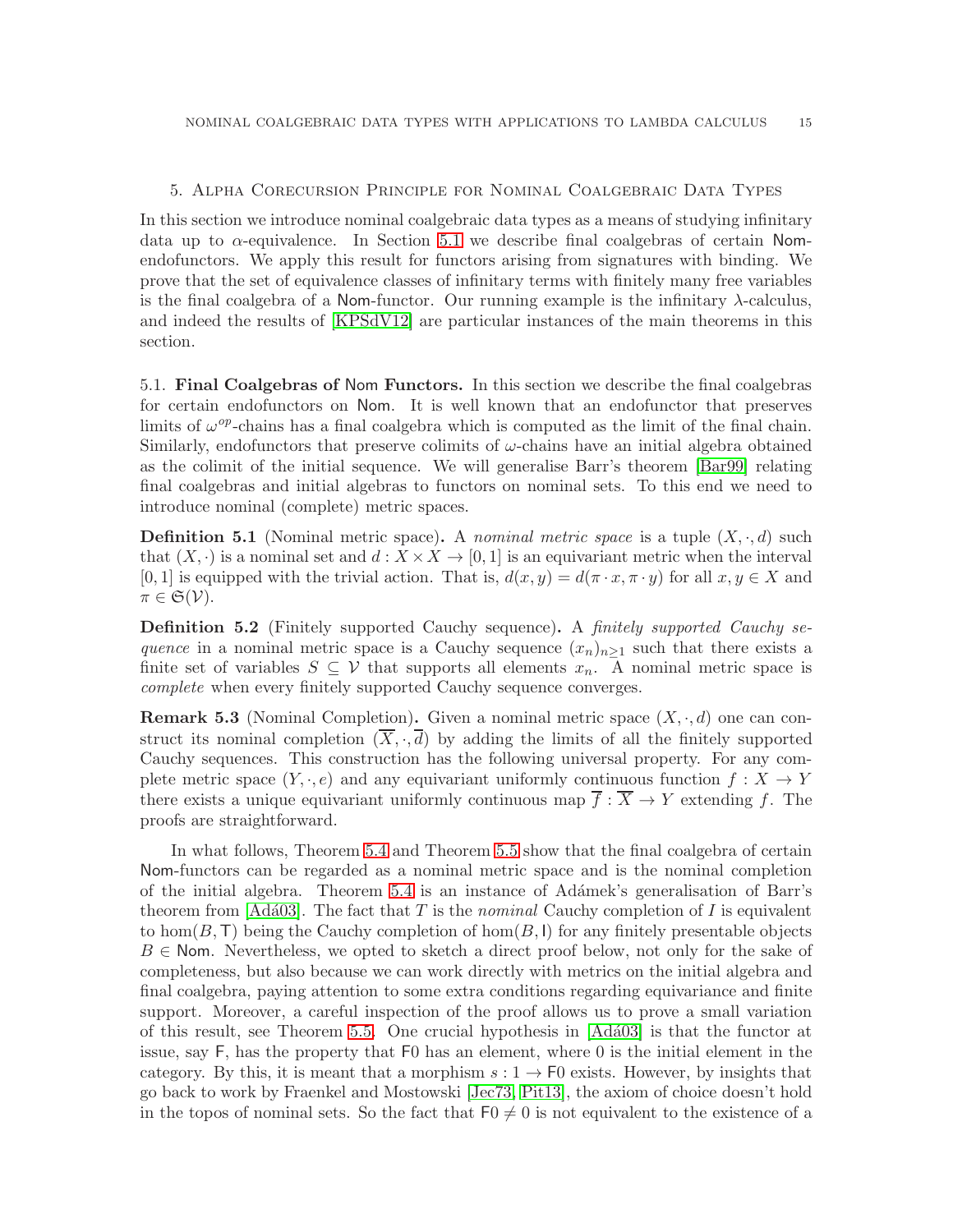Nom-morphism  $s: 1 \to F0$ . As an example consider the functor  $L_{\alpha}$  of [5.15,](#page-21-0) where we can apply Theorem [5.5,](#page-18-1) but not Theorem [5.4.](#page-17-0)

We first formulate Theorem [5.4](#page-17-0) following [Adá03] in assuming that a morphism  $s: 1 \rightarrow$ F0 exists and F preserves limits of  $\omega^{op}$ -chains and monomorphisms. Note that we do not assume that F preserves colimits of  $\omega$ -chains. The existence of the final coalgebra gives a size constraint on the functor F that ensures also the existence of the initial algebra.

However, in Theorem [5.5](#page-18-1) we will see that a variation of Theorem [5.4](#page-17-0) in which we only assume that  $F_0 \neq 0$  holds provided that F can be extended to finitely-supported maps.

<span id="page-17-0"></span>**Theorem 5.4.** Let  $F : \mathbb{N}$ om  $\rightarrow \mathbb{N}$ om *be a functor that preserves limits of*  $\omega^{op}$ -chains and *monomorphisms and such that a morphism*  $s: 1 \rightarrow F0$  *exists. Then* F *has a final coalgebra* T *and an initial algebra* I*, both of which be equipped with equivariant metrics. Moreover the final coalgebra is the nominal completion of the initial algebra.*

*Proof.* We split the proof in four parts.

(1) *Existence of final* F-coalgebra and initial F-algebra. Since it preserves limits of  $\omega^{op}$ chains, the functor F has a final coalgebra which can be computed as the limit of the  $\omega^{op}$ -chain

<span id="page-17-1"></span>
$$
1 \xleftarrow{!} \mathsf{F}1 \xleftarrow{!} \mathsf{F}21 \xleftarrow{!} \cdots \xleftarrow{!} \mathsf{T}
$$
\n
$$
(5.1)
$$

Since Nom is locally finitely presentable and  $F$  preserves monomorphisms we have that the initial  $F$ -algebra exists and is a subobject of  $T$ . For full details and the general proof see [\[Ad´a03,](#page-51-6) Proposition 3.4]. The idea is to prove by transfinite induction that for every ordinal  $\iota$  we have a monomorphism  $u_{\iota} : F^{\iota} \to F^{\iota}$ . For example for finite ordinals we put  $u_i = F^i(u)$  where  $u: 0 \to 1$  is the unique morphism into the final nominal set. For all  $\iota \geq \omega$  we have that  $\mathsf{F}^{\iota}0$  is a subobject of  $\mathsf{F}^{\iota}1 \cong \mathsf{F}^{\omega}1$ . Using the fact that Nom is well powered, we know that  $F^{\omega}1$  only has a set of subobjects. Hence the initial sequence converges to the initial F-algebra, denoted by I. Moreover since for all  $\iota \geq \omega$  we have  $F^{\iota}1 \cong \overline{F}^{\omega}1 \cong T$  there exists a monomorphism  $v: I \to T$ .

<span id="page-17-2"></span>
$$
\begin{array}{ccc}\n0 & \longrightarrow \text{F0} \longrightarrow \text{F}^2 0 \longrightarrow \cdots \longrightarrow \text{F}^\omega 0 \longrightarrow \cdots \longrightarrow \text{F}^\iota 0 \\
\downarrow u & \downarrow u_1 \\
1 & \downarrow u_2 \\
1 & \longleftarrow \text{F1} \longleftarrow \text{F}^2 1 \longleftarrow \cdots \longleftarrow \text{F}^\omega 1 \longleftarrow \cdots \longleftarrow \text{F}^\iota 1 \longrightarrow \cdots \longrightarrow \text{F}^\iota 1 \longrightarrow \cdots \longrightarrow \text{F}^\iota 1\n\end{array}\right)
$$
\n
$$
\begin{array}{ccc}\n\downarrow & & \downarrow & \\
\downarrow u & & \downarrow v & (5.2) \\
\downarrow & & \downarrow & \downarrow v & (5.2)\n\end{array}
$$

(2) *Equivariant metrics on* T *and* I. First we define a metric on T. Let  $p_n : T \to F^n1$  denote the projections of the limit in [\(5.1\)](#page-17-1). Put

$$
d(x,y) = 2^{-\max\{n \ | \ p_n x = p_n y\}}\tag{5.3}
$$

with the convention that  $2^{-\omega} = 0$ . Considering the interval [0, 1] as a nominal set with the trivial action the map  $d : \mathsf{T} \times \mathsf{T} \to [0,1]$  becomes equivariant. This follows easily since each  $p_n$  is equivariant.

(3) T *is a nominal complete metric space*. Next we show that  $(T, d)$  is a nominal complete metric space. Consider a finitely supported Cauchy sequence  $(x_n)_n \subseteq T$ . This implies that there exists a finite set  $S \subseteq V$  that supports all  $x_n$ . Without loss of generality we may assume that for every *n* we have  $d(x_n, x_{n+1}) \leq 2^{-n}$ . Therefore, we have that  $p_n x_n = p_n x_{n+1}$  for all n, or equivalently,  $p_n x_n = F^{n} (p_{n+1} x_{n+1})$ . Since for all n we have supp $(x_n) \subseteq S$  and  $p_n$  is equivariant, it follows that supp $(p_n x_n) \subseteq S$  for all n. The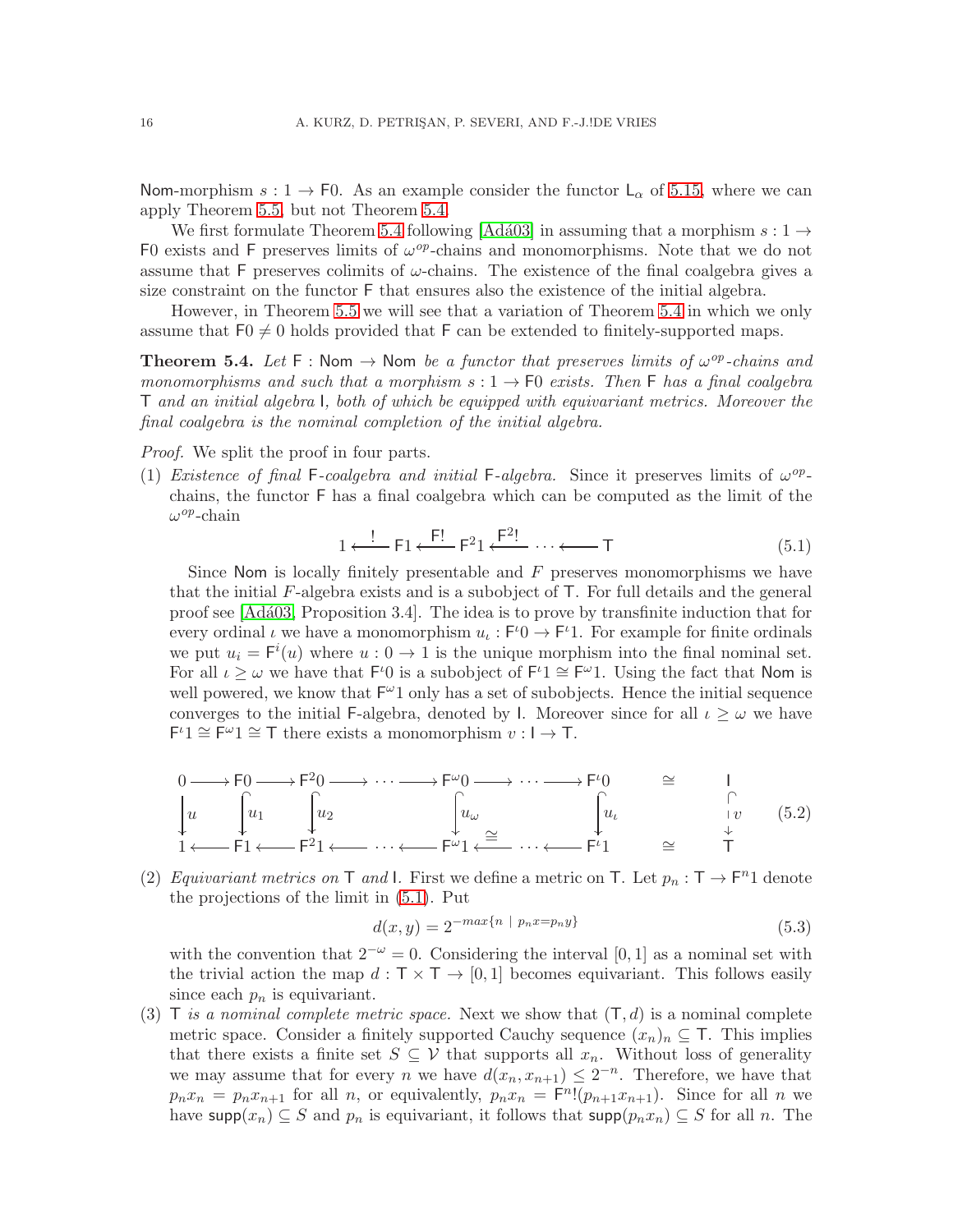existence of such a common support is essential, recall how limits of  $\omega^{op}$ -chains are computed in Nom. It follows that there exists an element  $x \in \mathsf{T}$  corresponding to the tuple  $(p_n x_n)_n$ . We thus have that  $p_n x = p_n x_n$  for all n and this proves that x is a limit of  $(x_n)_n$  with respect to the metric d.

(4) T *is the nominal completion of* l. Since I contains  $F^{\omega}0$ , see [\(5.2\)](#page-17-2), it is enough to prove that any element  $x \in \mathsf{T}$  can be written as the limit of a Cauchy sequence of elements in  $F^{\omega}0$ .

Next we use the existence of a morphism  $s: 1 \rightarrow F0$ . Notice that there exists a unique (finitely supported) map into 1, therefore we have that  $|u_1s = id_1$ . We define  $x_n \in F^{\omega}0$  as the image under the inclusion  $F^{n+1}0 \to F^{\omega}0$  of  $F^{n}s(p_n x)$ . Notice that the support of  $x_n$  is included in the support of x for all natural numbers n. It is easy to check that  $p_n u_\omega x_n = p_n x$ , thus  $d(u_\omega x_n, x) \leq 2^{-n}$ . Therefore the sequence  $(x_n)_n$  is a finitely supported Cauchy sequence whose limit is  $x$ . П

In order to relax the assumption that the map  $s: 1 \to F0$  is equivariant we need to require the functor  $F$  to be Nom-enriched. This means that for any two nominal sets  $X$  and  $Y$ we have an equivariant map  $F_{X,Y} : [X,Y] \to [FX, FY]$  which behaves well with respect to composition [\[Kel82\]](#page-52-12), where  $[X, Y]$  denotes the internal hom in the cartesian closed category Nom, and consists of the finitely supported maps from  $X$  to  $Y$ , see Definition [4.11.](#page-13-1)

<span id="page-18-1"></span>**Theorem 5.5.** Let  $F : \mathbb{N}$  om  $\rightarrow \mathbb{N}$  on *be a functor that preserves limits of*  $\omega^{op}$ -chains and *monomorphisms and such that*  $F0 \neq 0$ . Assume further that the functor F is Nom-enriched. *Then* F *has a final coalgebra* T *and an initial algebra* I*, both of which can be equipped with equivariant metrics. Moreover the final coalgebra is the nominal completion of the initial algebra.*

*Proof.* Notice that in Nom the fact that  $F_0 \neq 0$  is equivalent to the existence of a *finitely supported* map  $s: 1 \rightarrow F0$ . Thus, if F can be extended to finitely supported maps, the proof follows the same lines as Theorem [5.4](#page-17-0) with a small difference. The maps  $F^n s$  are finitely-supported rather than equivariant. Since  $\mathsf{F}$  is Nom-enriched the support of  $\mathsf{F}^n s$  is included in the support of s for any finitely supported map s. This follows by Remark [4.3](#page-12-2) since the maps  $F_{X,Y} : [X,Y] \to [FX, FY]$  are equivariant. Therefore the support of the Cauchy sequence  $(x_n)_n$  is included in the support of x union the support of the map s.  $\Box$ 

As a side observation, notice that F being an enriched Nom-functor with respect to the cartesian symmetric monoidal structure of Nom is equivalent to the existence of a strength, a notion that we will also use in Section [6.1.](#page-41-1)

One can easily show that functors obtained from the grammar [\(5.4\)](#page-18-0) below have the properties required in Theorems [5.4](#page-17-0) and [5.5.](#page-18-1)

<span id="page-18-2"></span>Proposition 5.6. *Endofunctors on* Nom *obtained from the grammar*

<span id="page-18-0"></span>
$$
F ::= \mathcal{V} \mid K \mid \mathsf{Id} \mid \coprod F \mid F \times F \mid [\mathcal{V}]F \tag{5.4}
$$

*preserve monomorphisms, epimorphims and limits of*  $ω^{op}$ -chains and are Nom-enriched. Above K denotes a constant functor,  $\prod F$  denotes at most countable coproducts, while  $[\mathcal{V}]F$ *denotes precomposition with the abstraction functor introduced in Definition [4.9.](#page-13-3)*

*Proof.* It is immediate that the constant functors  $V$  and  $K$ , the identity functor Id preserve all limits and colimits. Countable coproducts commute in Nom with limits of  $\omega^{op}$ -chains and preserve monomorphisms and epimorphisms. Binary products commute in Nom with all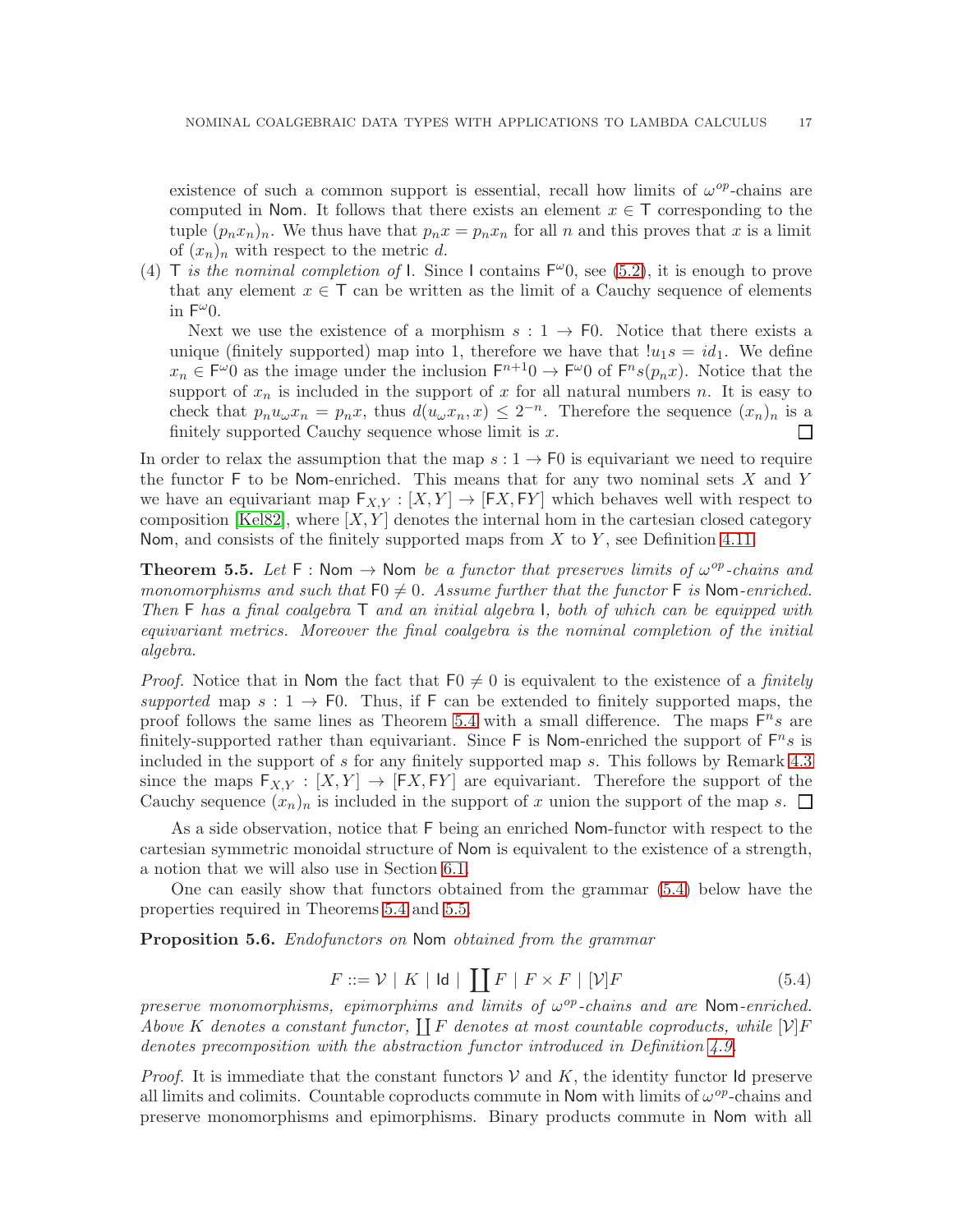limits and preserve epimorphisms. Finally, the abstraction functor  $[\mathcal{V}](-)$ : Nom  $\rightarrow$  Nom is both a right adjoint, see [\[Pit13,](#page-53-7) Theorem 4.12], and a left adjoint, see [\[Pit13,](#page-53-7) Theorem 4.13]. Therefore  $[\mathcal{V}](-)$  preserves all limits and colimits, in particular limits of  $\omega^{op}$ -chains, monos and epis. The fact that  $[\mathcal{V}](-)$  is Nom-enriched follows from [\[Pit11,](#page-53-2) Lemma 4.10]. The functors obtained from products and coproducts can be easily proved to be Nom-enriched, see [\[Kel82\]](#page-52-12).  $\Box$ 

As a corollary, we can apply Theorem [5.4](#page-17-0) to any endofunctor of the form [\(5.4\)](#page-18-0) with the additional property that a Nom-morphism  $s: 1 \rightarrow F0$  exists. Similarly we can apply Theorem [5.5](#page-18-1) to any functor of the form [\(5.4\)](#page-18-0) with the additional property that  $F0 \neq 0$ .

As an aside, note that the class of functors with the property that  $F_0 \neq 0$  is not closed under countable products:

**Example 5.7.** Consider the functors  $F_n$ : Nom  $\rightarrow$  Nom defined by  $F_n(X) = P_n(Y) + X$ where  $P_n(V)$  is the nominal set of subsets of variables of cardinality n with the pointwise action. Observe that for every *n* we have  $\mathsf{F}_n 0 \neq 0$ , but  $\prod \mathsf{F}_n 0 = 0$ .  $n<\omega$ 

<span id="page-19-0"></span>5.2. Nominal Algebraic Data Types for Binding Signatures. In this section we will introduce binding signatures [\[FPT99\]](#page-52-2) and we will see how the set of finite raw terms, respectively the set of  $\alpha$ -equivalence classes of terms for a binding signature can be obtained as initial algebras for Nom-functors. The results in this section are based on [\[GP01,](#page-52-10) [Pit06,](#page-53-1) [Pit11\]](#page-53-2).

<span id="page-19-3"></span>Definition 5.8 (Terms coming from a binding signature). A *binding signature* is a pair  $(\Sigma, \text{ar})$  where  $\Sigma$  is a set of operations and  $\text{ar} : \Sigma \to \mathbb{N}^*$  specifies the binding arity of the operations. The set of finite *raw terms*  $T_{\Sigma}$  for a binding signature  $(\Sigma, ar)$  is defined by the inductive rules

<span id="page-19-1"></span>
$$
\frac{t_1 \in T_{\Sigma}, \dots, t_k \in T_{\Sigma}}{\text{op}(\langle \overline{x_1} \rangle \cdot t_1, \dots, \langle \overline{x_k} \rangle \cdot t_k) \in T_{\Sigma}} (\text{ar}(\text{op}) = n_1, \dots, n_k)
$$
(5.5)

where in the second rule of [\(5.5\)](#page-19-1)  $\overline{x_i}$  denotes a list  $x_i^1, \ldots, x_i^{n_i}$  $i_i^{n_i}$  of of names of length  $n_i$  where  $n_i \geq 0$  and  $1 \leq i \leq k$ . If  $k = 0$ , we write  $\mathsf{op}(\mathsf{f})$  for representing constants. Note that [\(5.5\)](#page-19-1) defines raw terms, not quotiented by  $\alpha$ -equivalence, but the intention here is to say that op binds the names in the list  $\overline{x_i}$  in the scope given by the term  $t_i$ .

<span id="page-19-2"></span>Example 5.9 ( $\lambda$ -terms). The binding signature for  $\lambda$ -calculus consists of two operations Abs (abstraction) and App (application) with respective arities

$$
ar(Abs) = 1,
$$
  
ar(App) = 0, 0. (5.6)

The raw terms in this signature are the finite λ-terms *not* quotiented by α-equivalence. For example,  $\lambda x.x$  is written as  $\text{Abs}(\langle x \rangle \chi)$  and  $(x y)$  as  $\text{App}(\langle x, \langle y \rangle)$ . Recall from Example [4.7](#page-12-3) that the set of  $\lambda$ -terms can be equipped with an action of the group  $\mathfrak{S}(\mathcal{V})$  and thus turned into a nominal set.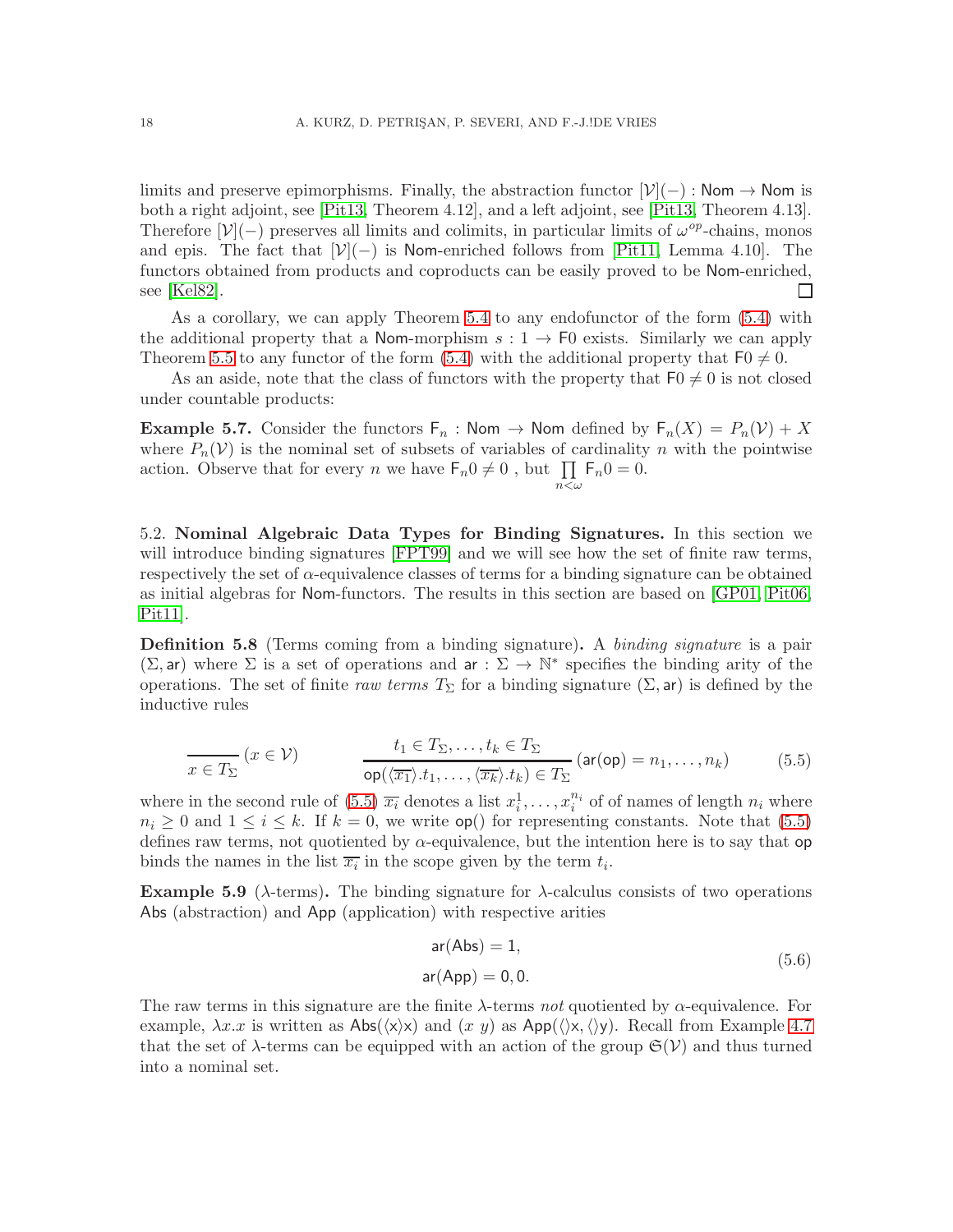We can define inductively a  $\mathfrak{S}(\mathcal{V})$ -action on raw terms for an arbitrary binding signature

$$
\pi \cdot x = \pi(x) \qquad \text{if } x \in \mathcal{V},
$$
  

$$
\pi \cdot \text{op}(\langle \overline{x_1} \rangle \cdot t_1, \dots, \langle \overline{x_k} \rangle \cdot t_k) = \text{op}(\langle \pi \cdot \overline{x_1} \rangle \cdot t_1, \dots, \langle \pi \cdot \overline{x_k} \rangle \cdot t_k),
$$
 (5.7)

where  $\pi$  acts pointwise on the lists  $x_i$ , that is, if  $\overline{x_i} = x_i^1, \ldots, x_i^{n_i}$  $i^{n_i}$  then  $\pi \cdot \overline{x_i}$  is the list  $\pi \cdot x_i^1, \ldots, \pi \cdot x_i^{n_i}$  $i<sup>n<sub>i</sub></sup>$ . Then we have that  $(T<sub>\Sigma</sub>, \cdot)$  is a nominal set. Notice that the support of a term  $t \in T_{\Sigma}$  is then the set of all variables occurring in t.

Definition 5.10 (Free and bound variables). We can inductively define the set of free variables in a term  $t \in T_{\Sigma}$ :

$$
f\mathbf{v}(x) = x \qquad \text{if } x \in \mathcal{V},
$$
  
\n
$$
f\mathbf{v}(\mathsf{op}(\langle \overline{x_1} \rangle \cdot t_1, \dots, \langle \overline{x_k} \rangle \cdot t_k)) = \bigcup_{i=1}^k f\mathbf{v}(t_i) \setminus \bigcup_{i=1}^k \overline{x_i}.
$$
\n
$$
(5.8)
$$

The set of bound variables is defined similarly:

$$
\mathsf{bv}(x) = \emptyset \qquad \text{if } x \in \mathcal{V},
$$
  
\n
$$
\mathsf{bv}(\mathsf{op}(\langle \overline{x_1} \rangle \cdot t_1, \dots, \langle \overline{x_k} \rangle \cdot t_k)) = \bigcup_{i=1}^k \mathsf{bv}(t_i) \cup \bigcup_{i=1}^k \overline{x_i}.
$$
 (5.9)

For the binding signature in Example [5.9](#page-19-2) we obtain the usual definition of free and bound variable in a  $\lambda$ -term.

We will now proceed to define  $\alpha$ -equivalence on finite raw terms for a binding signature. We will use the fact that  $T_{\Sigma}$  is a nominal set. First let us recall the case of  $\lambda$ -calculus. On finite  $\lambda$ -terms,  $\alpha$ -equivalence can be defined inductively using the permutation action  $\cdot : \mathfrak{S}(\mathcal{V}) \times \Lambda \to \Lambda$  of Example [4.7,](#page-12-3) see [\[GP01\]](#page-52-10).

<span id="page-20-0"></span>**Definition 5.11** (Alpha equivalence on  $\lambda$ -terms). Let  $M, N, M', N' \in \Lambda$ . The relation  $=_{\alpha}$ is the least equivalence relation closed under the rules:

$$
\frac{M}{x=a} \frac{(var)}{x} \frac{M' =_{\alpha} N \quad M' =_{\alpha} N'}{MM' =_{\alpha} NN'} \frac{(app)}{M M'} =_{\alpha} NN' \frac{(x z) \cdot M =_{\alpha} (y z) \cdot N \quad z \#(x, y, M, N)}{\lambda x \cdot M =_{\alpha} \lambda y \cdot N} \frac{(abs)}{}
$$

The relation  $=_\alpha$  is equivariant, that is,  $M =_{\alpha} N$  implies  $\pi \cdot M =_{\alpha} \pi \cdot N$  for all  $\pi \in \mathfrak{S}(\mathcal{V})$ . Thus we obtain a nominal set  $(\Lambda/\equiv_\alpha, \cdot)$  where  $\textsf{supp}(M) = \textsf{fv}(M)$ .

<span id="page-20-1"></span>**Definition 5.12** (Alpha equivalence on terms coming from a binding signature). For an arbitrary binding signature  $(\Sigma, ar)$ , we can define  $\alpha$ -equivalence on finite terms inductively:

$$
\frac{}{\overline{x =_{\alpha} x}}\ (var)
$$
\n
$$
\frac{}{\overline{(x_i \ z_i)} \cdot t_i =_{\alpha} (\overline{y_i} \ z_i) \cdot s_i \quad 1 \leq i \leq k \quad \text{ for fresh } \overline{z_i}}
$$
\n
$$
\frac{}{\text{op}(\overline{\langle x_1 \rangle} \cdot t_1, \dots, \overline{\langle x_k \rangle} \cdot t_k) =_{\alpha} \text{op}(\overline{\langle y_1 \rangle} \cdot s_1, \dots, \overline{\langle y_k \rangle} \cdot s_k)}\ (op)
$$

where each  $\overline{z_i}$  is a list of distinct elements of length  $n_i$  which are fresh for all the terms involved. Also, by  $(\overline{y_i}\ \overline{z_i})$  we mean the composition of transposition  $(x_i^1\ z_i^1)\dots(x_i^{n_i})$  $\begin{array}{c} n_i \\ i \end{array}$   $z_i^{n_i}$  $\binom{n_i}{i}$ .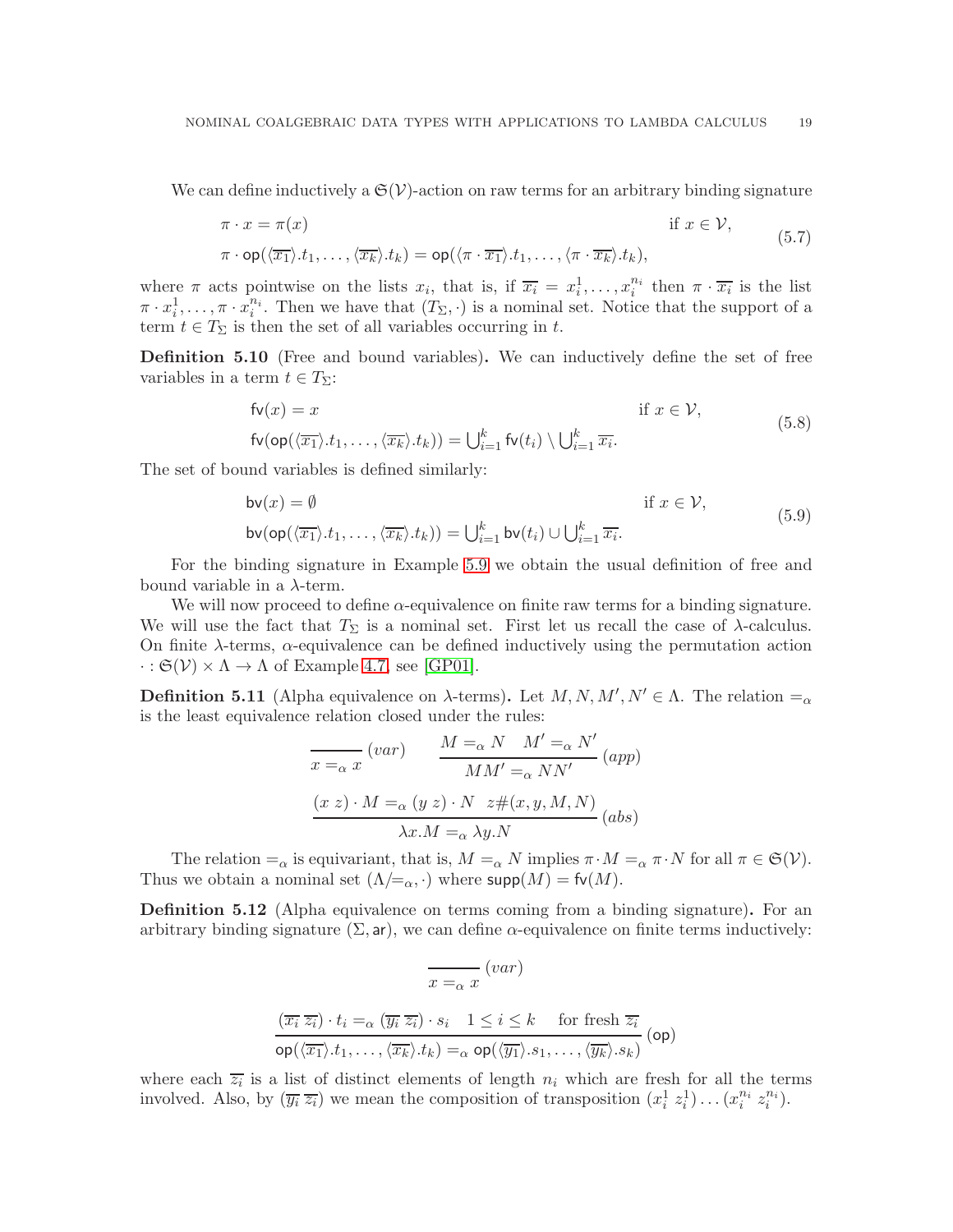The relation  $=\alpha$  is equivariant, that is,  $t =_{\alpha} s$  implies  $\pi \cdot t =_{\alpha} \pi \cdot s$  for all  $\pi \in \mathfrak{S}(\mathcal{V})$ . Thus we obtain a nominal set  $(T_{\Sigma}/=_{\alpha}, \cdot)$ . The equivalence class of a term  $t \in T_{\Sigma}$  is denoted by  $[t]_{\alpha}$  and we have that  $\text{supp}([t]_{\alpha}) = \text{fv}(t)$ .

We can express the  $\alpha$ -equivalence classes of terms in a binding signature as an initial algebra for a Nom-functor. The next result allowed Gabbay and Pitts to formulate  $\alpha$ structural induction and recursion principles, see [\[Pit11,](#page-53-2) [GP01,](#page-52-10) [Pit06\]](#page-53-1).

**Theorem 5.13** (Nominal algebraic data types). *The nominal set*  $(T_{\Sigma}/=_{\alpha}, \cdot)$  *of finite*  $\alpha$ *equivalence classes of terms is the initial algebra for the functor*  $F_{\alpha}$  : Nom  $\rightarrow$  Nom *given by:*

<span id="page-21-2"></span>
$$
\mathsf{F}_{\alpha} \ X = \mathcal{V} + \coprod_{\substack{\mathsf{op} \in \Sigma \\ \mathsf{ar}(\mathsf{op}) = n_1, \dots, n_k}} [\mathcal{V}]^{n_1} X \times \dots \times [\mathcal{V}]^{n_k} X. \tag{5.10}
$$

On the other hand, the nominal set  $(T_{\Sigma}, \cdot)$  of finite raw terms is the initial algebra for the functor  $F : \mathsf{Nom} \to \mathsf{Nom}$  given by:

<span id="page-21-1"></span>
$$
\mathsf{F}\ X = \mathcal{V} + \coprod_{\substack{\mathsf{op} \in \Sigma \\ \mathsf{ar}(\mathsf{op}) = n_1, \dots, n_k}} (\mathcal{V}^{n_1} \times X) \times \dots \times (\mathcal{V}^{n_k} \times X). \tag{5.11}
$$

We can also obtain  $T_{\Sigma}$  as the initial algebra for a Set-functor. Indeed, we define a functor

<span id="page-21-3"></span>
$$
F: \mathsf{Set} \to \mathsf{Set} \tag{5.12}
$$

by the same formula as [\(5.11\)](#page-21-1). The initial F-algebra is the set  $T_{\Sigma}$ . Notice that F is a lifting of  $F$  to nominal sets in the sense that the next diagram commutes.

$$
U \downarrow \qquad \qquad U
$$
  
\nSet  $\xrightarrow{F} \text{Set}$  (5.13)

**Remark 5.14.** Notice that both functors  $F_{\alpha}$  and F are obtained from grammar [\(5.4\)](#page-18-0).

<span id="page-21-0"></span>**Example 5.15.** Consider the binding signature for  $\lambda$ -calculus of Example [5.9.](#page-19-2) Then the nominal set  $(\Lambda/\mathbb{Z}_{\alpha},\cdot)$  is the initial algebra of the functor  $L_{\alpha}$ : Nom  $\rightarrow$  Nom already mentioned in the introduction [\(1.2\)](#page-3-1):

$$
L_{\alpha} X = \mathcal{V} + [\mathcal{V}]X + X \times X
$$

while the raw  $\lambda$ -terms for a nominal set which is the initial L-algebra for L : Nom  $\rightarrow$  Nom given by

$$
L X = \mathcal{V} + \mathcal{V} \times X + X \times X.
$$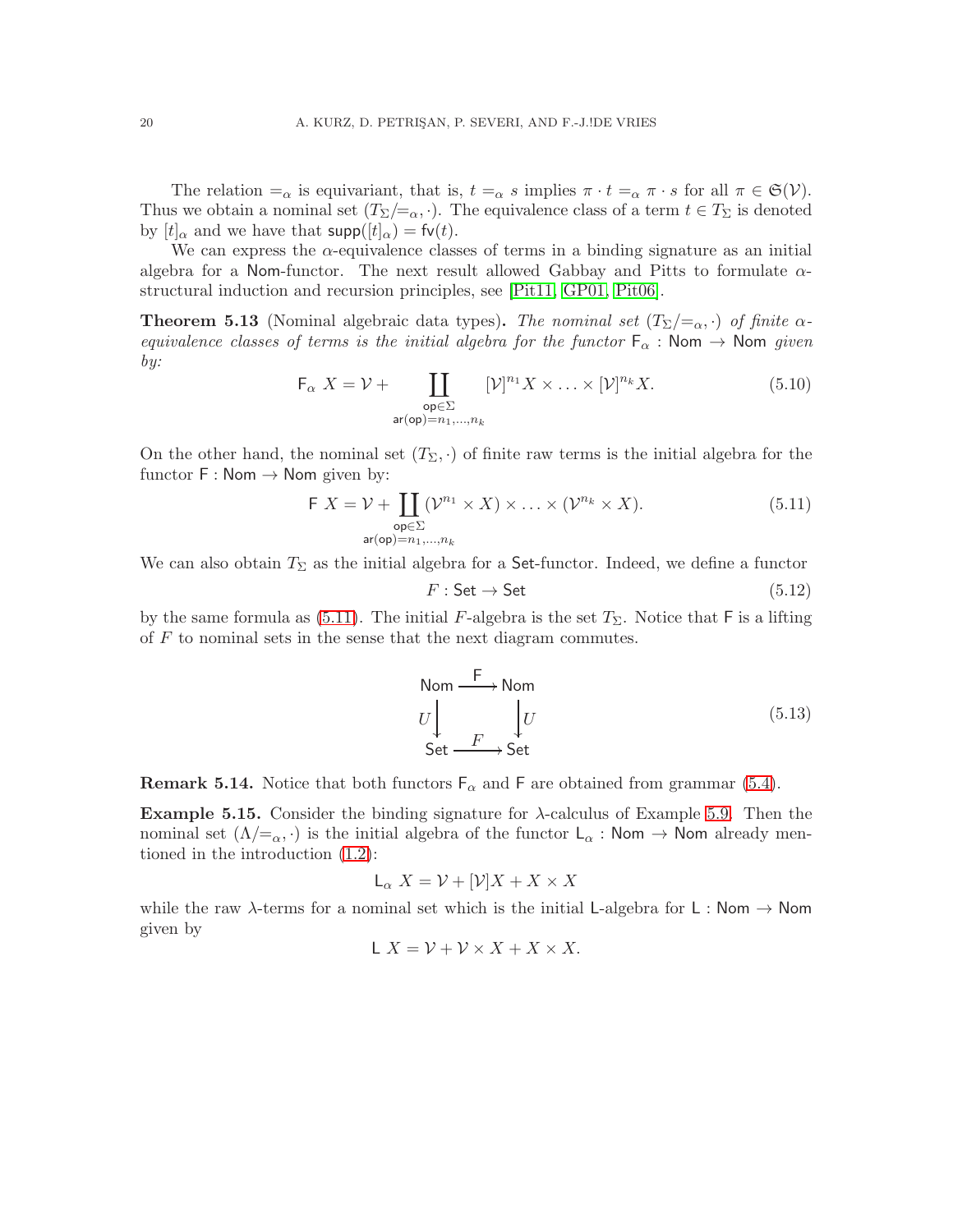<span id="page-22-0"></span>5.3. An abstract account of  $\alpha$ -equivalence. In the above example  $\alpha$ -equivalence is the kernel of the map  $\Lambda \to \Lambda/\mathbb{Z}_\alpha$ . Using Definition [4.9](#page-13-3) we see that this map is induced at the level of Nom-endofunctors by the natural transformation

<span id="page-22-1"></span>
$$
\theta_X : \mathcal{V} \times X \to [\mathcal{V}]X \tag{5.14}
$$

defined by  $(x, u) \mapsto \langle x \rangle u$ .

Consider an arbitrary  $F_{\alpha}$ : Nom  $\rightarrow$  Nom obtained from grammar [\(5.4\)](#page-18-0) or, equivalently, from a binding signature  $\Sigma$ . To  $F_{\alpha}$  we can associate a functor F : Nom  $\rightarrow$  Nom in which all occurrences of the abstraction functor  $[\mathcal{V}](-)$  are replaced by  $\mathcal{V} \times -$ . Therefore F is a polynomial functor and the natural transformation [\(5.14\)](#page-22-1) induces a natural transformation  $q : F \to F_\alpha$  given by the following inductive rules:

<span id="page-22-3"></span>
$$
F_{\alpha} = Id \t F_{\alpha} = \mathcal{V} \t F_{\alpha} = K
$$
  
\n
$$
F = Id \t q = id \t F = \mathcal{V} \t q = id \t F = K \t q = id
$$
  
\n
$$
F_{\alpha} = [\mathcal{V}]F'_{\alpha} \t q' : F' \to F'_{\alpha}
$$
  
\n
$$
F = \mathcal{V} \times F' \t q = \theta \circ (\mathcal{V} \times q')
$$
  
\n
$$
F_{\alpha} = F'_{\alpha} \times F''_{\alpha} \t q' : F' \to F'_{\alpha} \t q'' : F'' \to F''_{\alpha}
$$
  
\n
$$
F = F' \times F'' \t q = q' \times q''
$$
  
\n
$$
F_{\alpha} = \coprod (F_i)_{\alpha} \t q_i : F_i \to (F_i)_{\alpha}
$$
  
\n
$$
F = \coprod F_i \t q = \coprod q_i
$$
  
\n(5.15)

Using the initial chain, this in turn gives a surjective map from the initial F-algebra  $I =$  $(T_{\Sigma}, \cdot)$  to the initial  $\mathsf{F}_{\alpha}$ -algebra  $\mathsf{I}_{\alpha} = (T_{\Sigma}/\mathsf{I}_{\alpha}, \cdot)$ . Indeed, we have the following diagram

<span id="page-22-2"></span>
$$
\begin{array}{ccc}\n0 & \longrightarrow & \text{F0} \longrightarrow & \text{F}^2 0 \longrightarrow & \dots \longrightarrow & \text{I} \\
\downarrow & \downarrow & \downarrow & \downarrow & \downarrow & \downarrow & \downarrow \\
0 & \longrightarrow & \text{F}_{\alpha} 0 \longrightarrow & \text{F}_{\alpha}^2 0 \longrightarrow & \dots \longrightarrow & \text{I}_{\alpha}\n\end{array}\n\tag{5.16}
$$

where  $[-]_{\alpha}^{(0)} = id_0$  and  $[-]_{\alpha}^{(n+1)} = q_{F_{\alpha}^{n}0} \circ F_{[-]}_{\alpha}^{(n)}$ . The horizontal arrows are defined as in [\(2.1\)](#page-7-1).

Since the functors F obtained from grammar [\(5.4\)](#page-18-0) preserve surjections, we have that all the maps  $[-]_{\alpha}^{(n)}$  are surjective. The compositions  $F^n0 \to F_{\alpha}^n0 \to I_{\alpha}$  form a cocone, thus using the universal property of the colimit I we obtain a unique map  $[-]_{\alpha} : I \to I_{\alpha}$  such that diagram [\(5.16\)](#page-22-2) commutes. To show that  $\vert - \vert_{\alpha}$  is surjective assume  $v, w : \vert_{\alpha} \to B$  are two equivariant maps such that  $v[-]_{\alpha} = w[-]_{\alpha}$ . It follows that v and w equalise  $\mathsf{F}^n 0 \to \mathsf{F}^n_{\alpha} 0 \to \mathsf{I}_{\alpha}$ for all n. Using the universal property of  $I_{\alpha}$ , it follows that  $v = w$ . Hence  $[-]_{\alpha}$  is surjective.

**Remark 5.16.** We had to explain why the maps  $\lbrack - \rbrack_{\alpha}^{(n)}$  are surjections. In Set this follows easily, since all Set-functors preserve surjections (we just have to consider a right inverse). In Nom we have equivariant surjective maps that do not have right inverses. E.g. the unique map from V to the final nominal set  $\{*\}$  has no equivariant right inverse, because the support of  $*$  is empty whereas all elements of  $\mathcal V$  have non-empty support.

Given a binding signature  $(\Sigma, ar)$  we described  $\alpha$ -equivalence on finite terms in two equivalent ways: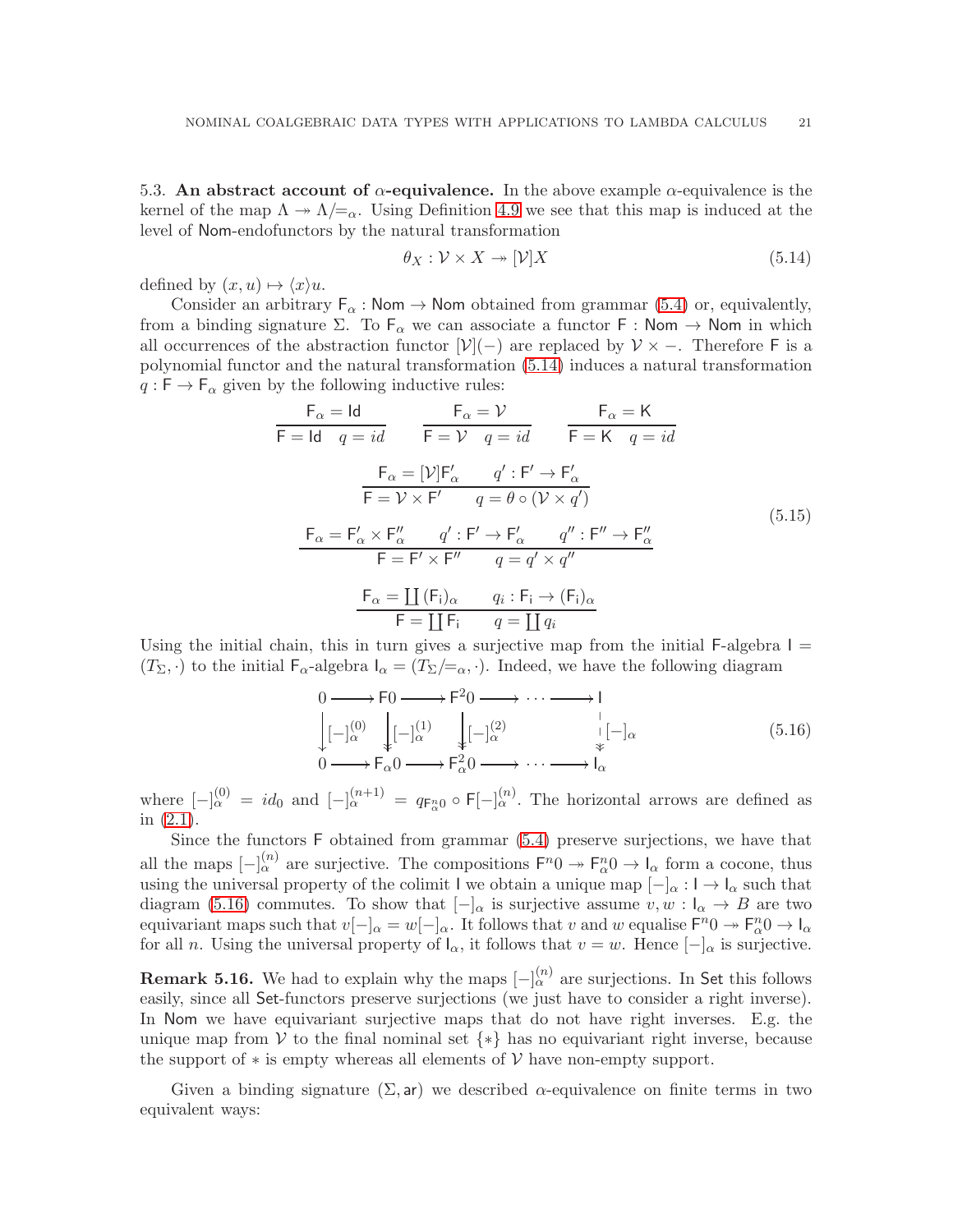- *syntactically*, as in Definition [5.12;](#page-20-1)
- *semantically*, via initial algebras, as in [\(5.16\)](#page-22-2).

While the latter presentation of  $\alpha$ -equivalence may seem rather pedantic, the abstract perspective sheds some light on the problems one has with defining  $\alpha$ -equivalence and finding representatives for  $\alpha$ -equivalence classes in the infinitary case.

<span id="page-23-0"></span>5.4. Problems with Alpha Equivalence in the Infinitary Case. As an illustration, let us first look at possible definitions of  $\alpha$ -equivalence for the infinitary  $\lambda$ -calculus. We see that there are two possible ways of defining  $\alpha$ -equivalence classes and, contrary to all expectations, they are not equivalent in case of a countable set of variables  $\mathcal V$ .

Recall that the set of raw infinitary  $\lambda$ -terms  $\Lambda^{\infty}$  is the final coalgebra of the Set-functor in [\(3.4\)](#page-8-5). We define  $\alpha$ -equivalence on the set  $\Lambda^{\infty}$  using truncations. This definition is slightly different from, though equivalent, to those used in [\[KKSdV95,](#page-52-4) [KKSdV97,](#page-52-5) [KdV03\]](#page-52-6).

<span id="page-23-3"></span>**Definition 5.17** (Alpha equivalence on infinitary  $\lambda$ -terms). We extend the notion of  $\alpha$ conversion to the set  $\Lambda^{\infty}$  via

$$
M =_{\alpha} N \text{ iff } M^n =_{\alpha} N^n \text{ for all } n \in \mathbb{N}.
$$

We thus obtain the quotient

$$
\Lambda^\infty/{=_\alpha}.
$$

The notion of truncation can be extended to  $\Lambda^{\infty}/=\alpha$  via  $[M]_{\alpha}^{n}=[M^{n}]_{\alpha}$ .

A second approach to define the set of  $\alpha$ -equivalence classes of infinitary terms is to consider the metric completion of the quotient  $\Lambda/\mathbf{=}_{\alpha}$ .

**Definition 5.18** (Metric on  $\alpha$ -equivalence classes). We define  $d_{\alpha} : \Lambda \times \Lambda \to [0, 1]$  via

<span id="page-23-4"></span>
$$
d_{\alpha}(M,N) = \inf \{ 2^{-n} \mid M^n =_{\alpha} N^n, \ n \in \mathbb{N} \}. \tag{5.17}
$$

We have that  $d_{\alpha}$  is a pseudometric on  $\Lambda$  and  $d_{\alpha}(M, N) = 0$  if and only if  $M =_{\alpha} N$ . Thus  $d_{\alpha}$  gives rise to a metric on  $\Lambda/\mathbf{=}_{\alpha}$  denoted by abuse of notation also by  $d_{\alpha}$ .

We consider the metric completion of  $\Lambda/\mathcal{L}_{\alpha}$  with respect to  $d_{\alpha}$ , denoted by

$$
(\Lambda/\!\!=_\alpha)^\infty.
$$

Observe that  $d_{\alpha}$  extends to a pseudometric  $d_{\alpha}^{\infty} : \Lambda^{\infty} \times \Lambda^{\infty} \to [0,1]$  given by the same formula as in [\(5.17\)](#page-23-4). Then  $M = \alpha N$  in the sense of Definition [5.17](#page-23-3) if and only if  $d_{\alpha}^{\infty}(M, N) = 0$ . Hence we obtain a metric on  $\Lambda^{\infty}/=_{\alpha}$ , also denoted by  $d_{\alpha}^{\infty}$ .

<span id="page-23-2"></span>**Theorem 5.19.** Let V be uncountable. Then we have that  $(\Lambda^{\infty}/=\alpha, d^{\infty}_{\alpha})$  is isomorphic to  $(\Lambda/\equiv_\alpha)^\infty$ .

We do not include the proof of this theorem, since in this paper we are only interested in the case where V is countable. The idea of the proof is to show that  $(\Lambda^{\infty}/=_\alpha, d^{\infty}_{\alpha})$  is a complete metric space and then to use the universality property of the metric completion. This argument fails when the set of variables is at most countable. Indeed, we can show that for countable  $V$  the space  $(\Lambda^{\infty}/=_\alpha, d^{\infty}_\alpha)$  is not complete.

<span id="page-23-1"></span>**Example 5.20.** Assume that V is countable, say  $V = \{x_0, x_1, ...\}$  and consider the sequence  $([ \lambda x_n.x_n(x_0(x_1(\ldots x_{n-1})))]_{\alpha})_{n\geq 1}$  in  $\Lambda^{\infty}/=_{\alpha}$ . This is a Cauchy sequence with respect to  $d_{\alpha}^{\infty}$ , but has no limit in  $\Lambda^{\infty}/\mathcal{I}_{\alpha}$ . Indeed, assume towards a contradiction that the limit  $\ell$  exists. On one hand we can prove that  $f\nu(\ell) = V$ , on the other hand  $\ell$  should be of the form  $[\lambda u.u(x_0(x_1 \ldots))]_{\alpha}$  for some variable u. But this contradicts the fact that u is free in  $\ell$ .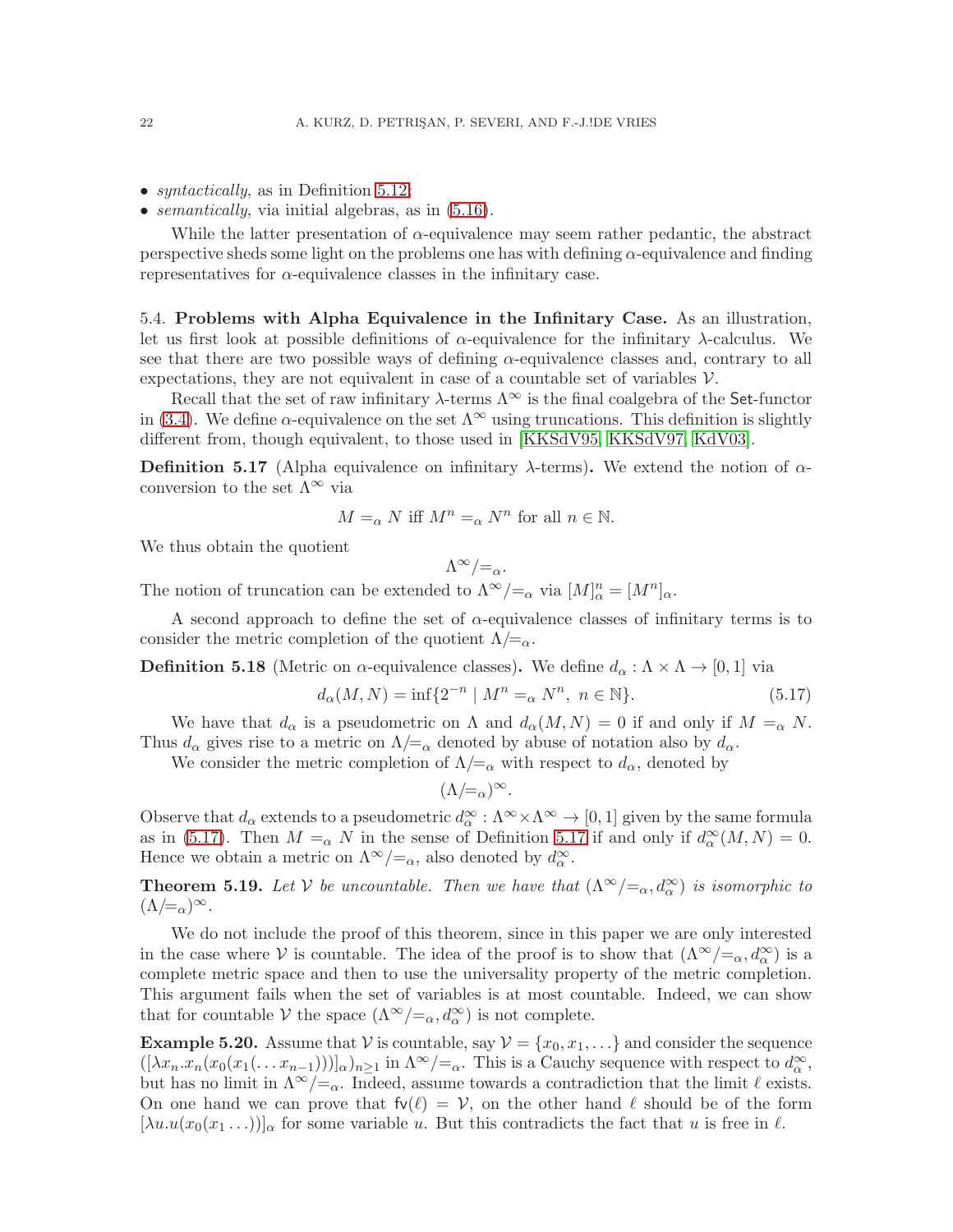The example shows that with a countable  $\mathcal V$  the two possible definitions of infinitary  $\lambda$ -terms up to  $\alpha$ -equivalence do not coincide. In other words, metric completion and quotienting by  $\alpha$  do not commute. We find the following formulation of this phenomenon useful as well.

Remark 5.21. The canonical map

$$
[-]_{\alpha} : \Lambda^{\infty} \to (\Lambda /_{\simeq \alpha})^{\infty}
$$

taking the  $\alpha$ -equivalence class of an infinitary  $\lambda$ -term is not surjective.

These problems of  $\alpha$ -equivalence in the presence of countably many variables disappear if we consider the set  $\Lambda_{\rm ffv}^\infty$  of infinitary terms with finitely many free variables.

Notation 5.22 (Restriction to finitely many free variables). Let  $\Lambda_{\text{ffv}}^{\infty}$  denote the set  $\{M \in$  $\Lambda^{\infty}$  | fv(M) is finite }.

**Remark 5.23.** Note that  $\Lambda_{\text{ffv}}^{\infty}$  is different from the set  $(\Lambda^{\infty})_{\text{fs}} = \Lambda_{\text{fs}}^{\infty}$ , defined in [\(4.2\)](#page-12-4), of  $\lambda$ -terms with finitely many variables, bound or free. We do have that  $\Lambda_{\mathsf{fs}}^{\infty} \subseteq \Lambda_{\text{ffv}}^{\infty}$ , but the inclusion is strict. Indeed, the following two terms belong to  $\Lambda_{\text{ffv}}^{\infty}$  but not to  $\Lambda_{\text{fs}}^{\infty}$ .

• ogre 
$$
\equiv \lambda x_1 \cdot \lambda x_2 \cdot \lambda x_3 \cdot \ldots
$$

• infbv  $\equiv \lambda x_0.\lambda x_1.x_0x_1(\lambda x_2.x_0x_1x_2(\lambda x_3.x_0x_1x_2x_3(\ldots))).$ 

For ogre we can find  $N \in \Lambda_{fs}^{\infty}$  such that  $N =_{\alpha}$  ogre, e.g.  $N \equiv \lambda x_1 \cdot \lambda x_1 \cdot \lambda x_1 \cdot \ldots$  For infbv this is not possible.

**Remark 5.24.** The equivalence relation  $=_{\alpha}$  of Definition [5.17](#page-23-3) restricts to  $\Lambda_{\text{ffv}}^{\infty}$ , but not to  $\Lambda_{\mathsf{fs}}^{\infty}$ , as shown by  $\mathsf{ogre} =_{\alpha} \lambda x_1 \cdot \lambda x_1 \cdot \lambda x_1 \cdot \ldots$  where only the latter term is in  $\Lambda_{\mathsf{fs}}^{\infty}$ .

For all  $M, N \in \Lambda^{\infty}_{\text{ffy}}$  we have that  $M =_{\alpha} N$  implies  $\pi \cdot M =_{\alpha} \pi \cdot N$ . Hence we can equip  $\Lambda_{\text{ffv}}^{\infty}/=\alpha$  with a  $\mathfrak{S}(\mathcal{V})$ -action given by  $\pi \cdot [M]_{\alpha} = [\pi \cdot M]_{\alpha}$  and we can easily check that  $(\Lambda_{\text{ffv}}^{\infty}/=\alpha, \cdot)$  is a nominal set. Indeed,  $[M]_{\alpha} \in \Lambda_{\text{ffv}}^{\infty}/=\alpha$  is supported by the finite set  $\text{fv}(M)$ .

The permutation action on  $\Lambda/\mathcal{Z}_{\alpha}$  can be extended to  $(\Lambda/\mathcal{Z}_{\alpha})^{\infty}$  as follows. For each  $\pi \in \mathfrak{S}(\mathcal{V})$  we have that  $\pi \cdot (-): \Lambda \neq_{\alpha} \rightarrow \Lambda \neq_{\alpha}$  is a uniformly continuous function with respect to  $d_{\alpha}$ . Using the universal property of the metric completion, this function can be extended to a uniformly continuous map on  $(\Lambda/\equiv_\alpha)^\infty$ :



Thus we have a nominal set  $((\Lambda/\simeq_{\alpha})^{\infty}_{fs}, \cdot)$ . In [\[KPSdV12\]](#page-52-7) we showed that this nominal set is isomorphic to  $(\Lambda_{\text{ffv}}^{\infty}/=_\alpha, \cdot)$  and to the carrier of the final coalgebra of the Nom-functor  $L_{\alpha}$ . Hence, for each  $\alpha$ -equivalence class of infinitary terms with finitely many variables we can find a representative. This means that we have a surjective map

<span id="page-24-0"></span>
$$
[-]_{\alpha} : \Lambda_{\text{ffv}}^{\infty} \to (\Lambda/\text{=}_{\alpha})_{\text{fs}}^{\infty} \tag{5.18}
$$

whose kernel is the  $\alpha$ -equivalence relation on  $\Lambda^\infty_{\text{ffv}}$ .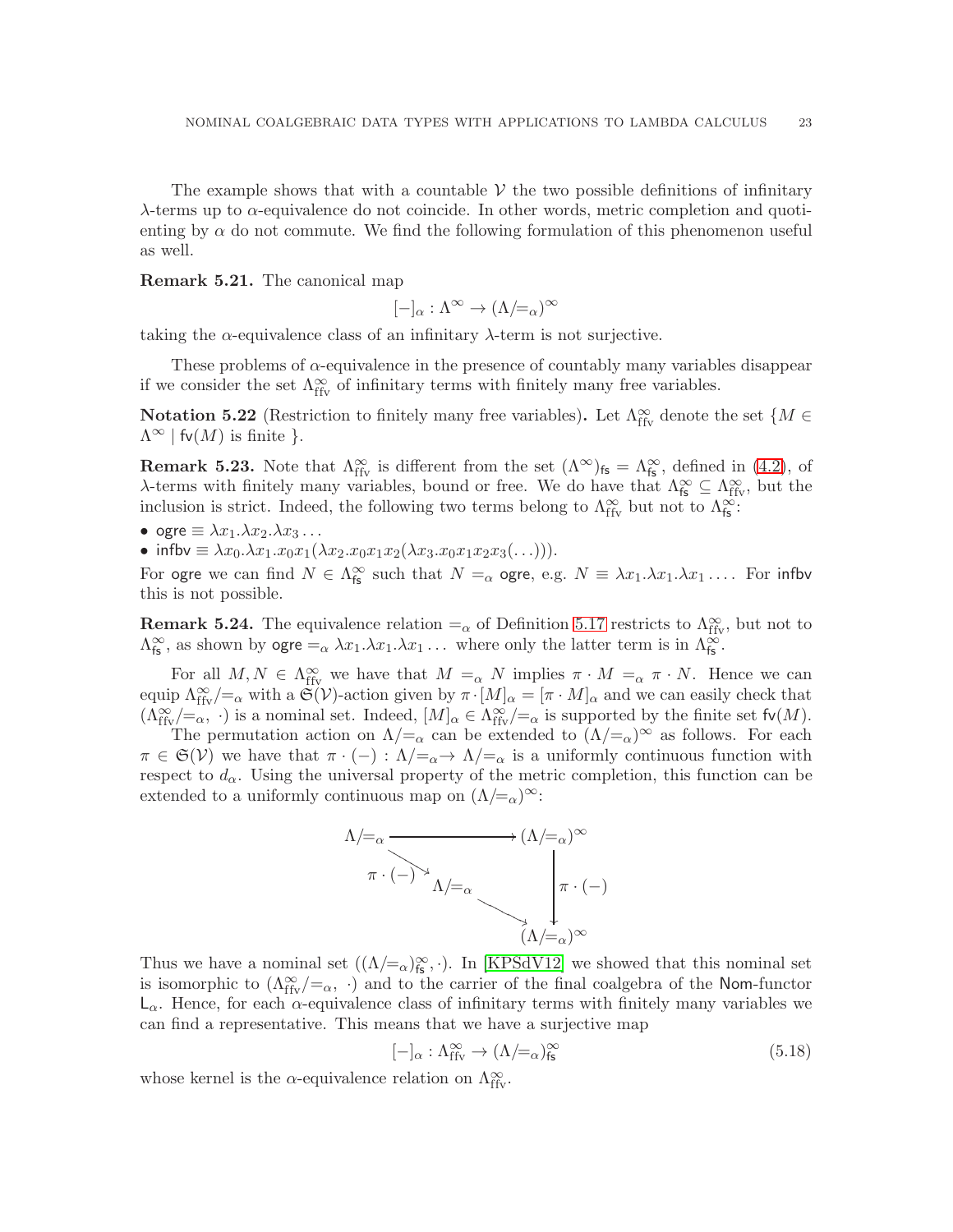<span id="page-25-2"></span>**Remark 5.25.** On the other hand, the restriction  $\Lambda_{\rm fs}^{\infty} \to (\Lambda/\simeq_{\Lambda/\rm fs}^{\infty})_{\rm fs}^{\infty}$  of [\(5.18\)](#page-24-0) is not surjective. For example the equivalence class of influ $\in \Lambda_{\text{ffv}}^{\infty}$  is obtained as the limit of a finitely supported (actually emptily supported) sequence:

$$
[\lambda x_0.*]_{\alpha}
$$
  

$$
[\lambda x_0x_1.*]_{\alpha}
$$
  

$$
[\lambda x_0x_1.x_0*]_{\alpha}
$$
  
...

and thus belongs to  $(\Lambda/\equiv_\alpha)_{\text{fs}}^{\infty}$ . However, for the term infbv there is no  $N \in \Lambda_{\text{fs}}^{\infty}$  such that  $N = \alpha$  infbv.

To summarise, we have seen the following classes of  $\lambda$ -terms

<span id="page-25-1"></span>

with inclusions, injections and surjections as indicated by the arrows.  $\Lambda$  and  $\Lambda/\mathbb{Z}_\alpha$  are initial algebras for L and  $L_{\alpha}$ , respectively. Similarly  $\Lambda_{fs}^{\infty}$  and  $(\Lambda/\equiv_{\alpha})_{fs}^{\infty}$  are final coalgebras for the same functors. But the coinductive situation is complicated by the fact that the canonical map  $\Lambda_{\text{fs}}^{\infty} \to (\Lambda/\text{K})_{\text{fs}}^{\infty}$  is not onto, that is, infinitary  $\lambda$ -terms upto  $\alpha$ -equivalence do not arise by quotienting, in Nom, the raw infinitary  $\lambda$ -terms (which do allow only finitely many bound variables). Instead of  $\Lambda_{fs}^{\infty}$  we need to work with  $\Lambda_{ffv}^{\infty}$ , which is not a final coalgebra. That  $\Lambda_{\text{ffv}}^{\infty}$  can be given a semantic characterisation is one of the topics of the next subsection.

<span id="page-25-0"></span>5.5. Nominal Coalgebraic Data Types for Binding Signatures. The aim of this section is to introduce nominal coalgebraic data types in their generality. We will generalise the previous subsection to arbitrary binding signatures and give semantic characterisations of all the vertices of [\(5.19\)](#page-25-1).

In particular, at the end of the section, we will have explained the following diagram, which generalises  $(5.19)$  (eliding the middle row of  $(5.19)$  obtained by epi-mono factorisations).

<span id="page-25-3"></span>
$$
T_{\Sigma} \longleftarrow T_{\Sigma}^{\infty} \longleftarrow (T_{\Sigma}^{\infty})_{\text{ffv}} \longleftarrow (T_{\Sigma}^{\infty})_{\text{fs}}
$$
\n
$$
T_{\Sigma} \longleftarrow (T_{\Sigma}/=_{\alpha})^{\infty} \longleftarrow (T_{\Sigma}/=_{\alpha})_{\text{fs}}^{\infty}
$$
\n
$$
(5.20)
$$

Recall from Section [5.2](#page-19-0) the definition of  $T_{\Sigma}$  and  $T_{\Sigma}/\equiv_{\alpha}$ . Also recall that  $T_{\Sigma}$  and  $T_{\Sigma}/\equiv_{\alpha}$  are initial algebras of the Nom-endofunctors F and  $F_{\alpha}$ , (see respectively [\(5.11\)](#page-21-1) and [\(5.10\)](#page-21-2)). The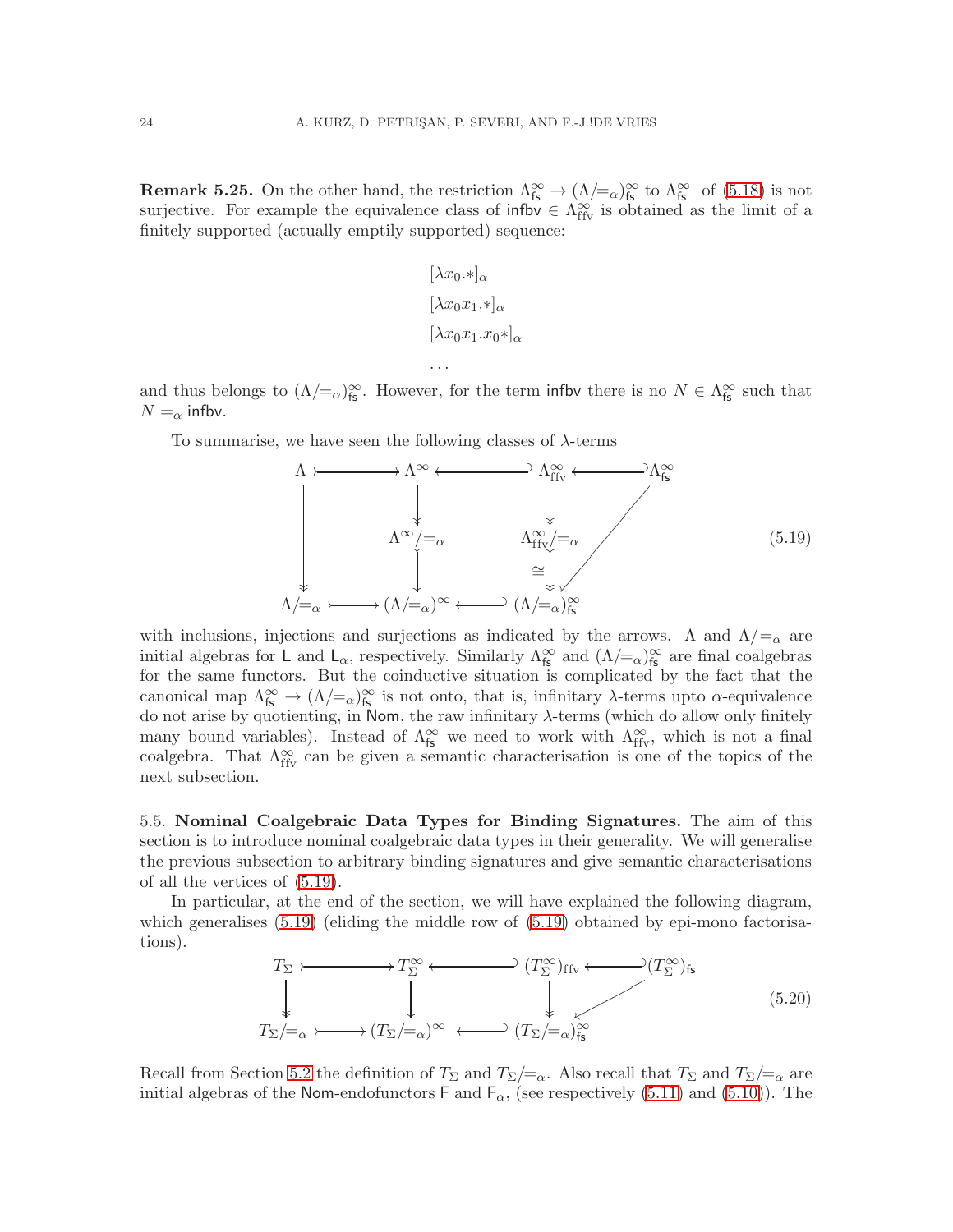transformation  $T_{\Sigma} \longrightarrow T_{\Sigma}/=_{\alpha}$  induced by a natural transformation  $\mathsf{F} \to \mathsf{F}_{\alpha}$  is quotienting by  $\alpha$ -equivalence. Next, we define  $T_{\Sigma}^{\infty}$ .

<span id="page-26-0"></span>Definition 5.26 (Infinitary terms coming from a binding signature). Consider a binding signature  $(\Sigma, ar)$ .

(1) The set of infinitary raw terms  $T_\Sigma^\infty$  is defined coinductively by

$$
\frac{t_1 \in T_{\Sigma}^{\infty}, \dots, t_k \in T_{\Sigma}^{\infty}}{\text{op}(\langle \overline{x_1} \rangle \cdot t_1, \dots, \langle \overline{x_k} \rangle \cdot t_k) \in T_{\Sigma}^{\infty}} \left(\text{ar}(\text{op}) = n_1, \dots, n_k\right) \tag{5.21}
$$

(2) Truncation of raw terms at depth  $n$  is defined by induction on  $n$ :

$$
t^0 = *
$$

$$
t^{n+1} = \begin{cases} x & \text{if } t = x \in \mathcal{V} \\ \text{op}(\langle \overline{x_1} \rangle \cdot t_1^n, \dots, \langle \overline{x_k} \rangle \cdot t_k^n) & \text{if } t = \text{op}(\langle \overline{x_1} \rangle \cdot t_1, \dots, \langle \overline{x_k} \rangle \cdot t_k) \end{cases} \tag{5.22}
$$

where {∗} is a terminal object in Nom.

- (3) To define  $\alpha$ -equivalence, let t and s be two infinitary raw terms in  $T_{\Sigma}^{\infty}$ . We say that  $t = \alpha$  s when the truncations at all depths are  $\alpha$ -equivalent in the sense of Definition [5.12,](#page-20-1) that is, for all *n* we have  $t^n =_\alpha s^n$ .
- (4) The sets  $f\nu(t)$  and  $b\nu(t)$  of free and bound variables of an infinitary raw term  $t \in T_{\Sigma}^{\infty}$ are defined as follows.

$$
\mathrm{fv}(t) = \bigcup_{n \in \mathbb{N}} \mathrm{fv}(t^n) \qquad \qquad \mathrm{bv}(t) = \bigcup_{n \in \mathbb{N}} \mathrm{bv}(t^n).
$$

**Remark 5.27.**  $T_{\Sigma}^{\infty}$  is the final coalgebra for the Set-functor defined in [\(5.12\)](#page-21-3).

**Definition 5.28.** We denote by  $(T_{\Sigma}/=_{\alpha})^{\infty}$  the metric completion of  $T_{\Sigma}/=_{\alpha}$  with respect to the metric  $d_{\alpha}$  given by

$$
d_{\alpha}([t]_{\alpha}, [s]_{\alpha}) = \inf \{ 2^{-n} \mid t^{n} =_{\alpha} s^{n}, \ n \in \mathbb{N} \}.
$$

Notice that  $(T_{\Sigma}/=_{\alpha})^{\infty}$  is equipped with a canonical permutation action, but it is not a nominal set, since not all elements are finitely supported (namely those terms with infinitely many free variables).

Remark 5.29. Going back to Section [2,](#page-7-0) and in the notation of [\(5.16\)](#page-22-2), we have that  $U \cong U \mathsf{F}^\omega 0 \cong T_\Sigma$  and  $\overline{U} \mathsf{I}_\alpha \cong U \mathsf{F}_\alpha^\omega 0 \cong T_\Sigma / =_\alpha$ . The completions  $T_\Sigma^\infty$  and  $(T_\Sigma / =_\alpha)^\infty$  then can be obtained as limits of  $\omega^{\rm op}$ -sequences:

<span id="page-26-1"></span>
$$
\begin{array}{ccc}\n1 & \longleftarrow & U \mathsf{F}^1 \longleftarrow & \cdots \longleftarrow & \lim U \mathsf{F}^n \mathbf{1} \cong T_\Sigma^\infty \\
\downarrow & \downarrow & U \left[ - \big]_\alpha^{(1)} & \downarrow & U \left[ - \big]_\alpha^{(2)} & \downarrow & \left[ - \big]_\alpha & (5.23) \right] \\
1 & \longleftarrow & U \mathsf{F}_\alpha \mathbf{1} \longleftarrow & U \mathsf{F}_\alpha^2 \mathbf{1} \longleftarrow & \cdots \longleftarrow & \lim U \mathsf{F}_\alpha^n \mathbf{1} \cong (T_\Sigma / =_\alpha)^\infty\n\end{array}
$$

Moreover, the horizontal arrows in the diagram are precisely the truncations (with  $1 = \{ * \}$ ) and the kernels of the vertical arrows capture the  $\alpha$ -equivalence of Definition [5.26.](#page-26-0) Since all maps  $[-]_{\alpha}^{(n)} : F^n1 \to F_{\alpha}^n1$  are surjective, each element of  $F_{\alpha}^n1$  can be expressed as the  $\alpha$ -equivalence class of a raw term  $t \in \mathsf{F}^n$ 1. If  $[t]_\alpha \in \mathsf{F}_\alpha^n$ 1 we have that  $\mathsf{supp}([t]_\alpha) = \mathsf{fv}(t)$ .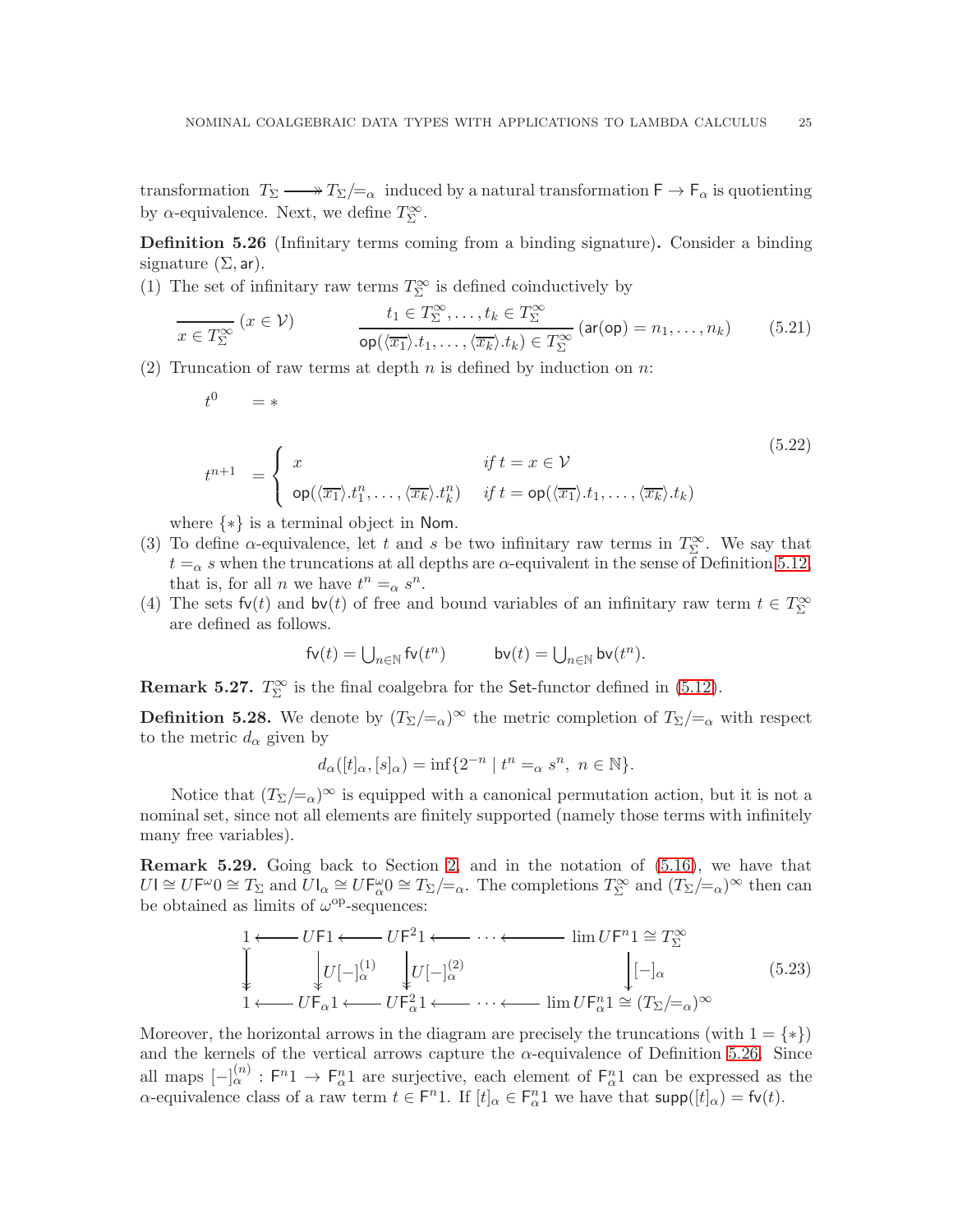The set  $\lim U F_\alpha^n 1 \cong (T_\Sigma /_{\alpha})^\infty$  appears to be a natural domain for infinitary terms up to  $\alpha$ -equivalence and it will reappear in Section [6.5.](#page-49-0) But it fails to have desirable properties. Indeed, it is not a final coalgebra of a Set-functor in any obvious way, nor is it a nominal set. Moreover the map  $[-]_{\alpha}: T_{\Sigma}^{\infty} \to (T_{\Sigma}/=_\alpha)^{\infty}$  is not surjective in general, as shown by Example [5.20.](#page-23-1) In the case of the infinitary  $\lambda$ -calculus we solved this issue by restricting our attention to terms with finitely many free variables [\[KPSdV12\]](#page-52-7). We do the same in the case of a general binding signature.

Recalling from [\(4.2\)](#page-12-4) the notation  $(-)_{fs}$ , we now obtain from the rightmost edge of [\(5.23\)](#page-26-1)

$$
(T_{\Sigma}^{\infty})_{\text{fs}}
$$
 and  $(T_{\Sigma}/=\alpha)_{\text{fs}}^{\infty}$ . (5.24)

In the first case we restrict to finitely many variables and in the second case to finitely many free variables. More precisely,  $(T_{\Sigma}/=_\alpha)_{\text{fs}}^{\infty}$  consists of limits of Cauchy sequences  $([t_n]_{\alpha})_n$  of  $\alpha$  -equivalence classes of finite terms which altogether have only finitely many free variables, that is,  $\bigcup$  fv $(t_n)$  is finite. Similarly  $(T_\Sigma^{\infty})$ <sub>fs</sub> consists of limits of Cauchy sequences  $(t_n)_n$  of finite terms which altogether have only finitely many variables.

**Remark 5.30.** According to Theorem [5.5,](#page-18-1) we have that  $(T^{\infty}_{\Sigma})_{fs}$ , respectively  $(T_{\Sigma}/=_\alpha)_{fs}^{\infty}$ , can be taken to be the final F-coalgebra T, respectively the final  $F_{\alpha}$ -coalgebra  $T_{\alpha}$ .

Just as in the case of the initial chains (see [\(5.16\)](#page-22-2)), the natural transformation  $q : F \rightarrow$  $F_{\alpha}$  defined by [\(5.15\)](#page-22-3) induces a unique map  $T \to T_{\alpha}$  from the final F-coalgebra to the final  $F_\alpha$ -coalgebra. However, unlike in the initial algebra situation [\(5.16\)](#page-22-2), the induced map  $[-]_\alpha$ is not surjective in general, see Remark [5.25.](#page-25-2) The aim of the remainder of this section is to prove that, nevertheless,  $T_{\alpha}$  is the quotient by  $\alpha$ -equivalence of the infinitary terms with finitely many free variables for which we introduce the following notation.

Definition 5.31. Denote by

$$
(T_{\Sigma}^{\infty})_{\text{ffv}} \tag{5.25}
$$

the set of elements of  $T^\infty_\Sigma$  having only finitely many free variables.

Notice that  $(T_{\Sigma}^{\infty})_{\text{ffv}}$  consists of limits of Cauchy sequences  $(t_n)_n$  of finite terms which altogether have only finitely many free variables. The definition above relies on the syntactic notion of free variable. Proposition [5.33](#page-28-1) shows that a semantic definition is possible. To this end, we first give a semantic definition of the inclusion  $(T_{\Sigma}/=_\alpha)_{\mathsf{fs}}^{\infty} \longrightarrow (T_{\Sigma}/=_\alpha)^{\infty}$  as the map  $\iota_{\alpha}$  arising in [\(5.26\)](#page-27-0).

**Remark 5.32.** As a final F-coalgebra, T induces a cone over the sequence  $(F<sup>n</sup>1)_{n<\omega}$ , dualising  $(5.16)$ .

This induces a unique map  $\iota: U \mathsf{T} \to \lim U \mathsf{F}^n$ 1. In the same way, by finality of  $\mathsf{T}_{\alpha}$ , one obtains  $\iota_{\alpha}: U\mathsf{T}_{\alpha}\to \lim U\mathsf{F}_{\alpha}^n1$ .

<span id="page-27-0"></span>
$$
1 \longleftarrow UF1 \longleftarrow UF^21 \longleftarrow \cdots \longleftarrow \lim_{L \to \infty} UF^n1 \longleftarrow UT
$$
\n
$$
\downarrow \qquad \qquad \downarrow \qquad [-]_{\alpha} \qquad (*) \qquad \downarrow U[-]_{\alpha} \qquad (5.26)
$$
\n
$$
1 \longleftarrow UF_{\alpha}1 \longleftarrow UF_{\alpha}^21 \longleftarrow \cdots \longleftarrow \lim_{L \to \infty} UF_{\alpha}^21 \longleftarrow \cdots \longleftarrow \lim_{L \to \infty} UT_{\alpha}
$$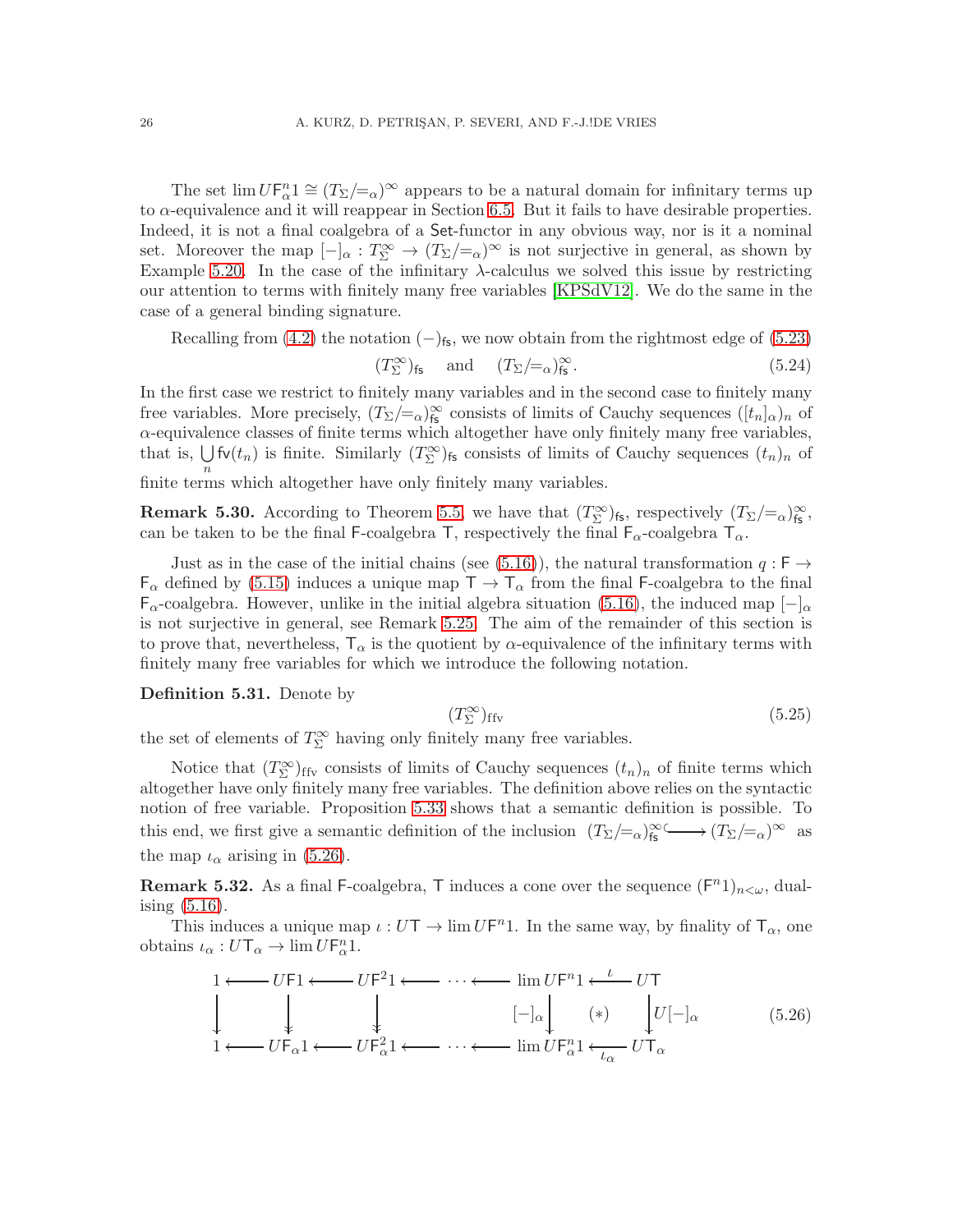<span id="page-28-1"></span>**Proposition 5.33.** The set  $(T_{\Sigma}^{\infty})_{\text{ffv}}$  of infinitary raw terms with finitely many free variables *is the pullback of the maps*  $\iota_{\alpha}: U \mathsf{T}_{\alpha} \to \lim U \mathsf{F}_{\alpha}^n 1$  and  $[-]_{\alpha}: \lim U \mathsf{F}^n 1 \to \lim U \mathsf{F}_{\alpha}^n 1$ .

<span id="page-28-2"></span>
$$
\lim_{\begin{subarray}{l}\|m\| \to \infty \\ \hline \text{lim } U \in \mathbb{R}^n \end{subarray}} \sum_{\begin{subarray}{l}\{\alpha \to \alpha\} \\ \hline \text{lim } U \in \mathbb{R}^n \end{subarray}} \sum_{\begin{subarray}{l}\{\alpha \to \alpha\} \\ \hline \text{lim } U \in \mathbb{R}^n \end{subarray}} \sum_{\begin{subarray}{l}\{\alpha \to \alpha\} \\ \hline \text{lim } U \in \mathbb{R}^n \end{subarray}} (5.27)
$$

*Proof.* First we have to define the map  $[-]_{\alpha} : (T_{\Sigma}^{\infty})_{\text{ffv}} \to U\mathsf{T}_{\alpha}$ . Given  $t \in (T_{\Sigma}^{\infty})_{\text{ffv}}$ , notice that we can construct a finitely supported sequence in the sets  $F_{\alpha}^{n}1$  by applying the map  $[-]_{\alpha}^{(n)}$  to the truncations at depth n of t. Indeed, each  $[t^{n}]_{\alpha}^{(n)}$  is supported by the finite set of free variables in t. We define  $[t]_{\alpha} \in T_{\alpha}$  to be the unique element whose projection in  $F_{\alpha}^{n}$ 1 is exactly  $[t^n]_{\alpha}^{(n)}$  for all n. We can easily check that the square [\(5.27\)](#page-28-2) commutes.

Consider a pair  $(t, s)$  with  $t \in \lim UF^{n}1 \simeq T_{\Sigma}^{\infty}$  and  $s \in UT_{\alpha}$  such that  $\iota_{\alpha}(s) = [t]_{\alpha}$ . This implies that  $[t^n]_{\alpha}^{(n)}$  is equal to the projection of s into  $\mathsf{F}_\alpha^n$ 1, and thus the free variables of each truncation  $t^n$  are contained in the finite set that supports s. Therefore t has finitely many free variables, that is,  $t \in (T_{\Sigma}^{\infty})_{\text{ffv}}$  and  $s = [t]_{\alpha}$ . So  $(T_{\Sigma}^{\infty})_{\text{ffv}}$  is indeed a pullback.  $\Box$ 

To summarise, we are now ready to give a semantic version of diagram  $(5.20)$  – which we set about to prove at the beginning of the section:

<span id="page-28-3"></span>
$$
I \rightarrow \text{lim } UF^{n}1 \longleftarrow P \longleftarrow T
$$
  
\n
$$
I_{\alpha} \rightarrow \text{lim } UF_{\alpha}^{n}1 \longleftarrow T_{\alpha}
$$
  
\n
$$
(5.28)
$$

with I and  $I_{\alpha}$  the initial algebras as well as T and  $T_{\alpha}$  the final (or terminal) coalgebras of F and  $F_{\alpha}$ , and P being a pullback in Set. To improve readability we omitted writing the forgetful functor  $U : \mathsf{Nom} \to \mathsf{Set}$  in [\(5.28\)](#page-28-3).

The map  $\mathsf{T} \longrightarrow P$  above is obtained using the universal property of P and the com-mutativity of the square (\*) in [\(5.26\)](#page-27-0) and corresponds to the inclusion  $(T^{\infty}_{\Sigma})_{fs} \longrightarrow (T^{\infty}_{\Sigma})_{ffv}$ , (see Proposition [5.33\)](#page-28-1).

<span id="page-28-0"></span>**Theorem 5.34.** *Completing*  $T_{\Sigma}$  *by Cauchy sequences*  $(t_n)_n$  *such that*  $\bigcup_n \mathbf{fv}(t_n)$  *is finite and quotienting by* α*-equivalence commute. This means that*

• *the two equivalent diagrams below commute*

<span id="page-28-4"></span>

• *the map*  $[-]_{\alpha}: P \to U T_{\alpha}$  *is surjective, or equivalently each element in*  $(T_{\Sigma}/=_{\alpha})_{\text{fs}}^{\infty}$  *can be represented as an equivalence class of an infinitary raw term with finitely many free variables.*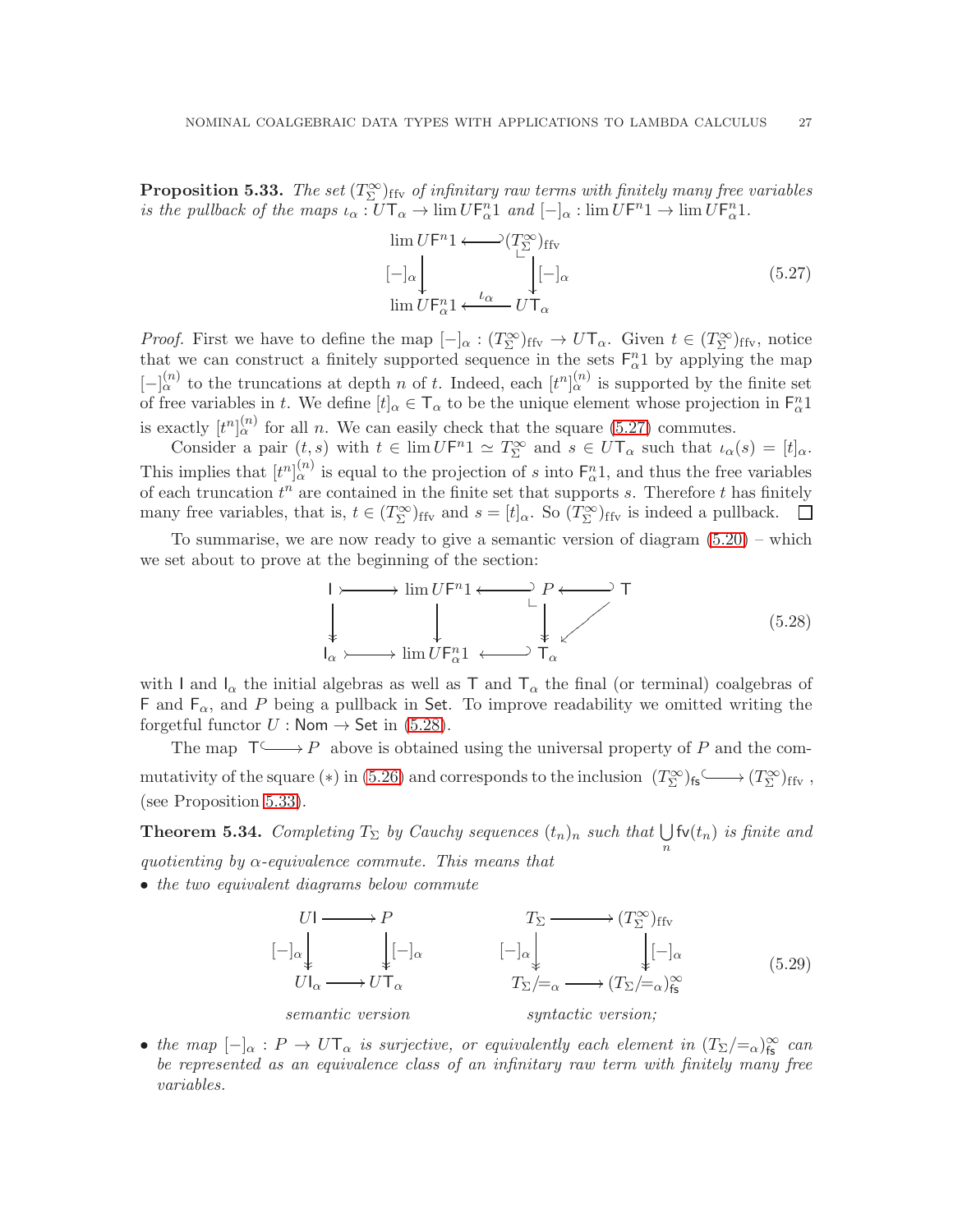*Proof.* The first bullet is easier to prove. We show that the semantic version of  $(5.29)$ commutes, using the commutativity of

<span id="page-29-0"></span>I  $[-]_\alpha$  $\frac{1}{2}$  $\top$  $[-]_\alpha$ ļ  $I_{\alpha} \longrightarrow T_{\alpha}$ (5.30)

The argument uses the finality of  $T_\alpha$  and the fact that all the four arrows in [\(5.30\)](#page-29-0) are  $F_\alpha$ -coalgebra morphisms.

By pasting the right-hand triangle of [\(5.28\)](#page-28-3), we obtain the commutativity of the desired diagram:

$$
U1 \longrightarrow U1 \longrightarrow P
$$
  
\n
$$
[-]_{\alpha} \downarrow \qquad [-]_{\alpha} \downarrow \qquad (5.31)
$$
  
\n
$$
U1_{\alpha} \longrightarrow U1_{\alpha}
$$

The second part of the theorem, stating that the map  $P \to U \mathsf{T}_{\alpha}$  in

<span id="page-29-1"></span>
$$
1 \longleftarrow UF1 \longleftarrow UF^21 \longleftarrow \cdots \longleftarrow \lim_{\omega} UF^n1 \longleftarrow P
$$
  
\n
$$
\downarrow \qquad \qquad \downarrow \qquad \qquad \downarrow \qquad \qquad \downarrow \qquad \qquad (5.32)
$$
  
\n
$$
1 \longleftarrow UF_{\alpha}1 \longleftarrow UF_{\alpha}^21 \longleftarrow \cdots \longleftarrow \lim_{\omega} UF_{\alpha}^n1 \longleftarrow UT_{\alpha}
$$

is surjective can be proved by going back to the syntax as in [\[KPSdV12\]](#page-52-7), just that this time, due to generalising from  $\lambda$ -calculus to binding signatures, the notation becomes even heavier and quite unpleasant. Therefore, we will give a semantic proof in the next section, so that surjectivity becomes a consequence of Theorem [5.72.](#page-41-2) This, in turn, is a consequence of a more general result Theorem [5.46](#page-32-0) about limits of sequences in nominal sets and will be proved in the next section.  $\Box$ 

We state explicitly the most important consequence of the theorem as a corollary.

<span id="page-29-2"></span>**Corollary 5.35** (Nominal coalgebraic data types). *The nominal set*  $((T_{\Sigma}^{\infty})_{\text{ffv}}/=_\alpha, \cdot)$  *of*  $\alpha$ *equivalence classes of infinitary terms with finitely many free variables is the final coalgebra for the functor*  $F_{\alpha}$ : Nom  $\rightarrow$  Nom *corresponding to a binding signature*  $(\Sigma, ar)$ :

$$
\mathsf{F}_{\alpha} \ X = \mathcal{V} + \coprod_{\substack{\mathsf{op} \in \Sigma \\ \operatorname{ar}(\mathsf{op}) = n_1, \dots, n_k}} [\mathcal{V}]^{n_1} X \times \dots \times [\mathcal{V}]^{n_k} X. \tag{5.33}
$$

Remark 5.36. Let us point out that Diagram [\(5.28\)](#page-28-3) does not actually depend on the functors  $F, F_\alpha$  arising from a binding signature and makes sense for any pair of Nom-endofunctors  $F, F_\alpha$  and any component-wise surjective natural transformation  $F \to F_\alpha$  subject to some natural conditions (which are satisfied by functors that do arise from binding signatures), namely that F preserves surjections and that both  $\mathsf{F}, \mathsf{F}_{\alpha}$  have initial algebras and final coalgebras. Finally, we want the surjectivity of  $P \to \mathsf{T}_{\alpha}$  and we give a semantic analysis of it in the next subsection.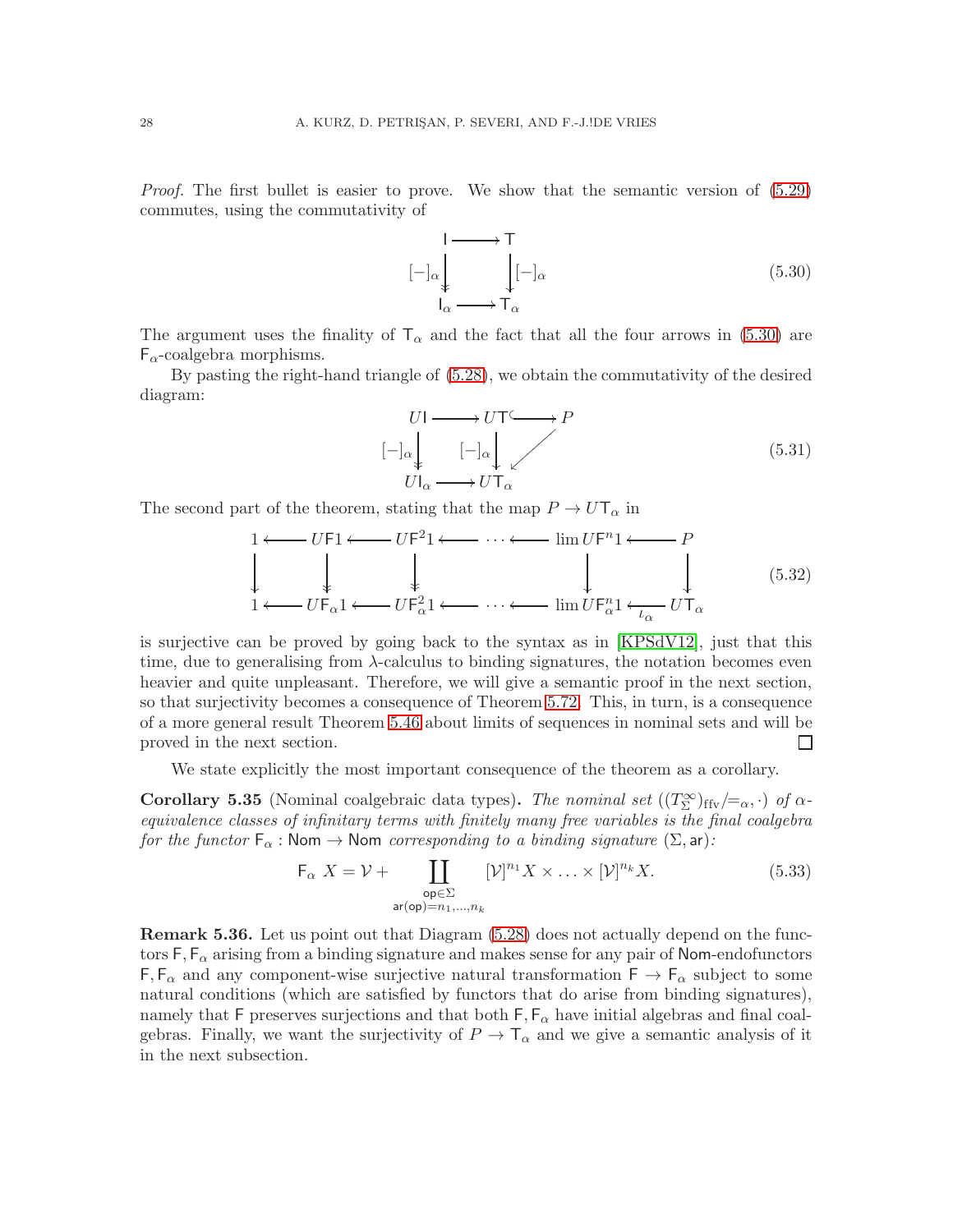<span id="page-30-0"></span>5.6. Presenting Limits in Nominal Sets. The motivation of this section is to give a semantic proof of the fact that the final  $T_{\alpha}$ -coalgebra is the quotient by  $\alpha$ -equivalence of  $(T_{\Sigma}^{\infty})_{\text{ffv}}$ , the infinitary terms with finitely many free variables. We move this proof into a separate subsection because the semantic analysis depends on certain facts on limits in nominal sets and leads to a novel notion of 'bound variable relative to a map' which may be of independent interest.

#### 5.6.1. *Bound variables, safe maps, and safe squares.*

In nominal sets, the syntax dependent notion of free variable is replaced by the semantic concept of minimal finite support. What about bound variables? Consider  $[-]_{\alpha}$ :  $\Lambda \to \Lambda / =_{\alpha}$  and  $x(\lambda y.y) \in \Lambda$ . Then the bound variables of  $x\lambda y.y$  can be computed as  $\textsf{supp}(x\lambda y.y) \setminus \textsf{supp}([x\lambda y.y]_{\alpha}) = \{x,y\} \setminus \{x\} = \{y\}.$  Of course, this calculation depends on being able to assume that the bound variables and free variables of  $x\lambda y.y$  do not overlap, or, in the terminology of [\[KPSdV12\]](#page-52-7), that  $x\lambda y.y$  is  $\alpha$ -safe. The next definition gives a semantic formulation of an element being safe with respect to a map, which now does not need to be a quotient by  $\alpha$ -equivalence.

<span id="page-30-2"></span>**Definition 5.37** (Safe element). Let  $f : X \to Y$  be an equivariant function. We call  $u \in X$ f-safe when

<span id="page-30-1"></span>
$$
|\textsf{supp}(u)| = \max\{|\textsf{supp}(v)| \mid v \in f^{-1}(f(u))\}.
$$
\n(5.34)

The maximum in the right-hand side of [5.34](#page-30-1) does not always exist, see Example [5.44.](#page-31-0)

**Example 5.38** ( $\lceil -\rceil_{\alpha}$ -Safe Terms). We consider the equivariant map  $\lceil -\rceil_{\alpha} : \Lambda \to \Lambda \rceil = \alpha$ . Then M is an  $[-]_{\alpha}$ -safe term if it has a maximal number of variables among all the representatives of its  $\alpha$ -equivalence class. The terms  $x(\lambda y.y)$  and  $\lambda x.x(\lambda y.y)$  are  $[-]_{\alpha}$ -safe but  $x(\lambda x.x)$  and  $\lambda x.x(\lambda x.x)$  are not.

**Remark 5.39** ( $\alpha$ -safe Term). A term  $M \in \Lambda$  is  $\alpha$ -safe in the sense of [\[KPSdV12,](#page-52-7) Definition 19] if and only if M is  $[-]_{\alpha}$ -safe in the sense of Definition [5.37.](#page-30-2) Intuitively, a  $\lambda$ -term M is  $\alpha$ -safe when  $\mathsf{bv}(M) \cap \mathsf{fv}(M) = \emptyset$  and M does not have two different  $\lambda$ 's with the same binding variable, i.e. if  $\lambda x$  and  $\lambda y$  occur in two different positions of M then  $x \neq y$ .

If a  $\lambda$ -term M is  $\lceil -\rceil_{\alpha}$ -safe then the set bv $(M)$  of bound variables of M is equal to  $var(M) \setminus fv(M) = supp(M) \setminus supp([M]_{\alpha})$ . This motivates the following notation.

**Notation 5.40.** If  $f: X \to Y$  is an equivariant map then we define

$$
\mathsf{bv}_f(u) = \mathsf{supp}(u) \setminus \mathsf{supp}(f(u)).
$$

When no confusion may arise, we omit the subscript and write  $\mathsf{bv}(u)$  instead of  $\mathsf{bv}_f(u)$ .

**Remark 5.41.** Let  $f: X \to Y$  be equivariant and  $u \in X$ . Then supp $(f(u)) \subseteq$  supp $(u)$  and  $|\mathsf{bv}_f(u)| = |\mathsf{supp}(u)| - |\mathsf{supp}(f(u))|$ .

**Lemma 5.42.** Let 
$$
f : X \to Y
$$
 be an equivariant map. Then u is f-safe if and only if  
\n
$$
|\mathsf{bv}_f(u)| = \max\{ |\mathsf{bv}_f(v)| \mid v \in f^{-1}(f(u)) \}. \tag{5.35}
$$

*Proof.* Assume u is f-safe and consider  $v \in Y$  such that  $f(v) = f(u)$ . Then

 $|{\sf bv}_f(u)| = |{\sf supp}(u)| - |{\sf supp}(f(u))| \geq |{\sf supp}(v)| - |{\sf supp}(f(v))| = |{\sf bv}_f(v)|.$ 

The converse is similar.

 $\Box$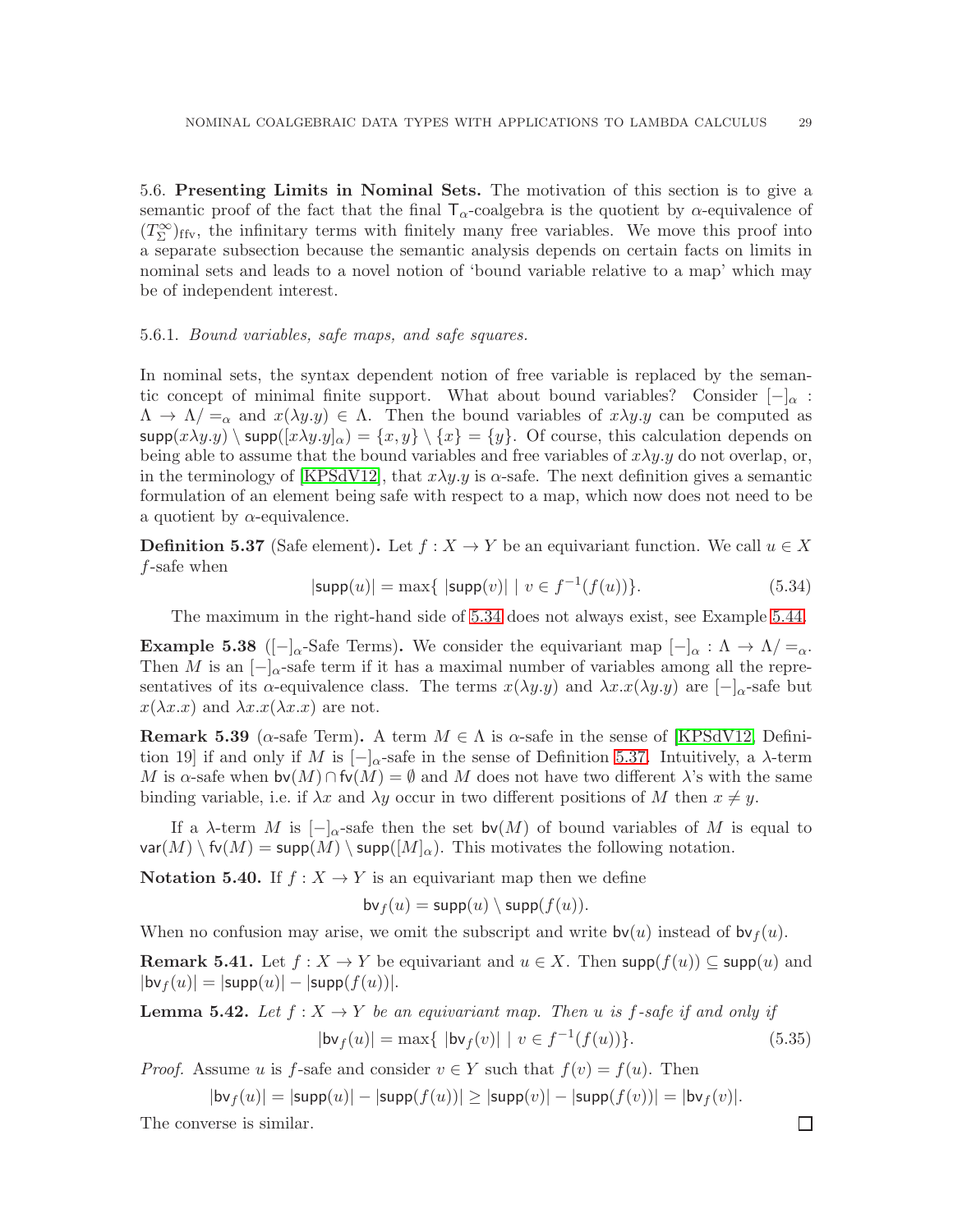**Definition 5.43** (Safe map). Let  $f : X \to Y$  be an equivariant map in Nom. We call f *safe* when for all  $v \in Y$  there exists an f-safe  $u \in X$  such that  $f(u) = v$ .

<span id="page-31-0"></span>**Example 5.44.** The map  $[-]_{\alpha} : \Lambda \to \Lambda / =_{\alpha}$  is safe [\[KPSdV12,](#page-52-7) Lemma 20]. But the map  $! : \mathcal{P}_{\text{fin}}(\mathcal{V}) \rightarrow {*}$  is not.

A diagram such as  $(5.36)$  is a weak pullback if for all identified u and v, there is a z witnessing this fact, that is, if  $f(u) = q(v)$  then there exists  $z \in Z$  such that  $u = p(z)$  and  $v = g(z)$ . In the following we will need a similar but weaker condition, which, intuitively, requires the existence of a witness only up to the renaming of bound variables.

Definition 5.45 (Safe square). A square

<span id="page-31-1"></span>
$$
X \leftarrow \mathcal{P} - Z
$$
  
\n
$$
f \downarrow \qquad \qquad \downarrow g
$$
  
\n
$$
W \leftarrow \frac{q}{Y}
$$
 (5.36)

is a *safe square* when for all f-safe  $u \in X$  and for all  $v \in Y$  such that  $f(u) = q(v)$  and  $\mathsf{bv}_f(u)\# v$  there exists a g-safe  $z \in Z$  such that  $p(z) = u$  and  $q(z) = v$ .

#### 5.6.2. *Representing limits in nominal sets.*

Consider two  $\omega^{op}$ -chains in Nom and let  $\lim X_n$ , respectively  $\lim Y_n$  denote their limits in Nom.

<span id="page-31-2"></span>
$$
X_0 \xleftarrow{p_1} X_1 \xleftarrow{p_2} X_2 \xleftarrow{\cdots} \xleftarrow{\cdots} \lim_{n} X_n
$$
  
\n
$$
\downarrow f_0 \qquad \qquad \downarrow f_1 \qquad \qquad \downarrow f_2 \qquad \qquad \downarrow f
$$
  
\n
$$
Y_0 \xleftarrow{q_1} Y_1 \xleftarrow{q_2} Y_1 \xleftarrow{\cdots} \cdots \xleftarrow{\cdots} \lim_{n} Y_n
$$
  
\n(5.37)

By the universal property of the limits we obtain a map  $f : \lim X_n \to \lim Y_n$ . In the category of sets, we have the theorem that if all the squares are weak pullbacks and all the  $f_n$  are surjective, then f is surjective. But in our main example where the  $f_n$  quotient by  $\alpha$ -equivalence, the squares are not weak pullbacks.

Recalling that  $U: \mathsf{Nom} \to \mathsf{Set}$  denotes the forgetful functor, consider the limits of the two chains in Set

$$
UX_0 \longleftarrow UX_1 \longleftarrow UX_2 \longleftarrow \cdots \longleftarrow \lim_{n \to \infty} UX_n \leftarrow \frac{a}{v} - U \lim_{n \to \infty} X_n
$$
  
\n
$$
\downarrow f_0 \qquad \qquad \downarrow f_1 \qquad \qquad \downarrow f_2 \qquad \qquad \downarrow g \qquad (*) \qquad \qquad \downarrow Uf \qquad (5.38)
$$
  
\n
$$
UY_0 \longleftarrow UY_1 \longleftarrow UY_1 \longleftarrow \cdots \longleftarrow \lim_{n \to \infty} UY_n \leftarrow \frac{b}{b} - U \lim_{n \to \infty} Y_n
$$

By the universal property of limits, there exist unique maps  $a: U \lim X_n \to \lim U X_n$  and  $b: U \lim Y_n \to \lim U Y_n$  making the square (\*) commutative. Again, the map  $g: \lim U X_n \to$  $\lim UV_n$  induced in the limit may not be surjective in general, see Example [5.20.](#page-23-1)

However we can prove the following general result: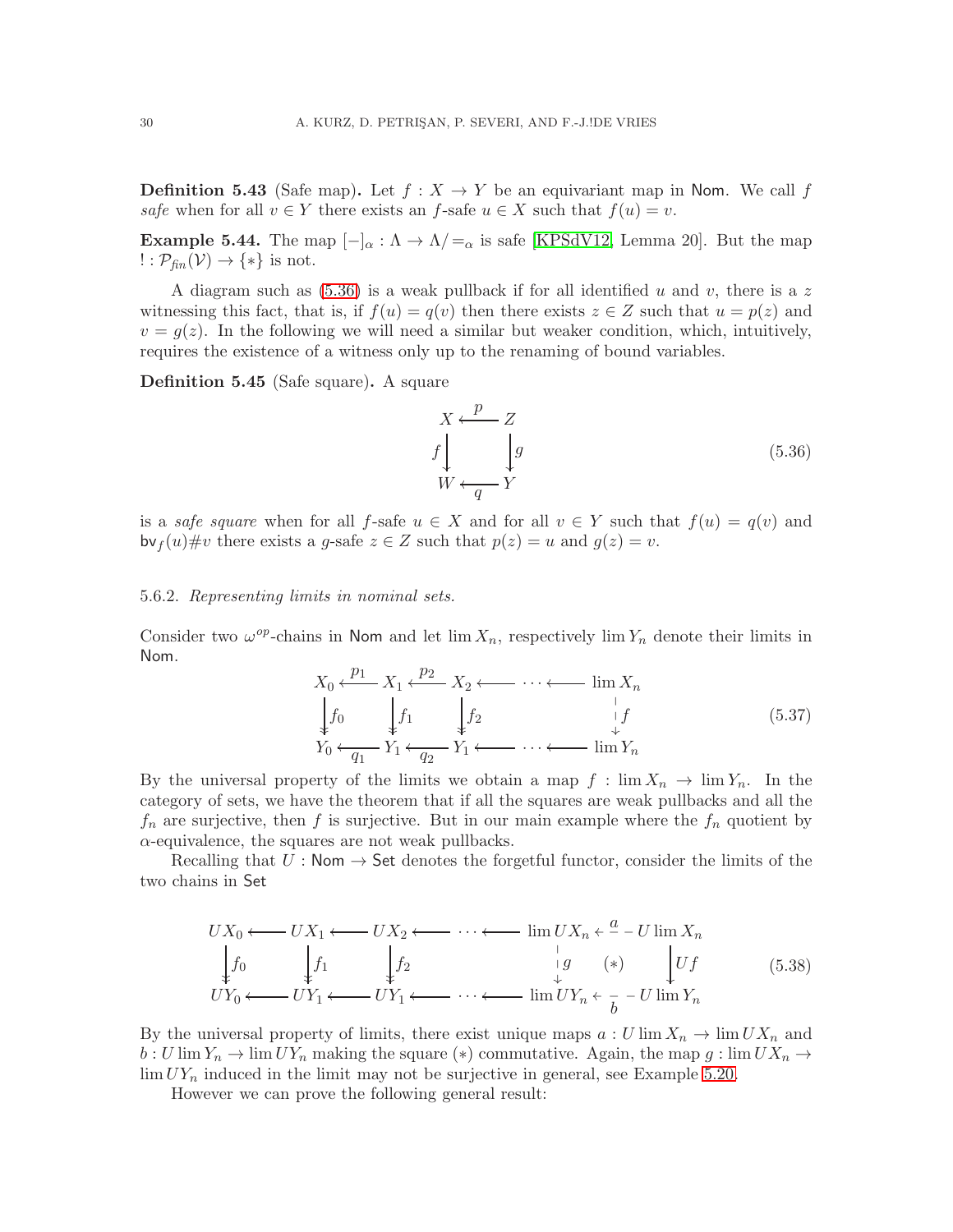<span id="page-32-0"></span>Theorem 5.46. *Assume that diagram* [\(5.37\)](#page-31-2) *is such that for all* n *the square*

<span id="page-32-1"></span>
$$
X_n \xleftarrow{p_n} X_{n+1}
$$
  
\n
$$
\downarrow f_n \qquad \qquad \downarrow f_{n+1}
$$
  
\n
$$
Y_n \xleftarrow{q_n} Y_{n+1}
$$
\n(5.39)

*is safe and* f<sup>n</sup> *is a safe map. Let* P *denote the pullback*

$$
\lim_{h \to 0} U X_n \xleftarrow{\begin{array}{c} P \\ \downarrow \\ \downarrow \\ \downarrow \\ \lim_{h \to 0} U Y_n \xleftarrow{\begin{array}{c} \downarrow \\ \downarrow \\ \downarrow \\ \downarrow \end{array}} \end{array}} \right} (5.40)
$$

*Then*  $h: P \to U \lim Y_n$  *is a surjection.* 

*Proof.* We start with  $v \in \lim Y_n$ . Consider the projections  $v_n \in Y_n$  of v obtained via the projections of the limiting cone. Since  $q_n(v_{n+1}) = v_n$  and  $q_n$  are equivariant maps we have the following inclusions of finite sets

$$
\mathsf{supp}(v_0) \subseteq \mathsf{supp}(v_1) \subseteq \ldots \subseteq \mathsf{supp}(v).
$$

Thus the sequence stabilises eventually, that is, there exists n such that  $\text{supp}(v_n) = \text{supp}(v_{n+k})$ for all natural numbers k. Moreover since  $v = (v_0, v_1, \ldots)$  we have that for all  $k \geq 0$ 

$$
\mathsf{supp}(v_{n+k}) = \mathsf{supp}(v).
$$

We will now construct  $u = (u_1, u_2, \ldots)$  in  $\lim UX_n$  such that  $g(u) = b(v)$ . First let  $u_n \in X_n$ be an  $f_n$ -safe element such that  $f_n(u_n) = v_n$ . For each  $k \geq 1$ , we define an  $f_{n+k}$ -safe  $u_{n+k} \in X_{n+k}$  such that  $p_{n+k}(u_{n+k}) = u_{n+k-1}$  and  $f_{n+k}(u_{n+k}) = v_{n+k}$ .

The proof is by induction on k. Since  $\text{supp}(v_{n+1}) = \text{supp}(v_n)$ , we have that  $(\text{supp}(u_n))$  $\text{supp}(v_n)$ ) ∩ supp $(v_{n+1}) = \emptyset$ . Since all the squares [\(5.39\)](#page-32-1) are safe squares, there exists an  $f_{n+1}$ -safe element  $u_{n+1} \in X_{n+1}$  in the preimage of  $v_{n+1}$  such that  $p_{n+1}(u_{n+1}) = u_n$ . This shows that the claim is true for  $k = 1$ .

For the inductive step  $k \to k+1$ , notice that  $(\textsf{supp}(u_{n+k})\setminus \textsf{supp}(v_{n+k}))\cap \textsf{supp}(v_{n+k+1}) =$  $\emptyset$  and that  $u_{n+k}$  is  $f_{n+k}$ -safe. Using the safe square property, there exists  $f_{n+k+1}$ -safe  $u_{n+k+1} \in X_{n+k+1}$  with the desired properties.

For  $m < n$  define  $u_m = p_m p_{m+1} \dots p_n(u_n)$ . Now observe that  $(u_0, u_1, \dots)$  is an element of  $\lim_{N} U X_n$  whose image in  $\lim_{N} U Y_n$  is  $(v_0, v_1, \ldots)$ . This means that

$$
g((u_0,u_1,\ldots))=b(v).
$$

Since P is the pullback of g and b, there exists  $w \in P$  such that  $r(w) = (u_0, u_1, \ldots)$  and  $h(w) = v$ . Thus  $h : P \to U \lim Y_n$  is surjective. П

Going back to Theorem [5.34](#page-28-0) and looking at  $(5.32)$ , we find that so far we established the following corollary of Theorem [5.34.](#page-28-0)

<span id="page-32-2"></span>Corollary 5.47. Let  $F, F_\alpha$  be endofunctors on Nom *having final coalgebras, and let*  $F \to F_\alpha$ *be a component-wise surjective natural transformation, and* P *be a pullback as in* [\(5.20\)](#page-25-3)*. Moreover assume that* F *preserves surjections. If*

• *the induced maps*  $\left[-\right]_{\alpha}^{(n)}$ :  $F^{n}1 \rightarrow F_{\alpha}^{n}1$  *are safe*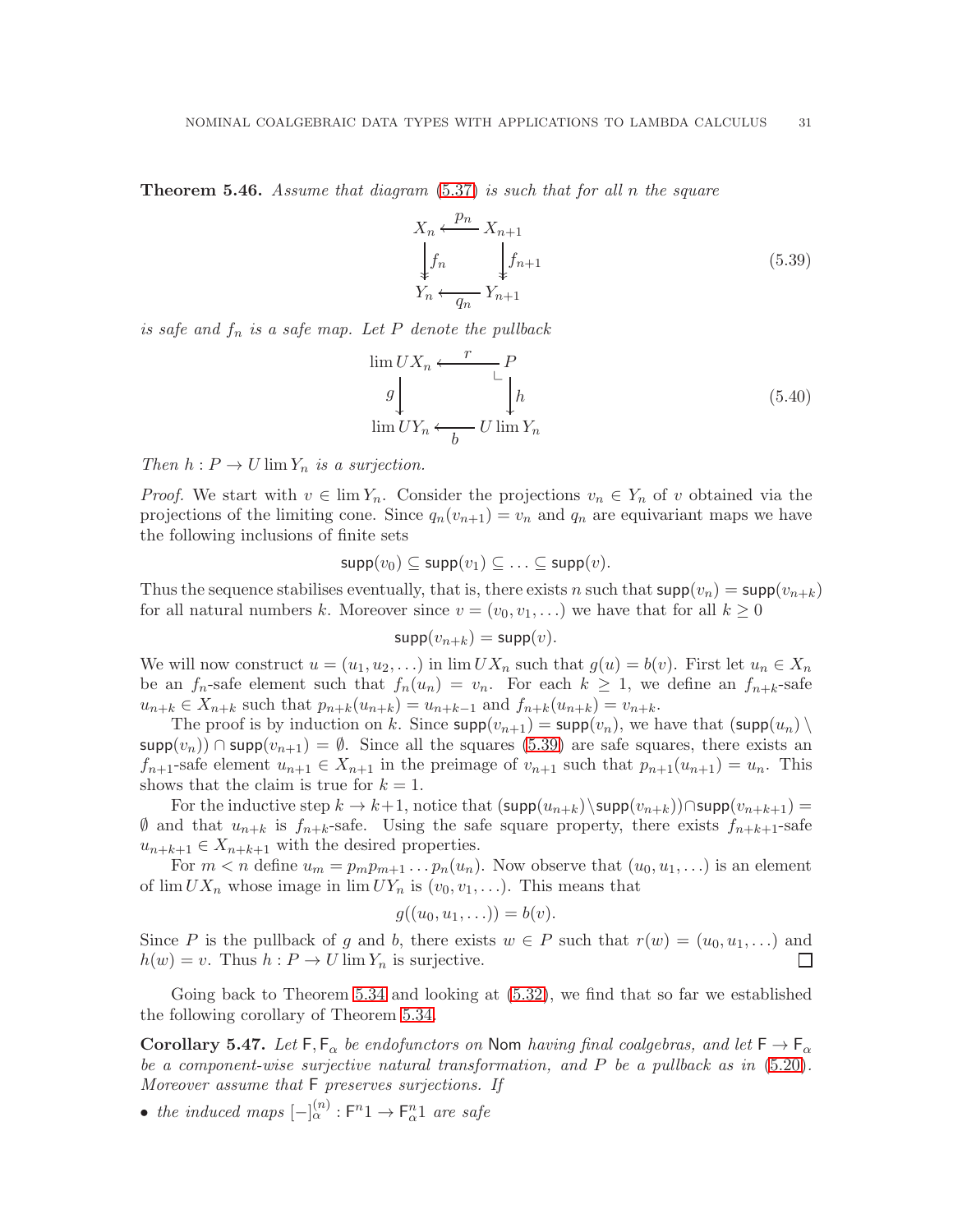• *and the squares*

$$
\begin{array}{ccc}\n\mathsf{F}^{n_1} \longleftarrow & \mathsf{F}^{n+1_1} \\
[-\vert_{\alpha}^{(n)} \vert & \vert_{\mathbf{L}}^{(n+1)} \\
\mathsf{F}^{n_1}_{\alpha} & \longleftarrow & \mathsf{F}^{n+1}_{\alpha} \\
\end{array} \tag{5.41}
$$

*are safe squares,*

*then*  $P \to U \mathsf{T}_{\alpha}$  *is onto.* 

In the following we will prove the second part of Theorem [5.34](#page-28-0) using Corollary [5.47,](#page-32-2) that is, by establishing the two bullet points above. Let us briefly outline the structure of that argument. Recall that the maps  $[-]_{\alpha}^{(n)}$  are defined inductively as follows:  $[-]_{\alpha}^{(0)} = id_1$ and  $[-]_{\alpha}^{(n+1)} = q_{\mathsf{F}_{\alpha}^{n}} \circ \mathsf{F}([-]_{\alpha}^{(n)})$ . Also recall that the natural transformation  $q : \mathsf{F} \to \mathsf{F}_{\alpha}$  is defined inductively depending on the structure of  $\mathsf{F}$  and  $\mathsf{F}_{\alpha}$  using the rules [\(5.15\)](#page-22-3). Therefore, the argument will proceed by induction on  $n$  and on the structure of  $F$ . For this, we need some structural closure properties for safe maps. To this end, we also study a special case of safe maps, namely maps with orbit-finite fibres. This will help us to prove the first bullet point of Corollary [5.47.](#page-32-2) For the second bullet we need a detailed study of safe squares. This is eventually done in Section [5.6.5.](#page-37-0)

5.6.3. *Some properties of safe elements and safe maps.*

<span id="page-33-0"></span>**Lemma 5.48.** *If*  $u \in X$  *is f-safe and*  $\pi$  *is an arbitrary finite permutation then*  $\pi \cdot u$  *is* f*-safe.*

*Proof.* Suppose  $u \in X$  is f-safe. Consider  $v \in X$  such that  $v \in f^{-1}(f(\pi \cdot u))$ . Then  $\pi^{-1} \cdot v \in f^{-1}(f(u))$  because f is equivariant. Using Remark [4.6](#page-12-5) we conclude

$$
|\mathsf{supp}(\pi \cdot u)| = |\mathsf{supp}(u)| \ge |\mathsf{supp}(\pi^{-1} \cdot v)| = |\mathsf{supp}(v)|.
$$

<span id="page-33-2"></span>**Lemma 5.49.** *Assume*  $f: X \to Y$  *is safe. Consider*  $v \in Y$  *and let* S *be an arbitrary finite* set of names. Then there exists an  $f$ -safe  $u \in f^{-1}(v)$  such that  $bv(u) \cap S = \emptyset$ .

*Proof.* Since f is safe, there exists an f-safe  $u \in f^{-1}(v)$ . Let  $T = S \cap bv(u)$ . If T is empty we are done. If not, let  $T'$  be a finite set of names fresh for  $u, v, S$  which has the same number of elements as T. Let  $\pi$  denote a finite permutation that swaps the elements of T and T' and fixes the remaining names in V. Then  $\pi \cdot x = x$  for all  $x \in \text{supp}(v)$ , thus  $\pi \cdot u \in f^{-1}(v)$ . By Lemma [5.48,](#page-33-0)  $\pi \cdot u$  is f-safe. Moreover, by Remark [4.6](#page-12-5) we have  $\text{supp}(\pi \cdot u) = \pi \cdot \text{supp}(u)$ and thus  $\mathsf{bv}(\pi \cdot u) \cap S = \emptyset$ . П

<span id="page-33-3"></span>**Lemma 5.50.** Assume  $f_1: X_1 \rightarrow Y_1$  and  $f_2: X_2 \rightarrow Y_2$  are safe maps. Then  $(u_1, u_2)$  is  $(f_1 \times f_2)$ -safe if and only if the following hold

<span id="page-33-1"></span>
$$
u_i \t is f_i-safe for i = 1, 2
$$
  
\n
$$
bv(u_1) \# u_2
$$
  
\n
$$
bv(u_2) \# u_1.
$$
\n(5.42)

 $\Box$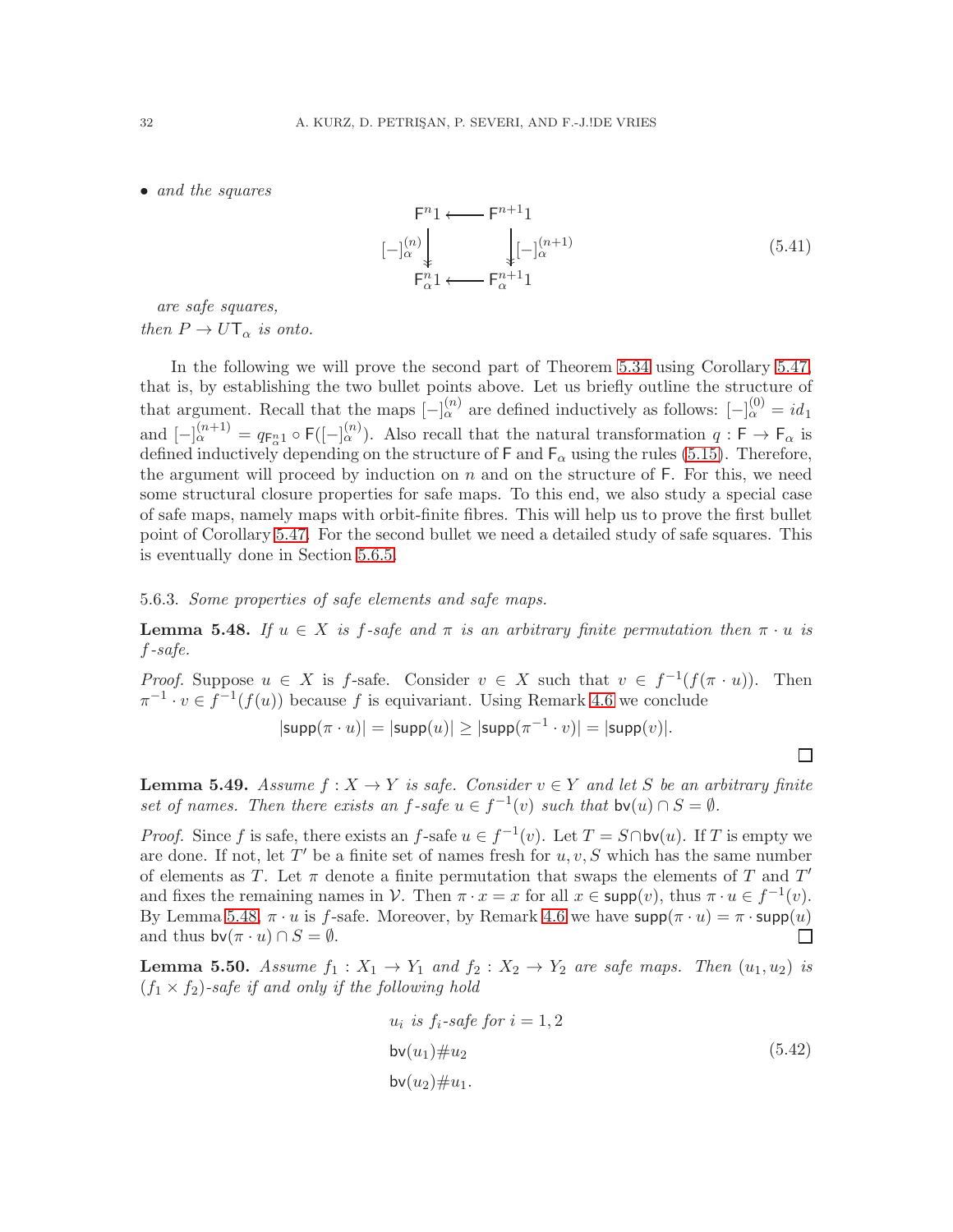*Proof.* Assume  $(u_1, u_2)$  satisfy [\(5.42\)](#page-33-1) and let  $v_i$  denote  $f_i(u_i)$  for  $i = 1, 2$ . We will show that  $(u_1, u_2) \in (f_1 \times f_2)^{-1}(v_1, v_2)$  is  $(f_1 \times f_2)$ -safe. First observe that

$$
bv(u_1, u_2) = (supp(u_1) \cup supp(u_2)) \setminus (supp(v_1) \cup supp(v_2))
$$
  
= (supp(u\_1) \setminus supp(v\_1)) \setminus supp(v\_2) \cup   
 \cup (supp(u\_2) \setminus supp(v\_2)) \setminus supp(v\_1)   
= bv(u\_1) \oplus bv(u\_2). (5.43)

The last equality holds by [\(5.42\)](#page-33-1). Therefore

<span id="page-34-0"></span>
$$
|\mathsf{bv}(u_1, u_2)| = |\mathsf{bv}(u_1)| + |\mathsf{bv}(u_2)|. \tag{5.44}
$$

In order to show that  $(u_1, u_2)$  is indeed  $(f_1 \times f_2)$ -safe consider  $(u'_1, u'_2) \in (f_1 \times f_2)^{-1}(v_1, v_2)$ . We have the inequalities

<span id="page-34-3"></span>
$$
|\text{supp}(u'_1, u'_2) \setminus \text{supp}(v_1, v_2)| = |(\text{supp}(u'_1) \cup \text{supp}(u'_2)) \setminus (\text{supp}(v_1) \cup \text{supp}(v_2))|
$$
  
\n
$$
\leq |(\text{supp}(u'_1) \setminus (\text{supp}(v_1) \cup \text{supp}(v_2)))| +
$$
  
\n
$$
+ |(\text{supp}(u'_2) \setminus (\text{supp}(v_1) \cup \text{supp}(v_2)))|
$$
  
\n
$$
\leq |(\text{supp}(u'_1) \setminus \text{supp}(v_1)| + |(\text{supp}(u'_2) \setminus \text{supp}(v_2)|
$$
  
\n
$$
\leq |\text{bv}(u_1)| + |\text{bv}(u_2)|.
$$
\n(5.45)

The last inequality holds because  $u_1$  and  $u_2$  are  $f_1$ -safe, respectively,  $f_2$ -safe. Thus, using [\(5.44\)](#page-34-0), we can conclude that

$$
|\textsf{supp}(u_1',u_2')\setminus \textsf{supp}(v_1,v_2)|\leq |\textsf{bv}(u_1,u_2)|.
$$

Conversely, assume that  $(u'_1, u'_2) \in (f_1 \times f_2)^{-1}(v_1, v_2)$  is  $(f_1 \times f_2)$ -safe. By Lemma [5.49,](#page-33-2) there exists  $u_1 \in f_1^{-1}(v_1)$  an  $f_1$ -safe element such that

<span id="page-34-1"></span>
$$
bv(u_1) \cap \text{supp}(u_2) = \emptyset. \tag{5.46}
$$

Similarly, there exists  $u_2 \in f_2^{-1}(v_2)$  an  $f_2$ -safe element such that

<span id="page-34-2"></span>
$$
bv(u_2) \cap \text{supp}(u_1) = \emptyset. \tag{5.47}
$$

From  $(5.46)$  and  $(5.47)$  we can derive  $(5.42)$ . By the first part of the proof we know that  $(u_1, u_2)$  is  $(f_1 \times f_2)$ -safe and that the inequalities of [\(5.45\)](#page-34-3) hold. Since  $(u'_1, u'_2)$  is also  $(f_1 \times f_2)$ safe we know that all the inequalities of  $(5.45)$  are equalities. For the last inequality of  $(5.45)$ , this implies that each  $u_i'$  is  $f_i$ -safe. For the second inequality of [\(5.45\)](#page-34-3), this implies that  $\mathsf{bv}(u_1') \# f_2(u_2)$  and  $\mathsf{bv}(u_2) \# f_1(u_1)$ . Hence, by the fact that also the first inequality of [\(5.45\)](#page-34-3) is actually an equality we have that  $\mathsf{bv}(u_1') \# \mathsf{bv}(u_2')$ . Since  $\mathsf{supp}(u_1') = \mathsf{bv}(u_1') \cup \mathsf{supp}(f_1(u_1'))$ we conclude that  $\mathsf{bv}(u_2') \# u_1'$ . Similarly  $\mathsf{bv}(u_1') \# u_2'$ .

<span id="page-34-4"></span>**Lemma 5.51.** Let  $f: X \to Y$  and  $g: Y \to W$  be equivariant maps. If u is gf-safe, then u *is* f*-safe.*

*Proof.* Consider  $v \in f^{-1}(f(u))$ . Then  $gf(v) = gf(u)$ . Since u is gf-safe, we have that  $|\textsf{supp}(v)| \leq |\textsf{supp}(u)|.$  $\Box$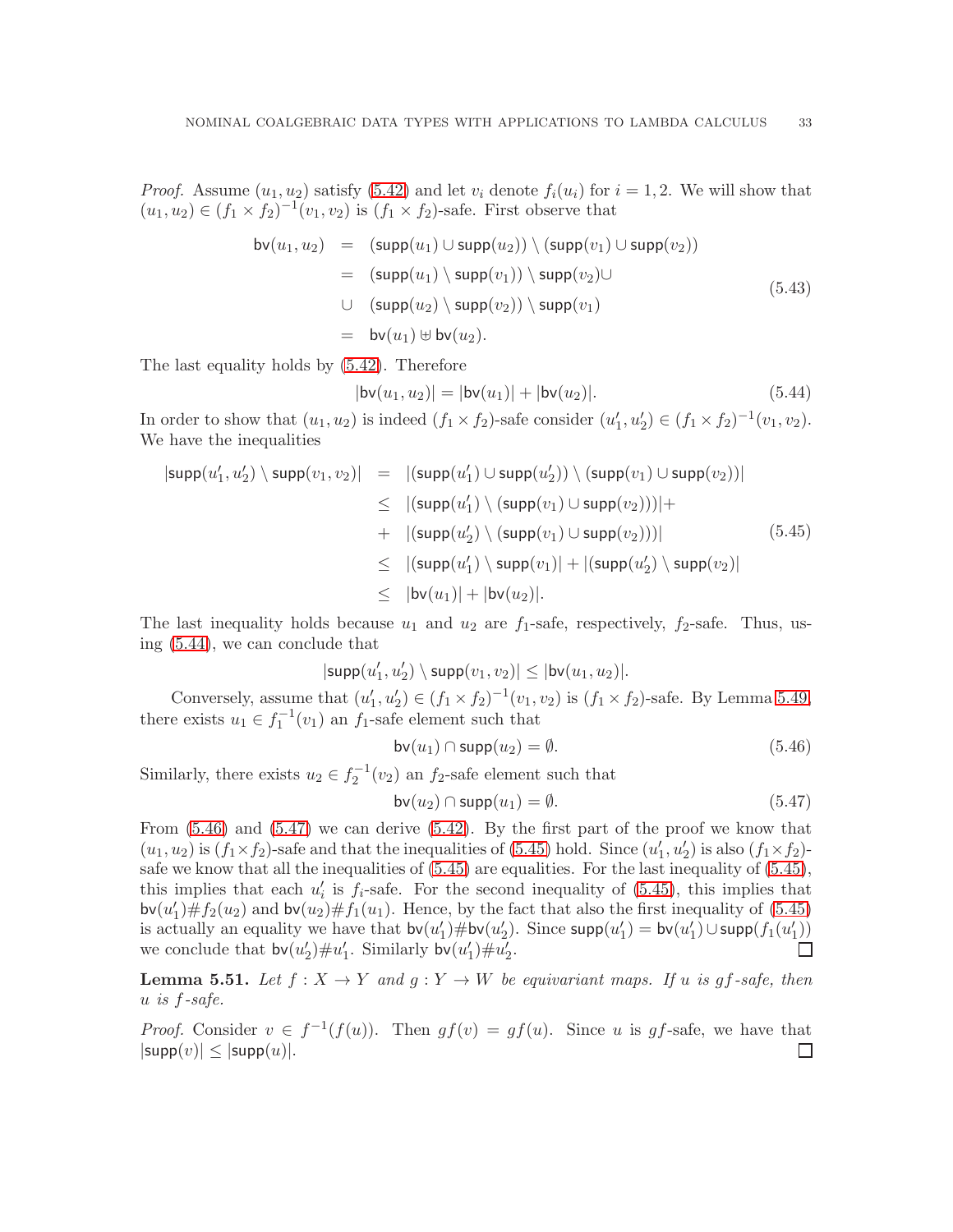Unfortunately, safe maps are not closed under composition as the next example shows.

**Example 5.52.** Consider the set  $\mathbb N$  of natural numbers as a nominal set equipped with the trivial action and let  $\mathcal{P}_{\text{fin}}(\mathcal{V})$  denote the nominal set of all finite subsets of  $\mathcal{V}$ . Let  $f: \mathcal{P}_{\text{fin}}(\mathcal{V}) \to \mathbb{N}$  denote the map which sends any finite set of names to its cardinal and let  $g : \mathbb{N} \to \{*\}$  denote the unique map from N into the final nominal set  $\{*\}$ . Both f and g are equivariant and safe, but their composition  $g \circ f$  is not safe.

Therefore we need a stronger notion of maps that still accommodates our examples but with better closure properties. This is the purpose of the next section.

#### 5.6.4. *Maps with orbit-finite fibers.*

In this section, we introduce the notion of maps with orbit-finite fibers and use it to prove that the maps  $\left[-\right]_{\alpha}^{(n)} : \mathsf{F}^n \mathbb{1} \to \mathsf{F}^n_{\alpha} \mathbb{1}$  are safe.

**Definition 5.53** (Orbite-finite fibers). We say that a Nom-morphism  $f: X \to Y$  has orbitfinite fibers when for all  $v \in Y$  we have that  $f^{-1}(v)$  is included in the union of finitely many orbits of X.

<span id="page-35-0"></span>Lemma 5.54. *The following are equivalent:*

- (1) f *has orbit-finite fibers.*
- (2) For all  $v \in Y$  there exists a finitely presentable nominal subset  $X_v \subseteq X$  such that  $f^{-1}(v) \subseteq X_v$ .
- (3) For all finitely presentable nominal subset  $Y' \subseteq Y$  the nominal subset  $f^{-1}(Y')$  of X is *finitely presentable.*

*Proof.* (1)  $\Longleftrightarrow$  (2) is immediate.

(2)  $\implies$  (3): Consider  $Y' \subseteq Y$  a finitely presentable nominal subset. Then Y' is a finite union of orbits  $O_{v_1} \cup \ldots \cup O_{v_n}$ . We have picked generators  $v_1, \ldots, v_n$  for these orbits. For each *i* there exists a finitely presentable nominal subset  $X_i \subseteq X$  with  $f^{-1}(v_i) \subseteq X_i$ . Then for all  $\pi$  we have that  $f^{-1}(\pi \cdot v_i) \subseteq \pi \cdot X_i = X_i$ . Therefore  $f^{-1}(O_{v_i}) \subseteq X_i$ . Therefore,  $f^{-1}(Y') \subseteq X_1 \cup \ldots \cup X_n$ . Since a finite union of finitely presentable nominal sets is a finitely presentable nominal set, we conclude that  $f^{-1}(Y')$  is a nominal subset of a finitely presentable nominal set, thus it is itself a finitely presentable nominal set.  $(3) \leftarrow (2)$ : Consider  $v \in Y$ . Put Y' to be the one-orbit nominal set generated by v. By (3) we have that  $f^{-1}(Y')$  is a finitely presentable nominal subset of X. We obviously have that  $f^{-1}(v) \subseteq f^{-1}(Y')$ . ⊔

<span id="page-35-1"></span>**Lemma 5.55.** If  $f : X \to Y$  *is surjective and has orbit-finite fibers, then* f *is safe.* 

*Proof.* If two elements of X are in the same orbit of  $f^{-1}(v)$  their supports have the same number of variables. Indeed, if  $u, u' \in f^{-1}(v)$  and  $u' = \pi \cdot u$  for some permutation  $\pi$ , we have that supp $(u') = \pi \cdot \text{supp}(u)$ , thus supp $(u)$  and supp $(u')$  have the same number of elements. By hypothesis  $f^{-1}(v)$  is included in the union  $O_1 \cup \ldots \cup O_n$  of finitely many orbits of X. By the above observation, the set

$$
\{|\mathsf{supp}(u)| \mid u \in O_i \cap f^{-1}(v)\}
$$

is a singleton for each  $1 \leq i \leq n$ . Since we have only finitely many orbits, it follows that

$$
\{|\mathsf{supp}(u)| \mid u \in f^{-1}(v)\}
$$

 $\Box$ 

has at most *n* elements, and therefore has a maximum. Thus  $f$  is safe.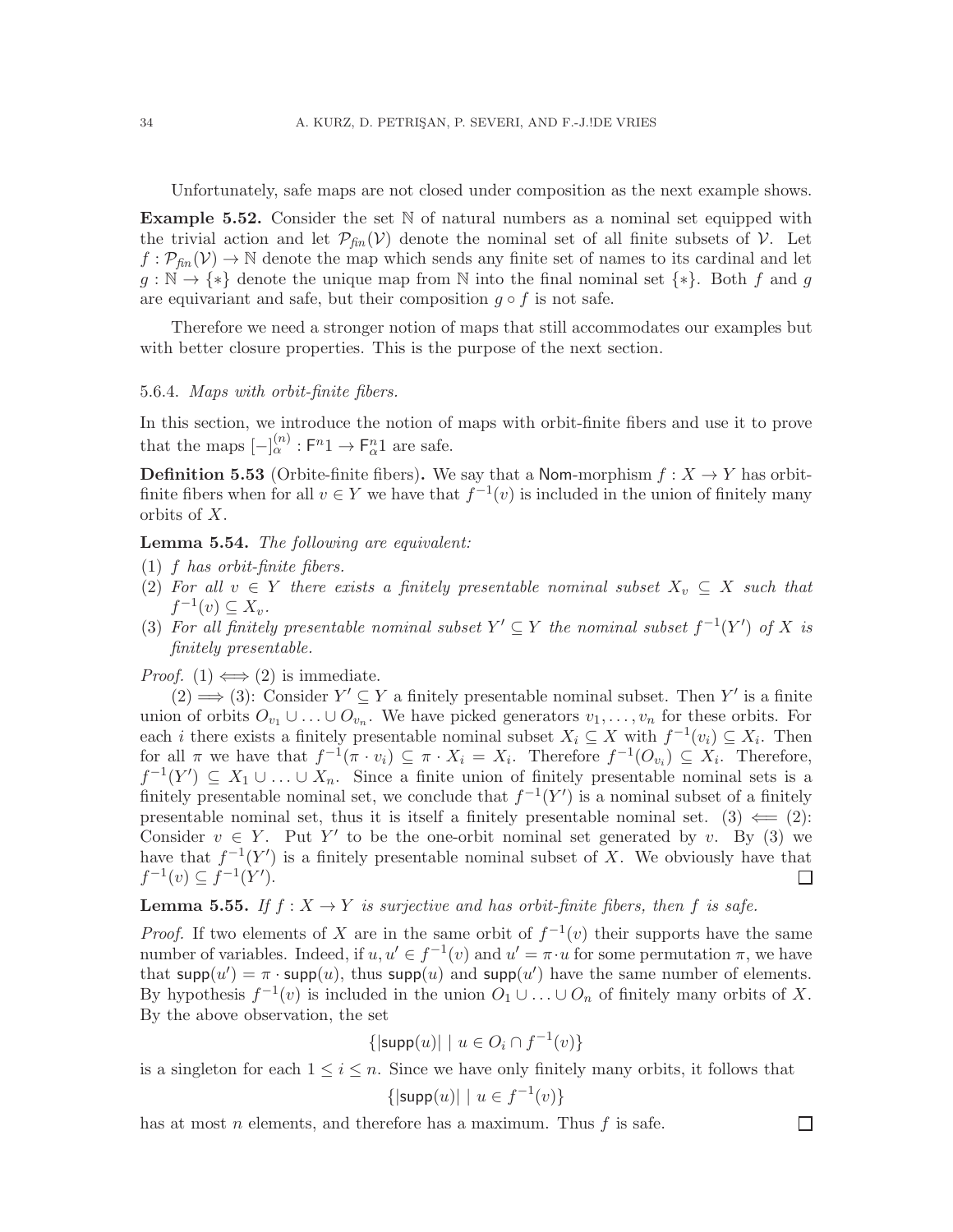<span id="page-36-0"></span>**Lemma 5.56.** Functions with orbit-finite fibers are closed under (1) finite products, (2) *coproducts, (3) abstraction, and (4) composition.*

*Proof.*

- (1) Consider  $f_i: X_i \to Y_i$  for  $i = 1, 2$  with orbit-finite fibers. Consider  $(v_1, v_2) \in Y_1 \times Y_2$ . There exists finitely presentable nominal subsets  $X'_i \subseteq X_i$  such that  $f_i^{-1}(v_i) \subseteq X'_i$ . Then  $(f_1 \times f_2)^{-1}(v_1, v_2) = f_1^{-1}(v_1) \times f_2^{-1}(v_2) \subseteq X'_1 \times X'_2$ . But, since orbit-finite nominal sets are closed under finite products, see for example [\[BBKL12,](#page-52-13) Lemma 2], we have that  $X'_1 \times X'_2$  is orbit-finite, so we are done.
- (2) That's easy, component-wise.
- (3) Consider  $f: X \to Y$  with orbit-finite fibers. We want to prove that  $[\mathcal{V}]f$  also has orbit-finite fibers. Notice that

$$
([\mathcal{V}]f)^{-1}(\langle x \rangle v) = \{ \langle x \rangle u \mid u \in f^{-1}(v) \}.
$$

There exist a finitely presentable nominal subset  $X' \subseteq X$  such that  $f^{-1}(v) \subseteq X'$ . Therefore  $([\mathcal{V}]f)^{-1}(\langle x\rangle v) \subseteq [\mathcal{V}]X'$ . By Lemma [4.18](#page-15-1) we know that  $[\mathcal{V}]X'$  is finitely presentable.

(4) Assume  $f: X \to Y$  and  $g: Y \to W$  have orbit-finite fibers. We show that  $g \circ f$  also has orbit-finite fibers. Let  $w \in W$ . Then  $g^{-1}(w) \subseteq Y'$  for some finitely presentable nominal subset Y' of Y. By Lemma [5.54](#page-35-0) we have that  $f^{-1}(Y')$  is finitely presentable. Since  $(g \circ f)^{-1}(w) = f^{-1}(g^{-1}(w)) \subseteq f^{-1}(Y')$  we are done.  $\Box$ 

**Example 5.57.** The function  $\theta_X : \mathcal{V} \times X \to [\mathcal{V}]X$  has orbit-finite fibers. Indeed, notice that  $\theta^{-1}(\langle x\rangle v) \subseteq V \times O_v$  where  $O_v$  is the orbit spanned by v. But  $V \times O_v$  is finitely presentable, so we are done.

<span id="page-36-1"></span>**Lemma 5.58.** *The maps*  $q_X : FX \to F_\alpha X$  *have orbit-finite fibers.* 

*Proof.* This is proved by induction on the structure of  $F$ , since the map  $q_X$  is obtained from the identity map and  $\theta_X$ , via products, coproducts and composition. We can therefore apply Lemma [5.56.](#page-36-0)  $\Box$ 

<span id="page-36-2"></span>**Proposition 5.59.** The maps  $[-]_{\alpha}^{(n)} : F^{n} \to F_{\alpha}^{n} \mathbb{1}$  have orbit-finite fibers and are safe.

*Proof.* We use induction on n. The base case is clear since  $[-]_{\alpha}^{(0)} = id_1$ . For the inductive step, notice that  $[-]_{\alpha}^{(n+1)} = q_{\mathsf{F}_{\alpha}^{n}} \circ \mathsf{F}([-]_{\alpha}^{(n)})$ . By items (1) and (2) of Lemma [5.56](#page-36-0) we have that  $\mathsf{F}([-]^{(n)}_{\alpha})$  has orbit-finite fibers. Then we can apply item (4) of Lemma [5.56](#page-36-0) and Lemma [5.58](#page-36-1) to derive that  $\left[-\right]_{\alpha}^{(n+1)}$  also has orbit-finite fibers. Since the  $\left[-\right]_{\alpha}^{(n)}$  are surjective, it follows from Lemma [5.55](#page-35-1) that they are safe. П

The maps with orbit-finite fibers have nice closure properties, but safe elements do not behave well with respect to composition, as shown in the next example.

**Example 5.60.** Let  $\mathcal{P}_2(\mathcal{V})$  be the nominal set of two-element sets of names and let f:  $V + \mathcal{P}_2(V) \rightarrow V + 1$  denote the map  $i d_V + 1$  where ! denotes the unique map into the final nominal set. Let g denote the unique map from  $V+1$  to 1. Notice that f, g (and therefore their composition) have orbit-finite fibers and are safe. Nevertheless

- $u \in V$  is f-safe and  $f(u) = u$  is q safe, but u is not  $(q \circ f)$ -safe.
- $\{u, v\}$  is  $(g \circ f)$ -safe, but  $f(\{u, v\})$  is not g-safe.

Therefore, in the next section we need to study the properties of safe squares.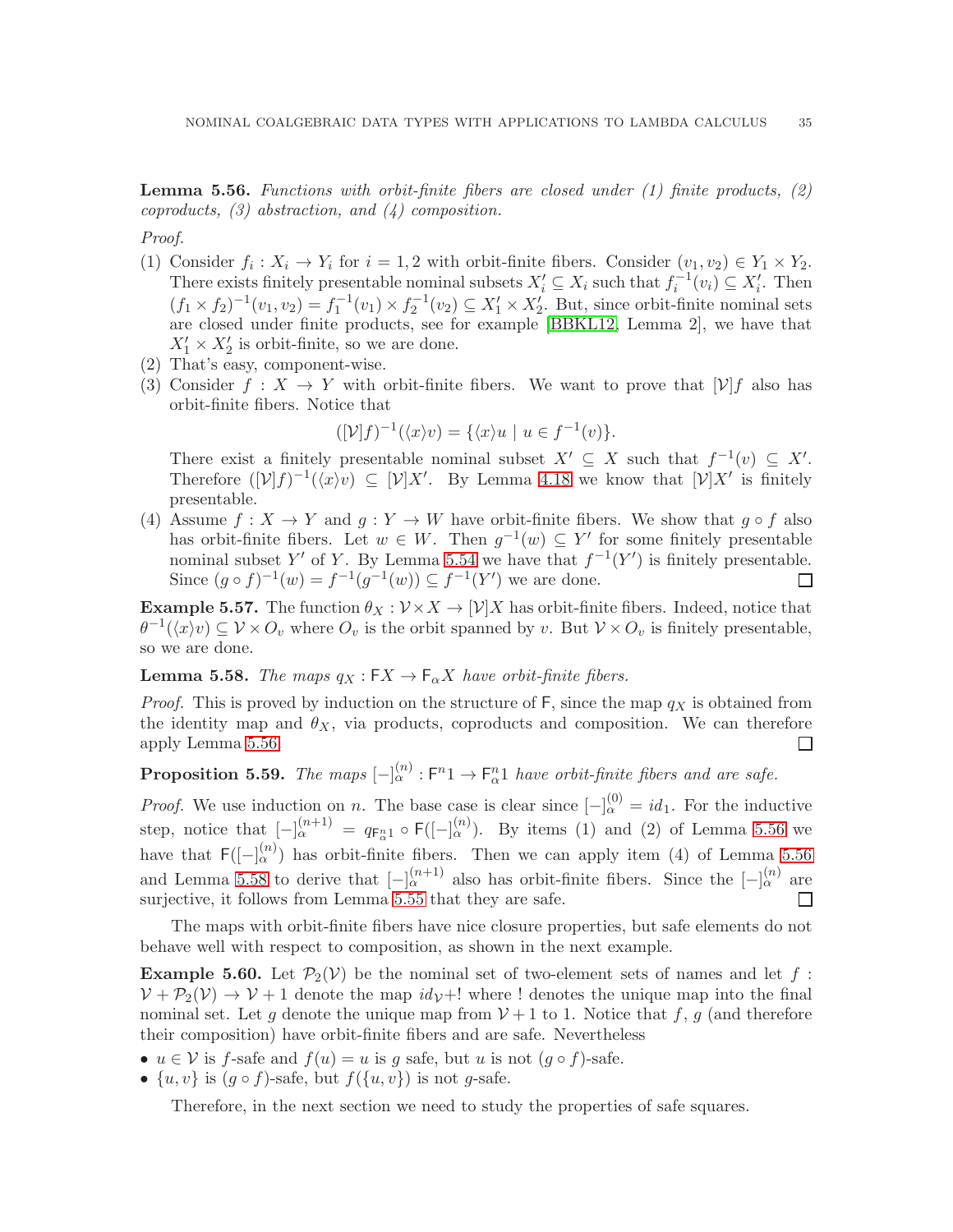#### <span id="page-37-0"></span>5.6.5. *Properties of safe squares.*

In the first part of this section we will show that safe squares are closed under products and coproducts. Then we will show that also the 'vertical' composition of safe squares is safe provided that some additional properties are satisfied by the maps at issue. This allows us to prove the second bullet point of Corollary [5.47](#page-32-2) and conclude our main result on the surjectivity of  $P \to U T_\alpha$  in Theorem [5.72.](#page-41-2)

<span id="page-37-1"></span>Lemma 5.61. *Consider a safe square*

$$
X \leftarrow \mathcal{P} - Z
$$
  
\n
$$
f \downarrow \qquad \qquad \downarrow g
$$
  
\n
$$
W \leftarrow \frac{q}{Y}
$$
  
\n(5.48)

*If*  $u \in X$  *is*  $f$ -safe,  $v \in Y$  *and*  $S$  *is a finite subset of*  $V$  *such that*  $f(u) = q(v)$ ,  $b v_f(u) \# v$ *and*  $\mathsf{bv}_f(u) \# S$  *there exists a g-safe*  $z \in Z$  *such that*  $p(z) = u$ ,  $g(z) = v$  *and*  $\mathsf{bv}_g(z) \# S$ .

*Proof.* By the definition of safe squares there exists a g-safe z such that  $g(z) = v$  and  $p(z) = u$ . Let T denote the intersection  $S \cap$  bv<sub>q</sub>(z). If T is empty we are done. Otherwise consider a set T' of names fresh for  $u, v, z, S$  having the same cardinality as T and let  $\pi$ denote a finite permutation that swaps the elements of  $T$  with the elements of  $T'$  and fixes all the other elements of V. We will show that  $\pi \cdot z$  has all the required properties. By Lemma [5.48,](#page-33-0)  $\pi \cdot z$  is g-safe. In order to prove that  $g(\pi \cdot z) = v$  it is enough to check that  $\pi \cdot x = x$  for all  $x \in \text{supp}(v)$ . This is true because  $T \subseteq \text{bv}_g(z)$  and  $\text{bv}_g(z) \cap \text{supp}(v) = \emptyset$ , hence  $T \cap \text{supp}(v) = \emptyset$ . In order to check that  $p(\pi \cdot z) = u$ , it is enough to show that  $\pi \cdot x = x$  for all  $x \in \text{supp}(u)$ . But  $\text{supp}(u) = \text{bv}_f(u) \cup \text{supp}(f(u)) \subseteq \text{bv}_f(u) \cup \text{supp}(v)$ . We have established that  $T \cap \text{supp}(v) = \emptyset$ . On the other hand,  $T \subseteq S$  and  $S \# \text{bv}_f(u)$  imply that  $T \cap \text{bv}_f(u) = \emptyset$ . Hence  $T \# u$ . Since  $T' \# u$  we obtain that  $\pi$  fixes all the names in supp $(u)$ .

<span id="page-37-2"></span>Lemma 5.62. *Safe squares are closed under finite products and coproducts.*

*Proof.* The case of coproducts is easy. We show the closure of safe squares under finite products. Assume

$$
X_i \xleftarrow{p_i} Z_i
$$
  
\n
$$
f_i \downarrow \qquad \qquad q_i
$$
  
\n
$$
W_i \xleftarrow{q_i} Y_i
$$
  
\n(5.49)

for  $i \in \{1,2\}$  are safe squares. We will show that

$$
X_1 \times X_2 \xleftarrow{p_1 \times p_2} Z_1 \times Z_2
$$
  
\n
$$
f_1 \times f_2 \downarrow \qquad \qquad \downarrow q_1 \times q_2
$$
  
\n
$$
W_1 \times W_2 \xleftarrow{q_1 \times q_2} Y_1 \times Y_2
$$
\n(5.50)

is a safe square. Consider  $f_1 \times f_2$ -safe  $(u_1, u_2)$  and  $(v_1, v_2) \in Y_1 \times Y_2$  such that  $\mathsf{bv}(u_1, u_2) \# (v_1, v_2)$ and  $f_i(u_i) = g_i(v_i)$ . By Lemma [5.50](#page-33-3) we know that  $u_i$  is  $f_i$ -safe and that  $bv(u_1)\#bv(u_2)$ .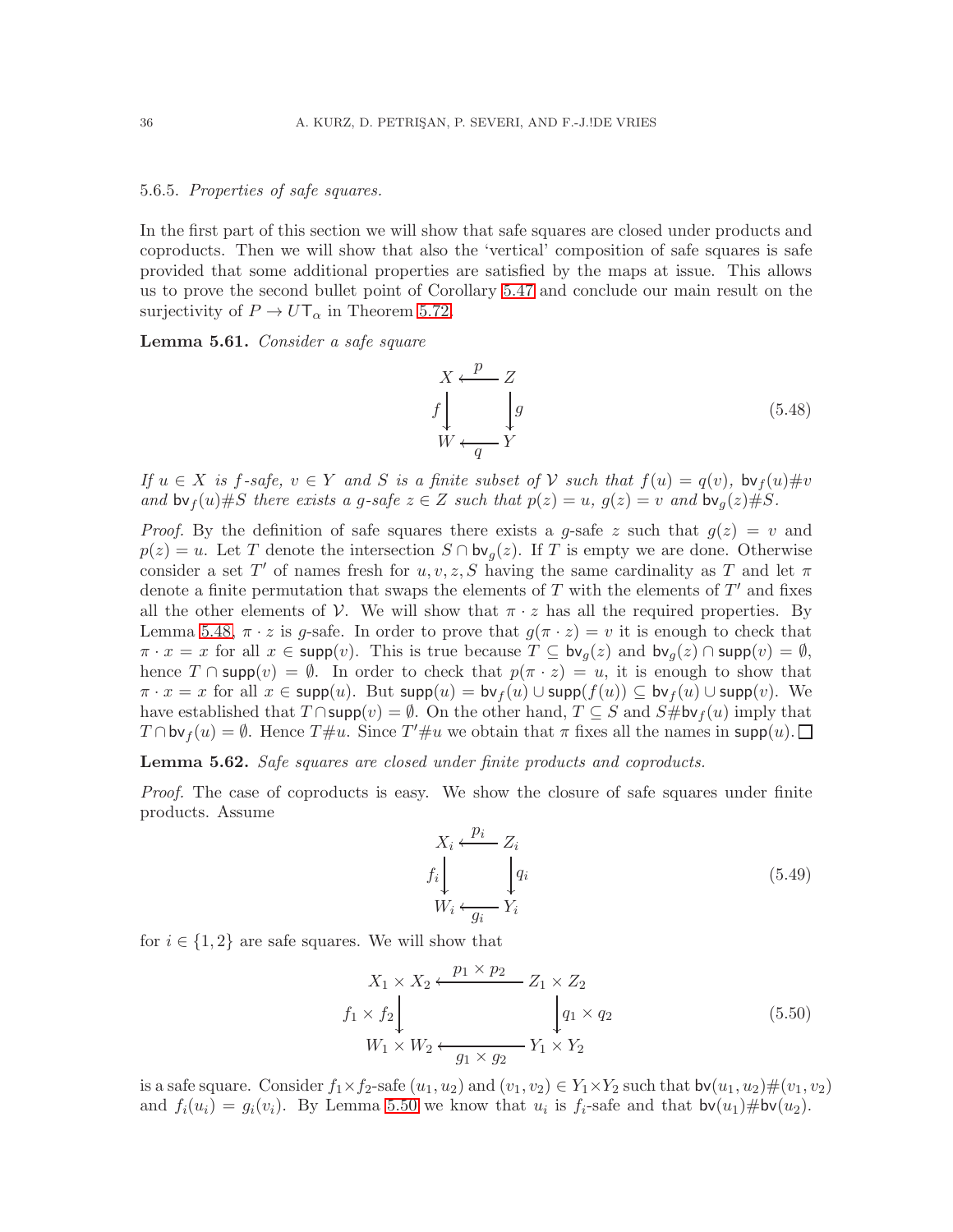Moreover we can compute that

$$
\mathsf{bv}(u_1,u_2)=\mathsf{bv}(u_1)\uplus \mathsf{bv}(u_2).
$$

Since  $\mathsf{bv}(u_1)\#\nu_2$  and  $\mathsf{bv}(u_1)\#\mathsf{bv}(u_2)$ , by Lemma [5.61](#page-37-1) (applied for  $S = \mathsf{bv}(u_2)$ ) we can find  $z_1 \in Z_1$  such that

- bv $(z_1)$ # $v_2$  and bv $(z_1)$ #bv $(u_2)$
- $z_1$  is  $q_1$ -safe.
- $q_1(z_1) = v_1$  and  $p_1(z_1) = u_1$ .

Since  $\mathsf{bv}(u_2)\#v_1$  and  $\mathsf{bv}(u_2)\# \mathsf{bv}(z_1)$ , by Lemma [5.61](#page-37-1) (applied for  $S = \mathsf{bv}(z_1)$ ) we can find  $z_2 \in Z_2$  such that

- bv $(z_2)$ # $v_1$  and bv $(z_2)$ #bv $(z_1)$ .
- $z_2$  is  $q_2$ -safe.
- $q_2(z_2) = v_2$  and  $p_2(z_2) = u_2$ .

By construction we have that  $\mathsf{bv}(z_1)\#v_2$ ,  $\mathsf{bv}(z_2)\#v_1$  and  $\mathsf{bv}(z_2)\# \mathsf{bv}(z_1)$ . It follows that  $\mathsf{bv}(z_1)\# z_2$  and  $\mathsf{bv}(z_2)\# z_1$ . By Lemma [5.50](#page-33-3) we know that  $(z_1, z_2)$  is  $(q_1 \times q_2)$ -safe.  $\Box$ 

Next we will show that under some mild conditions safe squares are closed under vertical composition. Safe squares resemble weak pullbacks. It is straightforward to show that vertical composition of weak pullbacks gives a weak pullback. However, in the case of safe squares, some additional constraints are imposed on the elements, such as f-safety. Therefore, safe elements should behave well with respect to the vertical composition of the maps. We will find the following definitions handy.

**Definition 5.63** (Forward-safe). Let  $f : X \to Y$  and  $g : Y \to W$  be safe maps. We say that the pair  $(f, g)$  is *forward-safe* if, for all  $u \in X$  such that u is  $(g \circ f)$ -safe, we have that  $f(u)$  is g-safe.

**Definition 5.64** (Backward-safe). Let  $f : X \to Y$  and  $g : Y \to W$  be safe maps. We say that the pair  $(f, g)$  is *backward-safe* if, for all  $u \in X$  such that u is f-safe and  $f(u)$  is g-safe, we have that u is  $(g \circ f)$ -safe.

<span id="page-38-1"></span>Lemma 5.65. *Consider the following diagram*

<span id="page-38-0"></span>
$$
X_1 \xleftarrow{p} X_2
$$
  
\n $f \downarrow (1) \downarrow h$   
\n $Y_1 \xleftarrow{q} Y_2$   
\n $g \downarrow (2) \downarrow k$   
\n $W_1 \xleftarrow{s} W_2.$  (5.51)

*such that* (1) *and* (2) *are safe squares, the pair*  $(f, g)$  *is forward-safe and the pair*  $(h, k)$  *is backward-safe. Then the outer square in* [\(5.51\)](#page-38-0) *is a safe square.*

*Proof.* Consider  $u_1 \in X_1$  and  $w_2 \in W_2$  such that  $u_1$  is  $(g \circ f)$ -safe,  $bv_{af}(u_1) \# w_2$  and  $gf(u_1) = s(w_2)$ . Since  $(f, g)$  is forward-safe we have that  $f(u_1)$  is g-safe. We also have that  $\mathsf{bv}_q(f(u_1)) \# w_2$ , because  $\mathsf{bv}_q(f(u_1)) \subseteq \mathsf{bv}_{q}(u_1)$ . Since (2) is a safe square there exists a k-safe  $v_2 \in Y_2$  such that  $k(v_2) = w_2$  and  $q(v_2) = f(u_1)$ .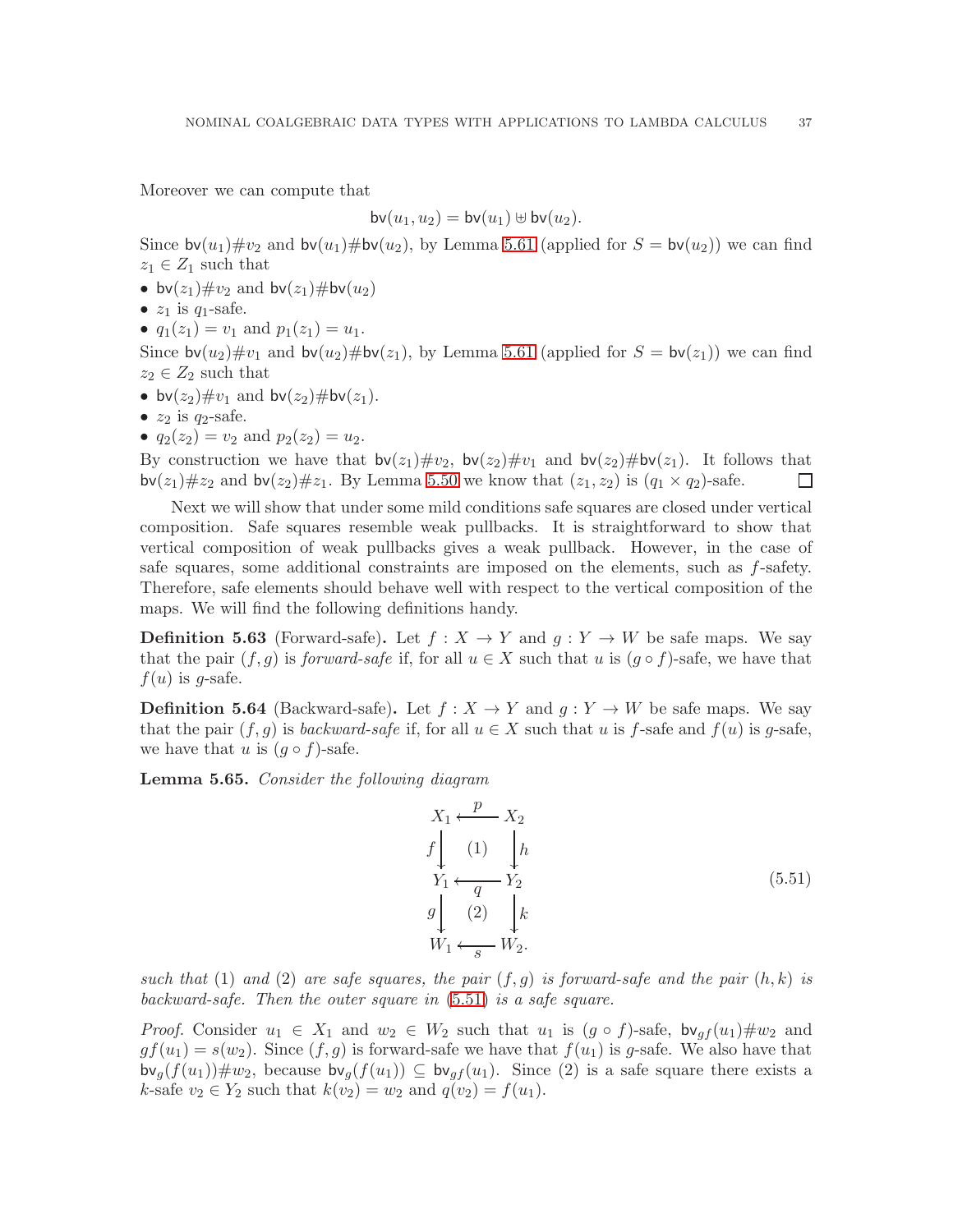Moreover by Lemma [5.61](#page-37-1) we can assume that

<span id="page-39-0"></span>
$$
\mathsf{bv}_k(v_2)\#\mathsf{bv}_f(u_1). \tag{5.52}
$$

We can apply Lemma [5.61](#page-37-1) in this case because  $\mathsf{bv}_f(u_1)\#\mathsf{bv}_g(f(u_1)).$ 

By Lemma [5.51](#page-34-4)  $u_1$  is f-safe. We also have that  $\mathsf{bv}_f(u_1)\#v_2$ . This holds because  $\text{supp}(v_2) = \text{bv}_k(v_2) \oplus \text{supp}(w_2)$  and both  $\text{bv}_k(v_2)$  and  $\text{supp}(w_2)$  are fresh for  $\text{bv}_f(u_1)$ . The former is by [\(5.52\)](#page-39-0) while the latter holds because  $\mathsf{bv}_f(u_1) \subseteq \mathsf{bv}_{qf}(u_1)$  and  $\mathsf{bv}_{qf}(u_1) \# w_2$ . Since  $q(v_2) = f(u_1)$ , we use that (1) is a safe square to derive the existence of an h-safe  $u_2 \in X_2$  that satisfies  $p(u_2) = u_1$  and  $h(u_2) = v_2$ . Since  $(h, k)$  is a backward-safe pair of maps,  $u_2$  is h-safe and  $h(u_2) = v_2$  is k-safe, we conclude that  $u_2$  is also  $(k \circ h)$ -safe and thus satisfies all the requirements.  $\Box$ 

<span id="page-39-1"></span>**Lemma 5.66.** *If* u *is* f-safe and  $x \# \mathsf{bv}_f(u)$  then  $(x, u)$  *is*  $(\theta \circ (\mathcal{V} \times f))$ -safe.

*Proof.* By Lemma [5.50,](#page-33-3)  $(x, u)$  is  $(\mathcal{V} \times f)$ -safe. Consider  $(y, v)$  such that  $\langle x \rangle f(u) = \langle y \rangle f(v)$ . We will show that  $|\textsf{supp}(y, v)| \leq |\textsf{supp}(x, u)|$ . We have that  $f(u) = (y \ x) \cdot f(v)$ . Then  $f(u) = f((y\ x) \cdot v)$  because f is equivariant. Since  $(x, u)$  is  $(\mathcal{V} \times f)$ -safe,  $|\textsf{supp}(x, (y \ x) \cdot v)| \le$  $|\textsf{supp}(x, u)|$ . We also have that  $|\textsf{supp}(y, v)| = |(y | x) \cdot \textsf{supp}(y, v)| = |\textsf{supp}(x, (y | x) \cdot v)| \le$  $|\mathsf{supp}(x,u)|$ 

#### <span id="page-39-2"></span>Lemma 5.67. *Back- and forward-safe pairs have the following closure properties:*

- (1) *If*  $(f_1, g_1)$  *and*  $(f_2, g_2)$  *are forward-safe (backward-safe) pairs of maps then*  $(f_1 \times f_2, g_1 \times f_2)$ g2) *is forward-safe (backward-safe).*
- (2) If  $(f_i, g_i)$  are forward-safe (backward-safe) then  $(\coprod f_i, \coprod g_i)$  is forward-safe (backward*safe).*
- (3) *If*  $(f, g)$  *is a forward-safe (backward-safe) pair of maps then*  $(\mathcal{V} \times f, \theta \circ (\mathcal{V} \times g))$  *is forward-safe (backward-safe).*

#### *Proof.*

(1) Let us show first that  $(f_1 \times f_2, g_1 \times g_2)$  is forward-safe. Assume  $(u_1, u_2)$  is  $(g_1 \times g_2) \circ$  $(f_1 \times f_2)$ -safe. By Lemma [5.50](#page-33-3) we know that each  $u_i$  is  $g_i \circ f_i$ -safe,  $bv_{g_1f_1}(u_1)\#u_2$ and  $\mathsf{bv}_{g_2f_2}(u_2)\#u_1$ . Since each  $(f_i,g_i)$  is forward-safe we have that  $f_i(u_i)$  is  $g_i$ -safe. Moreover since  $\mathsf{bv}_{g_i}(f_i(u_i)) \subseteq \mathsf{bv}_{g_i}f_i(u_i)$  and  $\mathsf{supp}(f_i(u_i)) \subseteq \mathsf{supp}(u_i)$  we conclude that  $\mathsf{bv}_{g_1}(f_1(u_1)) \# f_2(u_2)$  and  $\mathsf{bv}_{g_2}(f_2(u_2)) \# f_1(u_1)$ . Therefore we can apply again Lemma [5.50](#page-33-3) to conclude that  $(f_1(u_1), f_2(u_2))$  is  $g_1 \times g_2$ -safe.

Next we show that  $(f_1 \times f_2, g_1 \times g_2)$  is backward-safe when each  $(f_i, g_i)$  is. To this end assume  $(u_1, u_2)$  is  $f_1 \times f_2$ -safe and  $(f_1(u_1), f_2(u_2))$  is  $g_1 \times g_2$ -safe. We want to show that  $(u_1, u_2)$  is  $(g_1 \times g_2) \circ (f_1 \times f_2)$ -safe. By Lemma [5.50](#page-33-3) we have that

- $u_i$  is  $f_i$ -safe and  $f_i(u_i)$  is  $g_i$ -safe,
- bv $f_1(u_1) \# u_2$  and bv $f_2(u_2) \# u_1$ ,
- bv<sub>g1</sub> $(f_1(u_1)) \# f_2(u_2)$  and bv<sub>g2</sub> $(f_2(u_2)) \# f_1(u_1)$ .

Since  $(f_i, g_i)$  are backward-safe the first item above implies that each  $u_i$  is  $g_i \circ f_i$ safe. The next two items imply together that  $\mathsf{bv}_{g_1f_1}(u_1)\#u_2$  and  $\mathsf{bv}_{g_2f_2}(u_2)\#u_1$ . By Lemma [5.50](#page-33-3) we conclude that  $(u_1, u_2)$  is  $(g_1 \times g_2) \circ (f_1 \times f_2)$ -safe.

- (2) As usual the case of coproducts seems trivial.
- (3) We first prove the lemma for forward-safe maps. Assume  $(x, u)$  is  $(\theta_Y \circ (\mathcal{V} \times g) \circ (\mathcal{V} \times f))$ safe. We will show that  $(x, f(u))$  is  $(\theta_Y \circ (\mathcal{V} \times g))$ -safe. By Lemma [5.51](#page-34-4) we have that  $(x, u)$  is  $((\mathcal{V} \times g) \circ (\mathcal{V} \times f))$ -safe. By Lemma [5.50](#page-33-3) we have that u is  $(g \circ f)$ -safe and  $x \# b \mathsf{v}_{af}(u)$ . Since  $(f, g)$  is forward-safe we have that  $f(u)$  is g-safe. Moreover since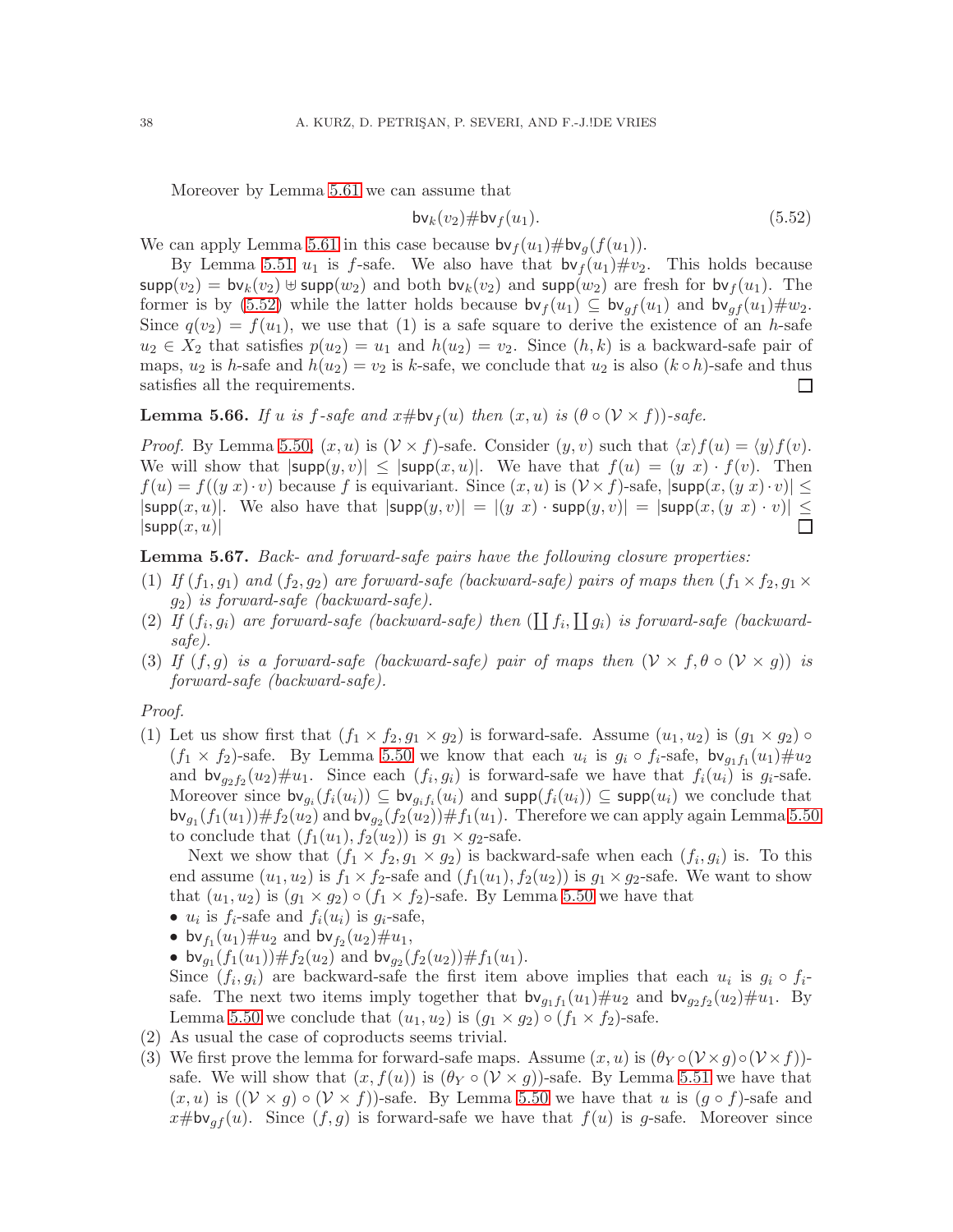$\mathsf{bv}_q(f(u)) \subseteq \mathsf{bv}_{qf}(u)$  we have that  $x \# \mathsf{bv}_q(f(u))$ . Therefore, by Lemma [5.50](#page-33-3) we have that  $(x, f(u))$  is  $(\mathcal{V} \times g)$ -safe. By Lemma [5.66](#page-39-1) we know that  $(x, f(u))$  is  $(\theta_Y \circ (\mathcal{V} \times g))$ -safe.

Now let us prove this closure property for backward-safe maps. Assume  $(x, u)$  is  $(\mathcal{V} \times f)$ -safe and  $(x, f(u))$  is  $(\theta \circ (\mathcal{V} \times g))$ -safe. We want to show that  $(x, u)$  is  $(\theta \circ$  $(\mathcal{V} \times g) \circ (\mathcal{V} \times f)$ -safe. By Lemma [5.50](#page-33-3) we know that u is f-safe and  $x \# \mathsf{bv}_f(u)$ . By Lemma [5.51](#page-34-4) we know that  $(x, f(u))$  is  $(\mathcal{V} \times g)$ -safe, thus by Lemma [5.50](#page-33-3) we know that  $f(u)$  is g-safe and  $x \# b v_g(f(u))$ . Since  $(f, g)$  is backward-safe we have that u is  $(g \circ f)$ safe. We can also check that  $x \# b v_{gf}(u)$ . Thus  $(x, u)$  is  $(\mathcal{V} \times (g \circ f))$ -safe. Applying Lemma [5.66](#page-39-1) we get that  $(x, u)$  is  $(\theta \circ (\mathcal{V} \times (g \circ f)))$ -safe.  $\Box$ 

<span id="page-40-2"></span>**Lemma 5.68.** For every safe map  $f: X \to Y$  the pair of maps  $(F(f), q_Y)$  is both backward*safe and forward-safe.*

*Proof.* The proof is by induction on the grammar of  $F_\alpha$  and Lemma [5.67.](#page-39-2)

<span id="page-40-0"></span>Lemma 5.69. *If*

 $X \leftarrow \frac{p}{p}$ f Ļ Z  $\overline{q}$ Ļ  $W \leftarrow g Y$ (5.53)

 $\Box$ 

 $\Box$ 

*is a safe square then*

$$
\mathcal{V} \times X \stackrel{\mathcal{V} \times p}{\longleftarrow} \mathcal{V} \times Z
$$
  
\n
$$
\theta \circ (\mathcal{V} \times f) \downarrow \qquad \qquad \downarrow \theta \circ (\mathcal{V} \times q)
$$
  
\n
$$
[\mathcal{V}]W \leftarrow [\mathcal{V}]g \qquad [\mathcal{V}]Y
$$
\n(5.54)

*is a safe square.*

*Proof.* We apply Lemma [5.65.](#page-38-1) Note that the pairs of maps  $(\mathcal{V} \times f, \theta)$  and  $(\mathcal{V} \times q, \theta)$  are forward and backward-safe by Lemma [5.67](#page-39-2) (3).  $\Box$ 

<span id="page-40-1"></span>**Lemma 5.70.** For all equivariant  $f: X \rightarrow Y$  the square

$$
FY \longleftarrow FX
$$
  
\n
$$
q_Y \downarrow \qquad \qquad q_X
$$
  
\n
$$
F_{\alpha}Y \longleftarrow F_{\alpha}X
$$
  
\n(5.55)

*is a safe square.*

*Proof.* This is proved by induction on  $F_{\alpha}$  using Lemmas [5.62](#page-37-2) and [5.69.](#page-40-0)

<span id="page-40-3"></span>Proposition 5.71. *For all* n *the squares*

$$
\begin{array}{ccc}\nF^{n_1} & \longleftarrow & F^{n+1}1 \\
[-\left.\right]_{\alpha}^{(n)} & & \downarrow \\
F_{\alpha}^{n_1} & & \downarrow \\
F_{\alpha}^{n_1} & & \downarrow \\
\end{array} \tag{5.56}
$$

*are safe squares.*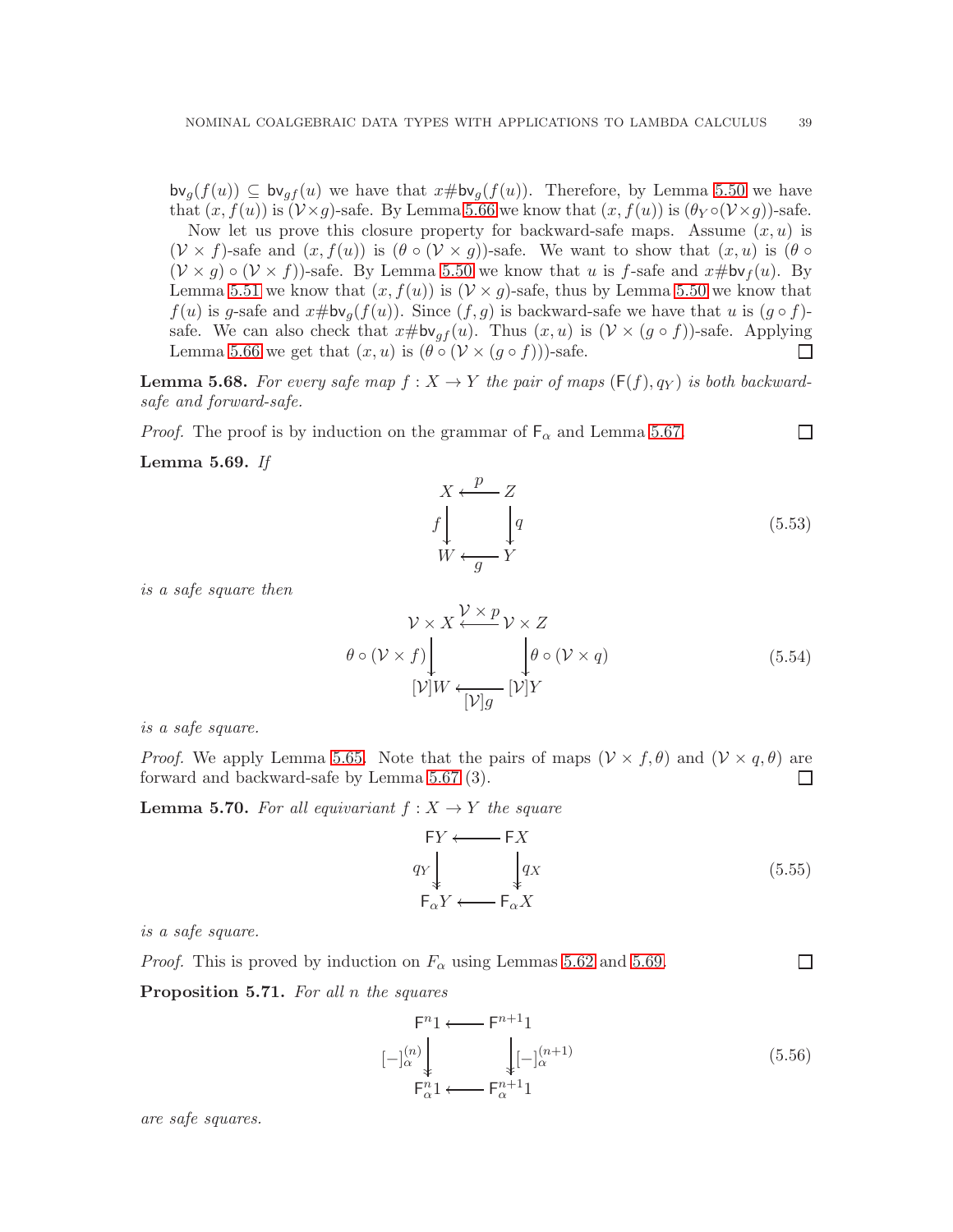*Proof.* We use induction on n. For the inductive step observe that the  $(n + 1)^{th}$  square is the composition

<span id="page-41-3"></span>
$$
\mathsf{F} \mathsf{F}^{n} 1 \longleftarrow \mathsf{F} \mathsf{F}^{n+1} 1
$$
\n
$$
\mathsf{F} \mathsf{F}_{\alpha}^{(n)} \downarrow \qquad \qquad \downarrow \mathsf{F} \mathsf{F}_{\alpha}^{(n+1)}
$$
\n
$$
\mathsf{F} \mathsf{F}_{\alpha}^{n} 1 \longleftarrow \mathsf{F} \mathsf{F}_{\alpha}^{n+1} 1
$$
\n
$$
q_{\mathsf{F}_{\alpha}^{n}} 1 \downarrow \qquad \qquad q_{\mathsf{F}_{\alpha}^{n+1}} 1
$$
\n
$$
\mathsf{F}_{\alpha} \mathsf{F}_{\alpha}^{n} 1 \longleftarrow \mathsf{F}_{\alpha} \mathsf{F}_{\alpha}^{n+1} 1
$$
\n
$$
(5.57)
$$

By Lemma [5.62](#page-37-2) we know that the upper square in [\(5.57\)](#page-41-3) is a safe square. By Lemma [5.70](#page-40-1) the lower square in [\(5.57\)](#page-41-3) is also safe. Moreover, by Lemma [5.68](#page-40-2) we know that  $(F[-]_{\alpha}^{(n)}, q_{F_{\alpha}^{n}})$ is forward-safe and  $(F[-]_{\alpha}^{(n+1)}, q_{F_{\alpha}^{n+1}1}]$  is backward-safe. Thus, we can apply Lemma [5.65](#page-38-1) to conclude that the outer square in [\(5.57\)](#page-41-3) is a safe square.  $\Box$ 

We established the two bullet points of Corollary [5.47](#page-32-2) in Propositions [5.59](#page-36-2) and [5.71:](#page-40-3)

<span id="page-41-2"></span>**Theorem 5.72.** Let  $F, F_{\alpha}$  be endofunctors on Nom obtained from a binding signature and  $q: \mathsf{F} \to \mathsf{F}_{\alpha}$  *be the natural transformation defined in* [5.12.](#page-20-1) Let P *be a pullback as in* [\(5.20\)](#page-25-3). *Then*  $P \to U \mathsf{T}_{\alpha}$  *is onto.* 

#### 6. Applications

<span id="page-41-0"></span>In this section, we first give a general definition of substitution on the final coalgebra  $\mathsf{T}_{\alpha}$  of a functor  $F_{\alpha}$  coming from a binding signature. We, then, apply the general results given in the previous sections to the infinitary  $\lambda$ -calculus by defining substitution and the notions of Böhm, Lévy-Longo and Berarducci trees on  $\alpha$ -equivalence classes of  $\lambda$ -terms.

<span id="page-41-1"></span>6.1. Substitution on an Arbitrary Coalgebraic Data Type. The following lemma [\[Mos01,](#page-53-10) Lemma 2.1] allows parameters in coinductive definitions. It dualises the way in which primitive recursion strengthens induction. In order to express substitution, the set X will be used for the term N in  $M[x := N]$  which is not subject to recursion and the set Y will be used for the recursion.

<span id="page-41-4"></span>**Lemma 6.1.** *Let*  $\delta$  :  $D \to F(D)$  *be a final coalgebra and*  $g : X \to F(X)$  *an arbitrary F*-coalgebra. Then, there is a unique map  $f: Y \to D$  such that for any  $h: Y \to F(X+Y)$ , *the following diagram commutes:*



where  $g^*: X \to D$  *is the unique homomorphism between*  $(X, g)$  *and*  $(D, \delta)$ *.* 

We apply Lemma [6.1](#page-41-4) to define substitution on the final coalgebra  $T_{\alpha}$  of a functor  $F_{\alpha}$ coming from a binding signature.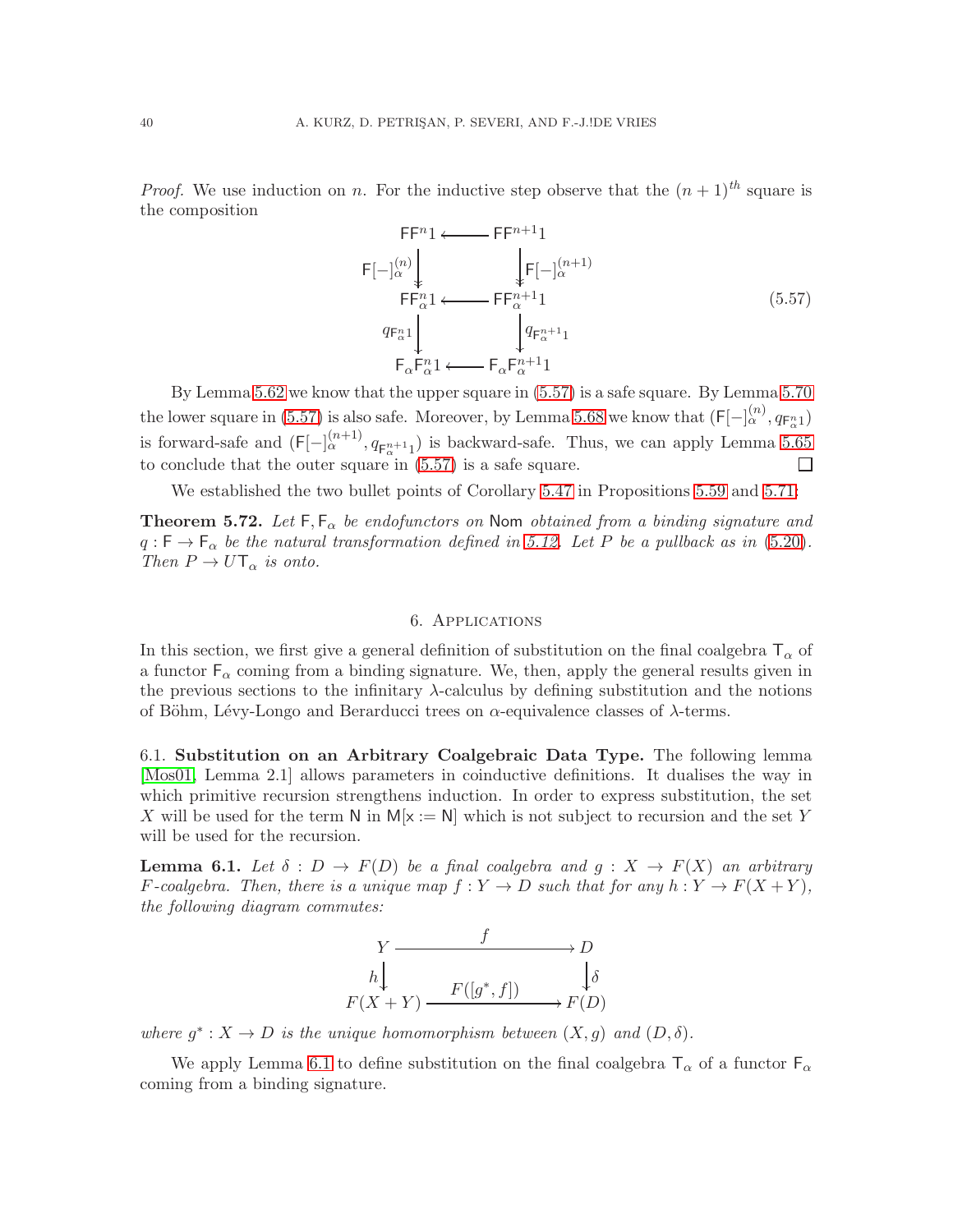<span id="page-42-3"></span>**Definition 6.2** (Substitution on  $\alpha$ -equivalence classes of infinitary terms coming from a binding signature). Substitution on  $T_{\alpha}$  is defined as the unique map such that the diagram below commutes:

$$
T_{\alpha} \times \nu \times T_{\alpha} - - - - - \frac{\text{subs}_{\alpha}}{2} - - - - - - \to T_{\alpha}
$$
\n
$$
h_{\text{subs}_{\alpha}} \downarrow \qquad \qquad \downarrow \text{unfold}
$$
\n
$$
F_{\alpha}(T_{\alpha} + T_{\alpha} \times \nu \times T_{\alpha}) \xrightarrow{F_{\alpha}([id, \text{subs}_{\alpha}])} F_{\alpha}(T_{\alpha})
$$

where  $h_{\text{subs}_\alpha}$  is defined in [\(6.1\)](#page-42-0), [\(6.2\)](#page-42-1) and [\(6.3\)](#page-42-2).

Intuitively subs<sub>α</sub>( $[t]_{\alpha}$ , x,  $[s]_{\alpha}$ ) is given by  $[t]_{x} := s]_{\alpha}$ . However, as explained in the introduction, substitution cannot be formally defined as a total function on raw terms: additional freshness side conditions are required. See also the explanation following [\(6.7\)](#page-44-0).

In order to define the equivariant map  $h_{subs}$  we can use the properties of the functor  $F_{\alpha}$ . As observed in Proposition [5.6](#page-18-2) such functors are Nom-enriched, or equivalently (see [\[Koc72\]](#page-52-14)) *strong*. That is, there exists a natural transformation

$$
\tau_{X,Y} : \mathsf{F}_{\alpha} X \times Y \to \mathsf{F}_{\alpha} (X \times Y).
$$

Each functor obtained from the grammar in [\(5.4\)](#page-18-0) can be equipped with a strength. Most constructions are standard and if two functors are strong so is their composition, product or coproduct. The only interesting case is that of the abstraction functor. We define a strength using the concretion of Definition [4.10.](#page-13-4) Explicitly  $\tau_{X,Y}: [\mathcal{V}]X \times Y \to [\mathcal{V}](X \times Y)$ is defined by

$$
(\langle x \rangle u, v) \mapsto \langle y \rangle (\langle x \rangle u @ y, v)
$$

where y is some/any fresh variable for  $x, u, v$ . By construction,  $\tau$  is a well-defined and natural in both  $X$  and  $Y$ .

The map  $h_{\text{subs}_\alpha}$  is defined as follows.

• For tuples of the form  $(x, x, N)$  we define  $h_{\text{subs}_\alpha}(x, x, N)$  as the composite

<span id="page-42-0"></span>
$$
T_{\alpha} \times \nu \times T_{\alpha} \xrightarrow{\pi_3} T_{\alpha} \xrightarrow{\text{unfold}} F_{\alpha}(T_{\alpha}) \xrightarrow{F_{\alpha}(\text{inl})} F_{\alpha}(T_{\alpha} + T_{\alpha} \times \nu \times T_{\alpha})
$$
(6.1)

• For tuples of the form  $(y, x, N)$  with  $x \neq y$  or for tuples of the form  $(k, x, N)$  where k is a constant, we define  $h_{\mathsf{subs}_\alpha}(y, x, N)$  as the composite

<span id="page-42-1"></span>
$$
T_{\alpha} \times \nu \times T_{\alpha} \xrightarrow{\pi_1} T_{\alpha} \xrightarrow{\text{unfold}} F_{\alpha}(T_{\alpha}) \xrightarrow{F_{\alpha}(inl)} F_{\alpha}(T_{\alpha} + T_{\alpha} \times \nu \times T_{\alpha})
$$
(6.2)

• For tuples  $(M, x, N)$  such that M is not a variable we define  $h_{\text{subs}_\alpha}(M, x, N)$  as the composite:

<span id="page-42-2"></span>
$$
T_{\alpha} \times \nu \times T_{\alpha} - \frac{h_{\text{subs}_{\alpha}}}{\tau_{\alpha} + T_{\alpha} \times \nu \times T_{\alpha}} \qquad (6.3)
$$
  
\n
$$
\text{unfold} \times \nu \times T_{\alpha} \downarrow \qquad \qquad \int_{F_{\alpha}(T_{\alpha})} F_{\alpha}(T_{\alpha}) \times \nu \times T_{\alpha} \xrightarrow{\tau_{T_{\alpha}, \mathcal{V} \times T_{\alpha}}} F_{\alpha}(T_{\alpha} \times \nu \times T_{\alpha})
$$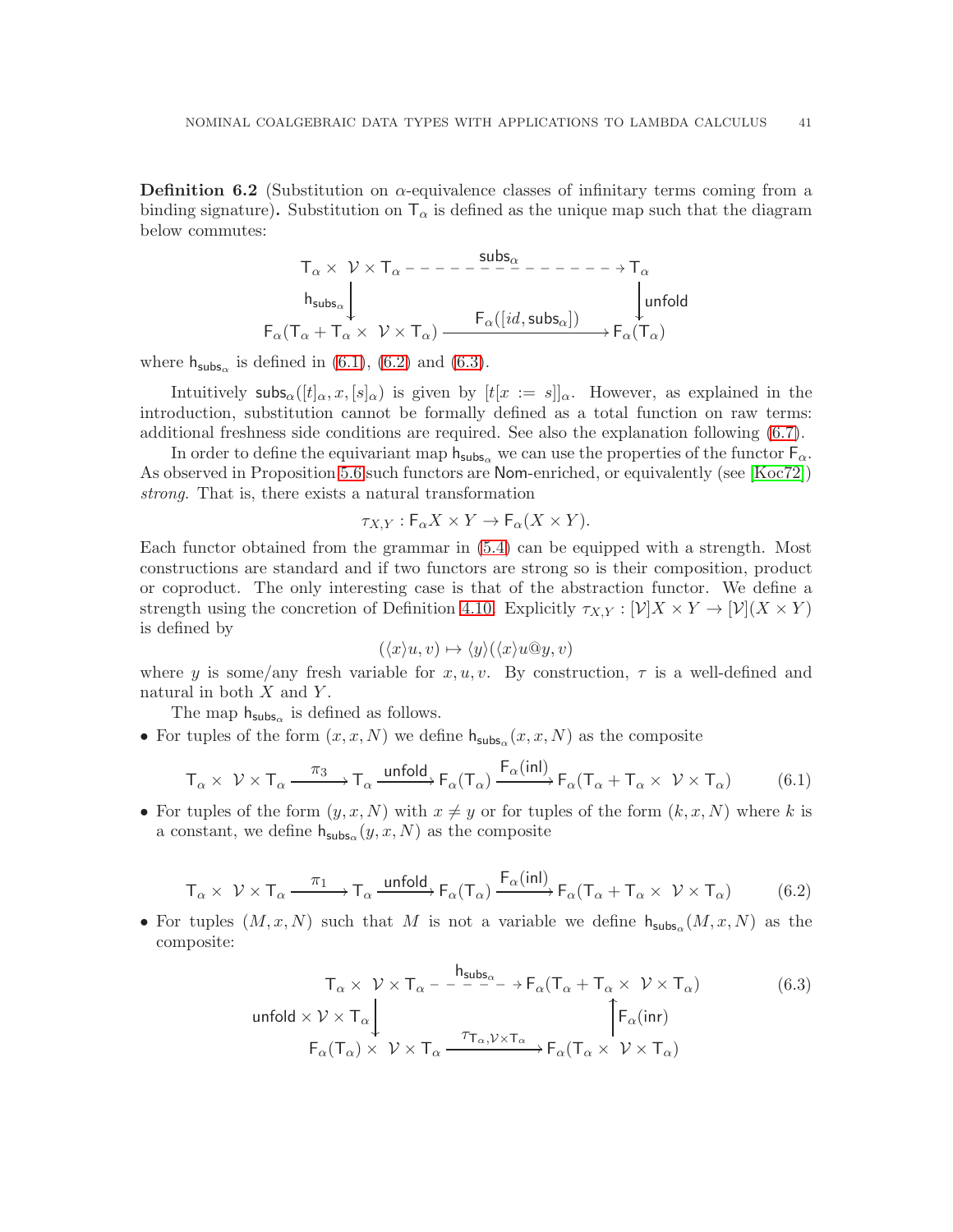Since  $\{(x, x, N) \mid x \in V\}$ ,  $\{(y, x, N) \mid x \neq y \in V\}$ ,  $\{(k, x, N) \mid k \text{ constant}\}$  and  $\{(M, x, N) \mid M \notin V\}$  are nominal sets that form a partition of  $\mathsf{T}_{\alpha} \times V \times \mathsf{T}_{\alpha}$  the map  $h_{subs_{\alpha}}$  is well-defined and equivariant, thus we can apply Lemma [6.1](#page-41-4) to prove the existence of a unique substitution map subs $_{\alpha}$ .

<span id="page-43-0"></span>6.2. Substitution on  $\alpha$ -Equivalence Classes of Infinitary  $\lambda$ -Terms. As an example we spell out the concrete calculations for substitution on the nominal set  $\Lambda_{\perp}^{\infty}$  of finite and infinite  $\lambda$ -terms with  $\perp$ . The set  $\Lambda_{\perp}^{\infty}$  is defined as the final coalgebra of the functor Lb defined by:

$$
Lb X = \mathcal{V} + \{\bot\} + \mathcal{V} \times X + X \times X. \tag{6.4}
$$

Adding the extra constant  $\perp$  is needed in order to write corecursive functions that compute the Böhm, Lévy-Longo and Berarducci trees. We also consider the functor

$$
\mathsf{Lb}_{\alpha} X = \mathcal{V} + \{\bot\} + [\mathcal{V}]X + X \times X. \tag{6.5}
$$

**Notation 6.3.** We write  $\Lambda_{\alpha}^{\infty}$  for the final coalgebra of  $\mathsf{Lb}_{\alpha}$ , omitting the  $\perp$  in the notation to improve readability. We continue to denote terms in  $\Lambda^{\infty}_{\text{Lffv}}$  by  $M, N$ , but will denote terms in  $\Lambda_{\alpha}^{\infty}$  by M, N. By Corollary [5.35](#page-29-2) we have that  $\Lambda_{\alpha}^{\infty}$  is isomorphic to  $\Lambda_{\perp \text{ffv}}^{\infty}/=_\alpha$ .

The injections for the coproduct  $X + Y$  are denoted as  $\text{in}^{X,Y}$  :  $X \to X + Y$  and  $\text{inr}^{X,Y}: Y \to X + Y$ . But for the case of  $\mathsf{L}_{\alpha}(X)$ , we denote them as

$$
\begin{aligned}\n\text{inbot}^X: \{\bot\} &\to \mathsf{Lb}_{\alpha}(X) \\
\text{invar}^X: \mathcal{V} &\to \mathsf{Lb}_{\alpha}(X) \\
\text{inabs}^X: [\mathcal{V}]X &\to \mathsf{Lb}_{\alpha}(X) \\
\text{inapp}^X: X \times X &\to \mathsf{Lb}_{\alpha}(X).\n\end{aligned}
$$

We drop the superscripts when they are clear from the context.

Since unfold is an isomorphism that partitions its domain  $\Lambda_{\alpha}^{\infty}$  into four disjoint compo-nents, see [\(1.2\)](#page-3-1), we write typical elements of  $\Lambda_{\alpha}^{\infty}$  as  $x, \perp, M_1M_2, \lambda y$ . M where

$$
\begin{aligned}\n &\times \qquad = \text{unfold}^{-1}(\text{invar } \times) \\
 &\perp \qquad = \text{unfold}^{-1}(\text{inbot } \perp) \\
 &\lambda \mathbf{y}. \mathbf{M} \qquad = \text{unfold}^{-1}(\text{inabs } \langle \mathbf{y} \rangle \mathbf{M}) \\
 &\mathbf{M}_1 \mathbf{M}_2 \qquad = \text{unfold}^{-1}(\text{inapp } (\mathbf{M}_1, \mathbf{M}_2)).\n \end{aligned}\n \tag{6.6}
$$

We use x to denote both an element in  $V$  and also its copy in  $\Lambda_{\alpha}^{\infty}$ .

<span id="page-43-1"></span>Example 6.4 (Substitution on  $\alpha$ -equivalence classes of infinitary  $\lambda$ -terms with  $\bot$ ). By instantiating the definition of the map  $h_{subs_{\alpha}}$  given in [\(6.1\)](#page-42-0), [\(6.2\)](#page-42-1) and [\(6.3\)](#page-42-2) for the functor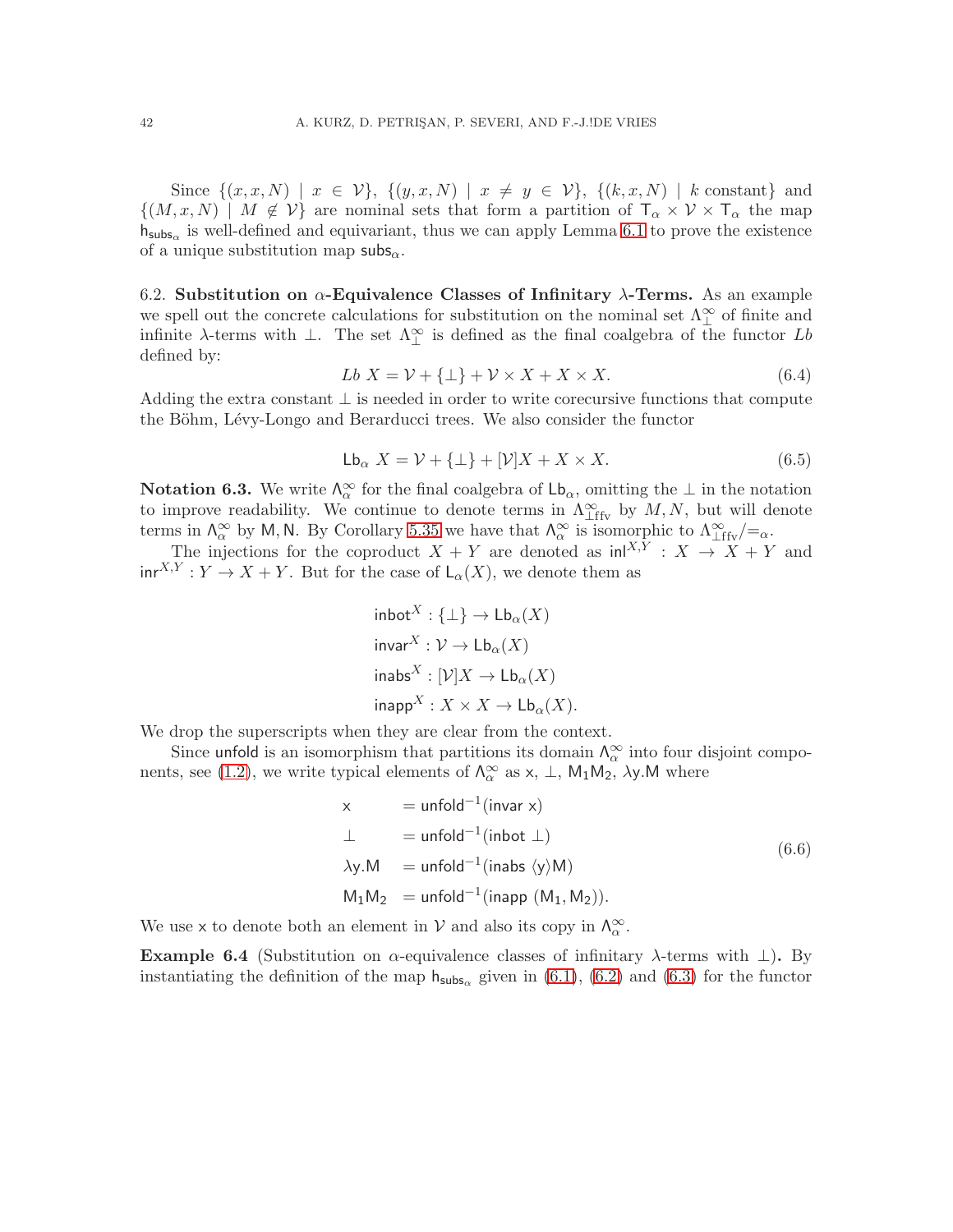$\mathsf{Lb}_{\alpha}$  we obtain  $\mathsf{h}_{\mathsf{subs}_{\alpha}} : \Lambda_{\alpha}^{\infty} \times \mathcal{V} \times \Lambda_{\alpha}^{\infty} \to \mathsf{Lb}_{\alpha}(\Lambda_{\alpha}^{\infty} + \Lambda_{\alpha}^{\infty} \times \mathcal{V} \times \Lambda_{\alpha}^{\infty})$  given by

$$
\begin{array}{lcl} h_{\mathsf{subs}_\alpha}({\sf x},{\sf x},{\sf N}) & = \mathsf{unfold}({\sf N}) \\[2mm] h_{\mathsf{subs}_\alpha}({\sf y},{\sf x},{\sf N}) & = \mathsf{invar}\; {\sf y} & \textit{if}\; {\sf y} \neq {\sf x} \\[2mm] h_{\mathsf{subs}_\alpha}(\bot,{\sf x},{\sf N}) & = \mathsf{inbot}\; \bot \\[2mm] h_{\mathsf{subs}_\alpha}({\sf M}_1{\sf M}_2,{\sf x},{\sf N}) & = \mathsf{inapp}\;(({\sf M}_1,{\sf x},{\sf N}),({\sf M}_2,{\sf x},{\sf N})) \\[2mm] h_{\mathsf{subs}_\alpha}(\lambda{\sf y}.{\sf M},{\sf x},{\sf N}) & = \mathsf{inabs}\; \langle z \rangle ((\langle {\sf y} \rangle {\sf M}) @ {\sf z},{\sf x},{\sf N}) & \textit{if}\; {\sf z} \# (\lambda{\sf y}.{\sf M},{\sf x},{\sf N}). \end{array}
$$

To improve readability we omitted  $\mathsf{Lb}_{\alpha}$ inr or  $\mathsf{Lb}_{\alpha}$ inl in the definition of  $\mathsf{h}_{\mathsf{subs}_{\alpha}}$ . We obtain the substitution function

$$
\mathsf{subs}_\alpha : \Lambda_\alpha^\infty \times \ \mathcal{V} \times \Lambda_\alpha^\infty \ \to \ \Lambda_\alpha^\infty
$$

given by

<span id="page-44-0"></span>
$$
subs_{\alpha}(x, x, N) = N
$$
  
\n
$$
subs_{\alpha}(x, y, N) = x
$$
  
\n
$$
s_{\alpha}(\bot, y, N) = \bot
$$
  
\n
$$
subs_{\alpha}(\bot, y, N) = subs_{\alpha}(M_1, x, N) \text{ subs}_{\alpha}(M_2, x, N)
$$
  
\n
$$
subs_{\alpha}(\lambda y.M, x, N) = \lambda y.subs_{\alpha}(M, x, N)
$$
  
\n
$$
if y \neq (x, N).
$$
  
\n(6.7)

It should be pointed out that  $\mathsf{subs}_\alpha$  defined in [\(6.7\)](#page-44-0) is the 'semantic' version of the substitution map since it is defined on the (or any) final  $L_{\alpha}$ -coalgebra. It is Corollary [5.35](#page-29-2) that allows us to identify the element  $\lambda y.M \in \Lambda_\alpha^\infty$  with the  $\alpha$ -equivalence class of an infinitary term  $[\lambda y. M]_{\alpha}$  having finitely many free variables. Thus we obtain a 'syntactic' version of the substitution map which looks indeed just like a notational variant of the Set-based  $(1.3)$ , but is now fully justified as a coinductive definition on  $\alpha$ -equivalence classes of  $\lambda$ -terms.

We can now define  $\beta$ -reduction using subs<sub>α</sub>.

**Definition 6.5** (β-reduction on  $\alpha$ -equivalence classes). We define  $\beta_{\alpha}$ -reduction as the smallest relation on  $\Lambda_{\alpha}^{\infty} \times \Lambda_{\alpha}^{\infty}$  that satisfies

$$
\frac{\mathsf{P} \to_{\beta_{\alpha}} \mathsf{P}'}{(\lambda \mathsf{x}.\mathsf{P})\mathsf{Q} \to_{\beta_{\alpha}} \mathsf{subs}_{\alpha}(\mathsf{P}, \mathsf{x}, \mathsf{Q})} (\beta_{\alpha}) \qquad \frac{\mathsf{P} \to_{\beta_{\alpha}} \mathsf{P}'}{\lambda \mathsf{x}.\mathsf{P} \to_{\beta_{\alpha}} \lambda \mathsf{x}.\mathsf{P}'} (abs)
$$
\n
$$
\frac{\mathsf{P} \to_{\beta_{\alpha}} \mathsf{P}'}{\mathsf{P}\mathsf{Q} \to_{\beta_{\alpha}} \mathsf{P}'\mathsf{Q}} (app_L) \qquad \frac{\mathsf{Q} \to_{\beta_{\alpha}} \mathsf{Q}'}{\mathsf{P}\mathsf{Q} \to_{\beta_{\alpha}} \mathsf{P}\mathsf{Q}'} (app_R)
$$

We define the notion of  $\beta$ -head reduction which contracts only the redex at the head position and corresponds to the normalising leftmost strategy. This reduction is used to define Böhm trees.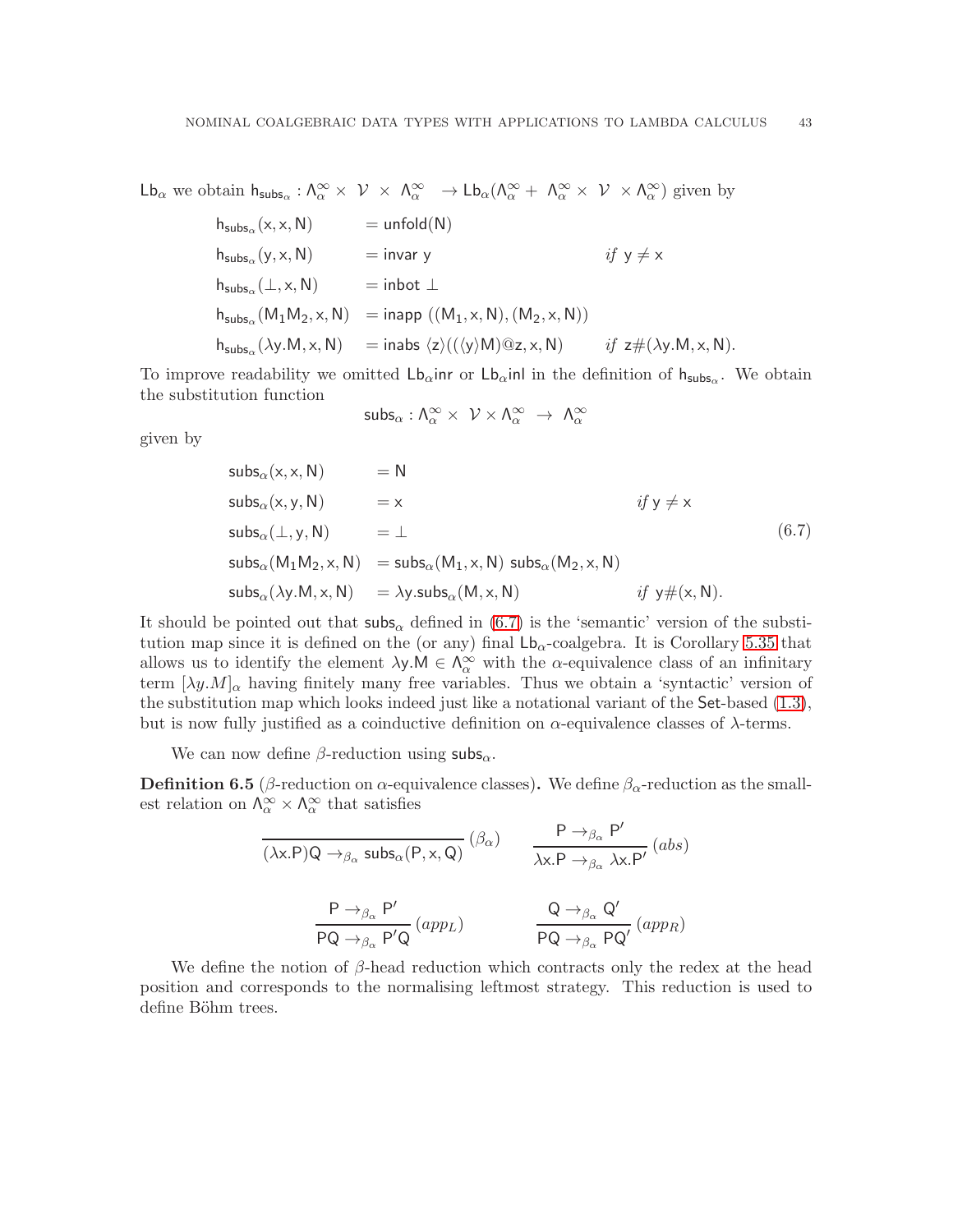**Definition 6.6** (Head  $\beta$ -reduction on  $\alpha$ -equivalence classes). We define  $\beta_1$ -reduction as the smallest relation on  $\Lambda_{\alpha}^{\infty} \times \Lambda_{\alpha}^{\infty}$  closed under

$$
\frac{\mathsf{P}\to_{\beta_1}\mathsf{P}'}{(\lambda x.\mathsf{P})\mathsf{Q}\to_{\beta_1} \mathsf{subs}_\alpha(\mathsf{P},x,\mathsf{Q})}\,(\beta_1) \qquad \qquad \frac{\mathsf{P}\to_{\beta_1}\mathsf{P}'}{\lambda x.\mathsf{P}\to_{\beta_1}\lambda x.\mathsf{P}'}\, (abs)
$$

$$
\frac{\mathsf{P}\rightarrow_{\beta_1}\mathsf{P}'\qquad\mathsf{P}\text{ is not an abstraction}}{\mathsf{P}\mathsf{Q}\rightarrow_{\beta_1}\mathsf{P}'\mathsf{Q}}\left(\text{app}_L\right)
$$

A term M is in head normal form (hnf) if it is of the form  $\lambda x_1 \ldots x_n y N_1 \ldots N_m$ .

We restrict the  $\beta$ -head reduction by not contracting  $\beta$ -redexes in the body of an abstraction and obtain the weak head β-reduction which is needed to define the notion of Lévy-Longo tree.

**Definition 6.7** (Weak head  $\beta$ -reduction on  $\alpha$ -equivalence classes). We define  $\beta_2$ -reduction as the smallest relation on  $\Lambda_\alpha^\infty \times \Lambda_\alpha^\infty$  closed under

$$
\frac{}{(\lambda x.P)Q\to_{\beta _2} \text{subs}_\alpha(P,x,Q)}\left(\beta _2\right) \qquad \frac{P\to_{\beta _1} P'}{PQ\to_{\beta _2} P'Q}\left(\text{app}_L\right)
$$

A term M is in weak head normal form (whnf) if it is either a head normal form or an abstraction.

We now define the notion of top  $\beta$ -reduction which only contracts  $\beta$ -weak head redexes at depth 0 and it will be used to define Berarducci trees.

**Definition 6.8** (Top  $\beta$ -reduction on  $\alpha$ -equivalence classes). We define  $\beta_3$ -reduction as the smallest relation on  $\Lambda_{\alpha}^{\infty} \times \Lambda_{\alpha}^{\infty}$  closed under

$$
\frac{\mathsf{M} \twoheadrightarrow_{\beta_2} (\lambda \mathsf{x}.\mathsf{P})}{\mathsf{MQ} \rightarrow_{\beta_3} \mathsf{subs}_{\alpha}(\mathsf{P}, \mathsf{x}, \mathsf{Q})} (\beta_3)
$$

A term M is a top normal form (tnf) if it is either a weak head normal form or an application of the form NP where N cannot reduce to an abstraction.

The reflexive, transitive closures of  $\rightarrow_{\beta_1}$ ,  $\rightarrow_{\beta_2}$  and  $\rightarrow_{\beta_3}$  are denoted by  $\rightarrow_{\beta_1}$ ,  $\rightarrow_{\beta_2}$  and  $\rightarrow_{\beta_3}$ , respectively. The corresponding normal forms, head normal form (hnf), weak head normal form (whnf) and top normal form (tnf), should they exist are unique.

<span id="page-45-0"></span>6.3. Computing the Infinite Normal Form of  $\alpha$ -Equivalence Classes of  $\lambda$ -Terms. We now define the notions of Böhm tree, Lévy-Longo tree, and Berarducci tree using the finality of unfold :  $\Lambda_{\alpha}^{\infty} \to \mathsf{Lb}_{\alpha}(\Lambda_{\alpha}^{\infty})$ .

<span id="page-45-1"></span>**Definition 6.9** (Böhm tree on  $\alpha$ -equivalence classes). We define the Böhm tree of M as  $BT_\alpha(M)$  where  $BT_\alpha$  is the unique map such that

$$
\begin{array}{ccc}\n\Lambda_{\alpha}^{\infty} & & \text{BT}_{\alpha} & \longrightarrow \Lambda_{\alpha}^{\infty} \\
\text{g}_{\text{BT}_{\alpha}} & & \downarrow \\
\text{Lb}_{\alpha}(\Lambda_{\alpha}^{\infty}) & \xrightarrow{\hspace{2cm}} \text{Lb}_{\alpha}(\text{BT}_{\alpha}) & \text{Lb}_{\alpha}(\Lambda_{\alpha}^{\infty})\n\end{array}
$$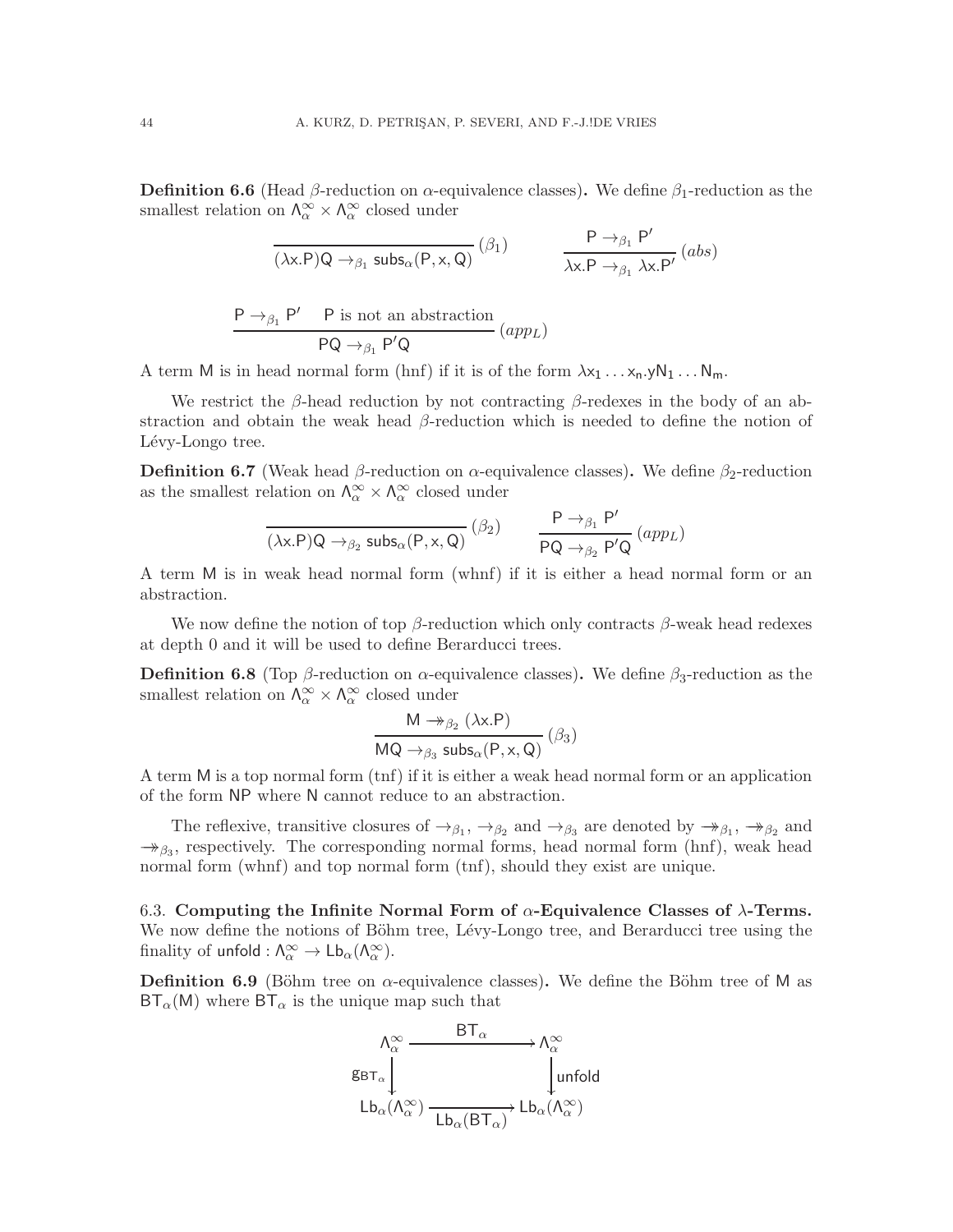commutes, with  $g_{\text{BT}_\alpha}: \Lambda^\infty_\alpha \to \mathsf{Lb}_\alpha(\Lambda^\infty_\alpha)$  being defined as

$$
g_{\text{BT}_\alpha}(M) = \begin{cases} \text{unfold}(N) & \text{if } M \rightarrow_{\beta_1} N \text{ and } N \text{ is in } h\text{nf,} \\ \text{inbot } \perp & \text{otherwise.} \end{cases}
$$

<span id="page-46-1"></span>**Definition 6.10** (Lévy-Longo tree on  $\alpha$ -equivalence classes). We define the Lévy-Longo tree of M as  $LLT_{\alpha}(M)$  where  $LLT_{\alpha}$  is the unique map such that

$$
\begin{array}{ccc}\n\Lambda_{\alpha}^{\infty} & & & \mathsf{LLT}_{\alpha} \\
\downarrow & & & \mathsf{KLT}_{\alpha} \\
\downarrow & & & \downarrow \text{unfold} \\
\downarrow & & & \downarrow \text{unfold} \\
\downarrow & & & \downarrow \text{unfold} \\
\downarrow & & & \downarrow \text{hofold} \\
\downarrow & & & \downarrow \text{hofold} \\
\downarrow & & & \downarrow \text{hofold} \\
\downarrow & & & \downarrow \text{Def} \\
\downarrow & & & \downarrow \text{Def} \\
\downarrow & & & \downarrow \text{Def} \\
\downarrow & & & \downarrow \text{Def} \\
\downarrow & & & \downarrow \text{Def} \\
\downarrow & & & \downarrow \text{Def} \\
\downarrow & & & \downarrow \text{Def} \\
\downarrow & & & \downarrow \text{Def} \\
\downarrow & & & \downarrow \text{Def} \\
\downarrow & & & \downarrow \text{Def} \\
\downarrow & & & \downarrow \text{Def} \\
\downarrow & & & \downarrow \text{Def} \\
\downarrow & & & \downarrow \text{Def} \\
\downarrow & & & \downarrow \text{Def} \\
\downarrow & & & \downarrow \text{Def} \\
\downarrow & & & \downarrow \text{Def} \\
\downarrow & & & \downarrow \text{Def} \\
\downarrow & & & \downarrow \text{Def} \\
\downarrow & & & \downarrow \text{Def} \\
\downarrow & & & \downarrow \text{Def} \\
\downarrow & & & \downarrow \text{Def} \\
\downarrow & & & \downarrow \text{Def} \\
\downarrow & & & \downarrow \text{Def} \\
\downarrow & & & \downarrow \text{Def} \\
\downarrow & & & \downarrow \text{Def} \\
\downarrow & & & \downarrow \text{Def} \\
\downarrow & & & \downarrow \text{Def} \\
\downarrow & & & \downarrow \text{Def} \\
\downarrow & & & \downarrow \text{Def} \\
\downarrow & & & \downarrow \text{Def} \\
\downarrow & & & \downarrow \text{Def} \\
\downarrow & & & \downarrow \text{Def} \\
\downarrow & & & \downarrow \text{Def} \\
\downarrow & & & \downarrow \text{Def} \\
\downarrow & & & \downarrow \text{Def} \\
\downarrow & & & \downarrow \text{Def} \\
\downarrow & & & \downarrow \text{Def} \\
\downarrow & & & \downarrow \text{Def} \\
\downarrow & & & \downarrow \text{Def} \\
\downarrow & & & \downarrow \text{Def} \\
\downarrow & & & \downarrow \text{Def} \\
\down
$$

commutes, with  $g_{LLT_{\alpha}} : \Lambda_{\alpha}^{\infty} \to Lb_{\alpha}(\Lambda_{\alpha}^{\infty})$  being defined as

$$
g_{LLT_{\alpha}}(M) = \begin{cases} \text{unfold}(N) & \text{if } M \rightarrow_{\beta_2} N \text{ and } N \text{ is in whnf,} \\ \text{inbot } \perp & \text{otherwise.} \end{cases}
$$

**Definition 6.11** (Berarducci tree on  $\alpha$ -equivalence classes). We define the Berarducci tree of M as  $\text{BeT}_{\alpha}(\text{M})$  where  $\text{BeT}_{\alpha}$  is the unique map such that

$$
\begin{array}{ccc}\n\Lambda_{\alpha}^{\infty} & \xrightarrow{\text{BeT}_{\alpha}} & \Lambda_{\alpha}^{\infty} \\
\downarrow^{\text{BeT}_{\alpha}} & & \downarrow^{\text{unfold}} \\
\downarrow^{\text{Lb}_{\alpha}(\Lambda_{\alpha}^{\infty})} & \xrightarrow{\text{Lb}_{\alpha}(\text{BeT}_{\alpha})} & \downarrow^{\text{Lb}_{\alpha}(\Lambda_{\alpha}^{\infty})}\n\end{array}
$$

commutes, with  $g_{\text{BeT}_{\alpha}} : \Lambda_{\alpha}^{\infty} \to \mathsf{Lb}_{\alpha}(\Lambda_{\alpha}^{\infty})$  being defined as follows.

 $\mathsf{g}_{\mathsf{BeT}_\alpha}(\mathsf{M}) =$  $\int$  $\int$  $\mathcal{L}$  $\text{unfold}(\mathsf{N}) \qquad \text{if } \mathsf{M} \twoheadrightarrow_{\beta_3} \mathsf{N} \text{ and } \mathsf{N} \text{ is in } \text{tnf},$ inbot ⊥ *otherwise*.

Similar to the remark on the substitution map mentioned at the end of Example [6.4,](#page-43-1) the maps  $BT_\alpha$ ,  $LLT_\alpha$  and  $Ber_\alpha$  are the 'semantic' counterparts of the maps that compute the Böhm, Lévy-Longo and Berarducci trees. Corollary [5.35](#page-29-2) allows us to obtain a 'syntactic' version of these maps which look like a notational variant of the Set-based [\(3.6\)](#page-10-0), [\(3.7\)](#page-10-1) and [\(3.8\)](#page-11-0), but are now fully justified as coinductive definitions on  $\alpha$ -equivalence classes of  $\lambda$ -terms.

<span id="page-46-0"></span>6.4. Nominal Sets of Infinite Normal Forms and Bisimulations. Recall the *informal* corecursive definitions for the sets of Böhm, Lévy-Longo and Berarducci Trees given in Definitions [3.3,](#page-10-2) [3.4](#page-10-3) and [3.5.](#page-11-2) In this section, we formally define the first two ones on  $\alpha$ -equivalence classes as an application of Corollary [5.35.](#page-29-2) In order to define the set of Berarducci trees, one needs to extend the notion of binding signature to include infinite products, which is beyond the scope of our paper.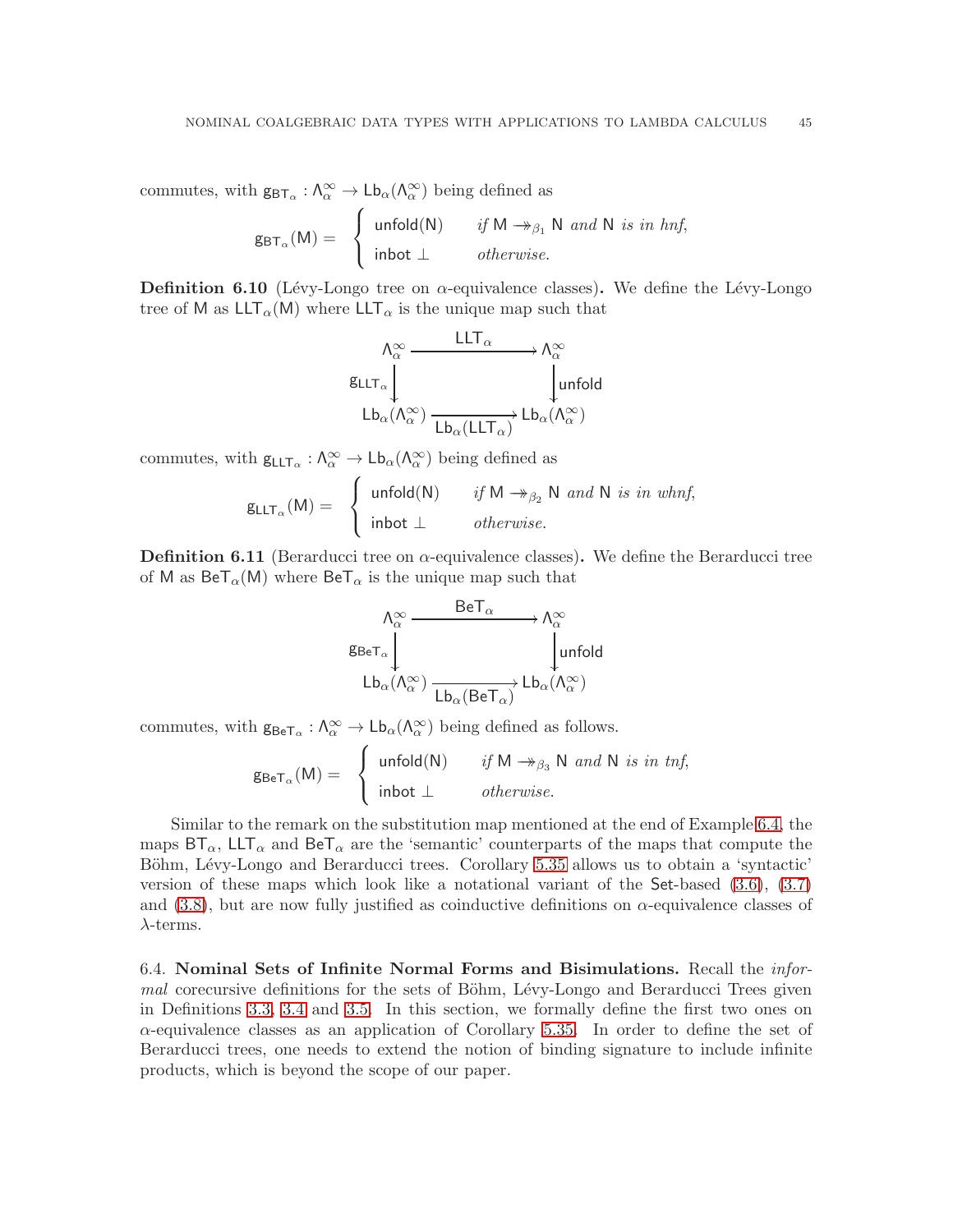**Example 6.12** (Böhm trees up to  $\alpha$ -equivalence). We define the functor  $S_{BT}$  by

$$
\mathsf{S}_{\textsf{BT}}(X) = \{\bot\} + \mathcal{V} + \coprod_k [\mathcal{V}]^k (\mathcal{V} \times \textsf{List}(X)).
$$

The final coalgebra of  $S_{BT}$ , denoted by  $\mathcal{BT}_{\alpha}$ , exists and it is isomorphic to the set  $(\mathcal{BT})_{ffv}/=_\alpha$ of  $\alpha$ -equivalence classes of Böhm trees with finitely many free variables by Corollary [5.35](#page-29-2) (see also  $(3.6)$ ).

The nominal set  $\Lambda_{\alpha}^{\infty}$  can be equipped with a  $S_{\text{BT}}$ -coalgebra structure. Explicitly, consider  $\xi_{\text{BT}}: \Lambda_{\alpha}^{\infty} \to S_{\text{BT}}(\Lambda_{\alpha}^{\infty})$  defined by

ξBT(M) = x *if* M →→β<sup>1</sup> x, hx1i. . .hxni(x, M1, . . . , Mn) *if* M →→β<sup>1</sup> λx<sup>1</sup> . . . λxn.xM<sup>1</sup> . . . Mm, ⊥ *otherwise*.

Since  $\mathcal{BT}_\alpha$  is the final  $S_{\text{BT}}$ -coalgebra, we have a unique morphism  $BT_\alpha: \Lambda_\alpha^\infty \to \mathcal{BT}_\alpha$  such that the diagram below commutes. Notice that this morphism is obtained by restricting the codomain of the map  $BT_\alpha$  from Definition [6.9.](#page-45-1)

$$
\begin{array}{ccc}\n\Lambda_{\alpha}^{\infty} & & \mathsf{BT}_{\alpha} \\
\hline\n\xi_{\mathsf{BT}} & & \downarrow \simeq \\
\mathsf{S}_{\mathsf{BT}}(\Lambda_{\alpha}^{\infty}) & & \downarrow \simeq \\
\mathsf{S}_{\mathsf{BT}}(\Lambda_{\alpha}^{\infty}) & & \mathsf{S}_{\mathsf{BT}}(\mathcal{BT}_{\alpha})\n\end{array}
$$

We can now define the head bisimulation  $\sim_{hnf}$  on  $\Lambda_{\alpha}^{\infty}$  as the kernel pair of the map BT<sub>α</sub>, that is, M  $\sim_{hnf}$  N if and only if M and N have the same Böhm tree. Explicitly,  $\sim_{hnf}$  is defined as the pullback



Since  $[\mathcal{V}](-)$  preserves pullbacks and pullbacks commute with coproducts and limits in Nom, we have that  $S_{BT}$  preserves pullbacks, thus the outer square of the diagram

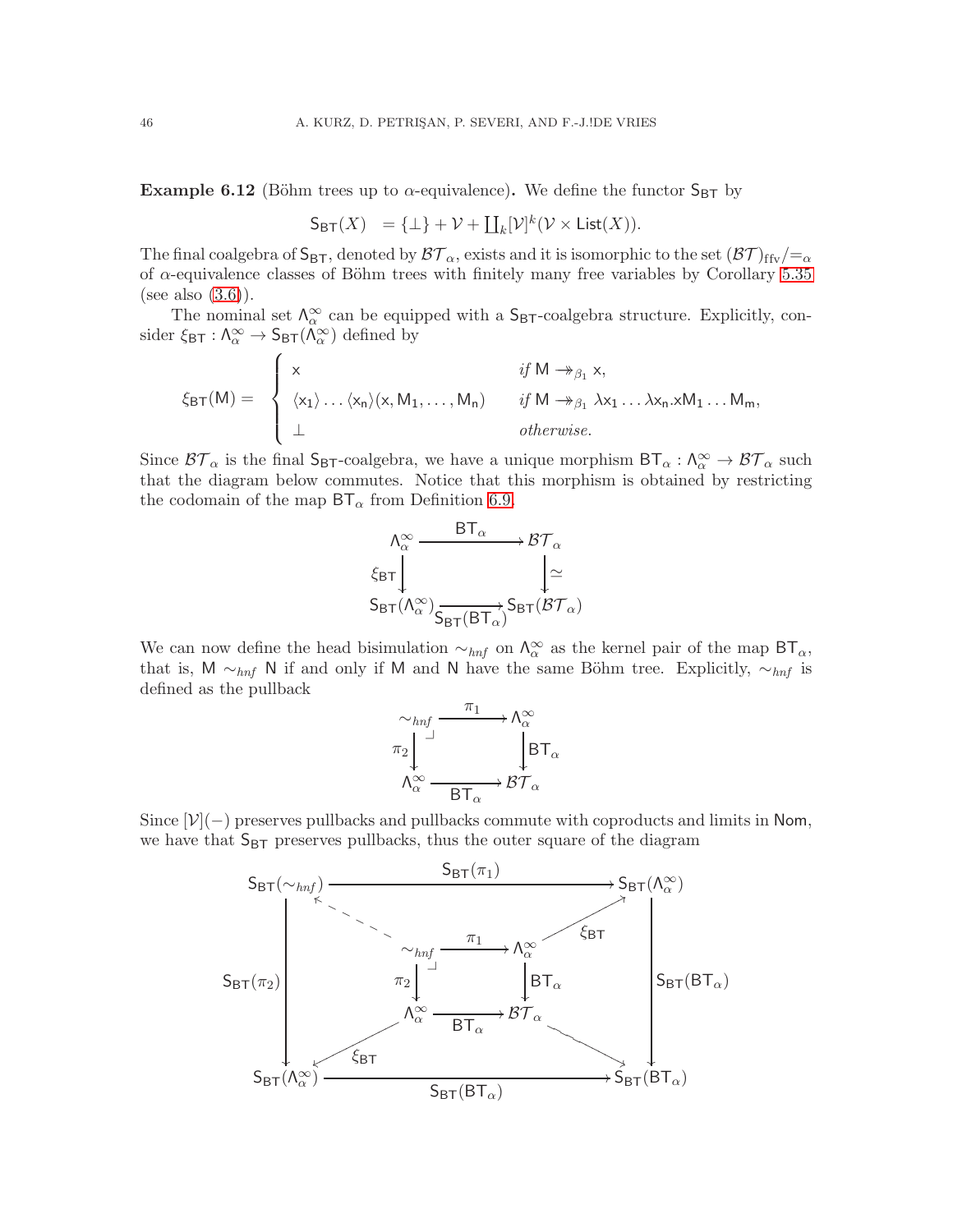is also a pullback. Therefore we obtain an  $S_{BT}$ -coalgebra structure on  $\sim_{hnf}$  such that the diagram

<span id="page-48-0"></span>
$$
\Lambda_{\alpha}^{\infty} \longleftarrow \pi_{1} \longrightarrow \Lambda_{\alpha}^{\infty}
$$
\n
$$
\xi_{\text{BT}} \downarrow \qquad \qquad \downarrow \qquad \qquad \Lambda_{\alpha}^{\infty}
$$
\n
$$
S_{\text{BT}}(\Lambda_{\alpha}^{\infty}) \longleftarrow S_{\text{BT}}(\pi_{1}) \longrightarrow S_{\text{BT}}(\pi_{2}) \longrightarrow S_{\text{BT}}(\Lambda_{\alpha}^{\infty})
$$
\n
$$
(6.8)
$$

commutes. This shows that  $\sim_{hnf}$  is a bisimulation in the sense of [\[AM89\]](#page-51-7). The com-mutativity of [\(6.8\)](#page-48-0) means that  $\sim_{hnf}$  is a binary relation on  $\Lambda_{\alpha}^{\infty}$  such that for all M and N, if M ∼<sub>hnf</sub> N and M → <sub> $\beta_1$ </sub>  $\lambda x_1 \ldots \lambda x_n$ .xM<sub>1</sub> ... M<sub>m</sub>, then there are N<sub>1</sub>,..., N<sub>m</sub> such that  $\mathsf{N} \twoheadrightarrow_{\beta_1} \lambda x_1 \ldots \lambda x_n.x\mathsf{N}_1 \ldots \mathsf{N}_m$  and  $\mathsf{M}_i \sim_{hnf} \mathsf{N}_i$  for all  $1 \leq i \leq m$ .

**Example 6.13** (Lévy-Longo trees up to  $\alpha$ -equivalence). We define the functor  $S_{LLT}$  by

$$
S_{LLT}(X) = {\perp} + [\mathcal{V}]X + \mathcal{V} \times \text{List}(X).
$$

The final coalgebra of  $S_{LLT}$ , denoted by  $\mathcal{LLT}_{\alpha}$ , exists and is isomorphic to the set  $(\mathcal{LLT})_{\text{ffv}}/=_\alpha$ by Corollary  $5.35$  (see also  $(3.7)$ ).

The nominal set  $\Lambda_{\alpha}^{\infty}$  can be equipped with an  $S_{LLT}$ -coalgebra structure  $\xi_{LLT}$ :  $\Lambda_{\alpha}^{\infty}$   $\to$  $S_{LLT}(\Lambda_{\alpha}^{\infty})$  as follows:

$$
\xi_{\text{LLT}}(M) = \begin{cases} \langle x \rangle N & \text{if } M \rightarrow_{\beta_2} \lambda x.N, \\ (x, M_1, \dots, M_n) & \text{if } M \rightarrow_{\beta_2} xM_1 \dots M_m, \\ \bot & \text{otherwise.} \end{cases}
$$

The unique map from  $\xi_{LT}$  into the final  $S_{LT}$ -coalgebra is given by the restriction of the map  $LLT_{\alpha}$  from Definition [6.10](#page-46-1) and maps the equivalence class of an infinitary  $\lambda$ -term to its Lévy-Longo tree.

The weak head bisimulation can be defined as the kernel pair of the map

$$
\mathsf{LLT}_\alpha:\Lambda_\alpha^\infty\to\mathcal{LLT}_\alpha.
$$

Similarly to the case of head simulation, we can show that  $\sim_{whnf}$  is a bisimulation in the sense of [\[AM89\]](#page-51-7), namely we have an  $S_{LLT}$ -coalgebra structure on  $\sim_{whnf}$  such that

$$
\Lambda_{\alpha}^{\infty} \leftarrow \frac{\pi_1}{\text{SLIT}} \longrightarrow \Lambda_{\alpha}^{\infty}
$$
\n
$$
\xi_{\text{LLT}} \downarrow \qquad \qquad \downarrow \qquad \qquad \downarrow \qquad \qquad \downarrow \qquad \qquad \downarrow \qquad \qquad \downarrow \qquad \qquad \downarrow \qquad \qquad \downarrow \qquad \qquad \downarrow \qquad \qquad \downarrow \qquad \qquad \downarrow \qquad \qquad \downarrow \qquad \qquad \downarrow \qquad \qquad \downarrow \qquad \qquad \downarrow \qquad \qquad \downarrow \qquad \qquad \downarrow \qquad \qquad \downarrow \qquad \qquad \downarrow \qquad \qquad \downarrow \qquad \qquad \downarrow \qquad \qquad \downarrow \qquad \qquad \downarrow \qquad \qquad \downarrow \qquad \qquad \downarrow \qquad \qquad \downarrow \qquad \qquad \downarrow \qquad \qquad \downarrow \qquad \qquad \downarrow \qquad \qquad \downarrow \qquad \qquad \downarrow \qquad \qquad \downarrow \qquad \qquad \downarrow \qquad \qquad \downarrow \qquad \qquad \downarrow \qquad \qquad \downarrow \qquad \qquad \downarrow \qquad \qquad \downarrow \qquad \qquad \downarrow \qquad \qquad \downarrow \qquad \qquad \downarrow \qquad \qquad \downarrow \qquad \qquad \downarrow \qquad \qquad \downarrow \qquad \qquad \downarrow \qquad \qquad \downarrow \qquad \qquad \downarrow \qquad \qquad \downarrow \qquad \qquad \downarrow \qquad \qquad \downarrow \qquad \qquad \downarrow \qquad \qquad \downarrow \qquad \qquad \downarrow \qquad \qquad \downarrow \qquad \qquad \downarrow \qquad \qquad \downarrow \qquad \qquad \downarrow \qquad \qquad \downarrow \qquad \qquad \downarrow \qquad \qquad \downarrow \qquad \qquad \downarrow \qquad \qquad \downarrow \qquad \qquad \downarrow \qquad \qquad \downarrow \qquad \qquad \downarrow \qquad \qquad \downarrow \qquad \qquad \downarrow \qquad \qquad \downarrow \qquad \qquad \downarrow \qquad \qquad \downarrow \qquad \qquad \downarrow \qquad \qquad \downarrow \qquad \qquad \downarrow \qquad \qquad \downarrow \qquad \qquad \downarrow \qquad \qquad \downarrow \qquad \qquad \downarrow \qquad \qquad \downarrow \qquad \qquad \
$$

The commutativity of the above diagram means that the weak head bisimulation  $\sim_{whnf}$  is a binary relation on  $\Lambda_{\alpha}^{\infty}$  such that for all M and N, if M  $\sim_{whnf} N$ , the following hold: (1) M  $\rightarrow_{\beta_2}$   $\lambda$ x.M then N  $\rightarrow_{\beta_2}$   $\lambda$ x.N and M  $\sim_{whnf}$  N. (2)  $M \rightarrow_{\beta_2} xM_1 \dots M_m$  then  $N \rightarrow_{\beta_1} xN_1 \dots N_m$  and  $M_i \sim_{whnf} N_i$  for all  $1 \leq i \leq m$ .

<span id="page-48-1"></span>**Example 6.14** (Berarducci trees up to  $\alpha$ -equivalence). By Theorem [5.4,](#page-17-0) the final coalgebra of  $S_{\text{Ber}T}$  exists where

 $S_{\text{Ber}}(X) = [\mathcal{V}|X + \{\bot\} \times \text{List}(X) + \mathcal{V} \times \text{List}(X) + \text{Stream}(X)]$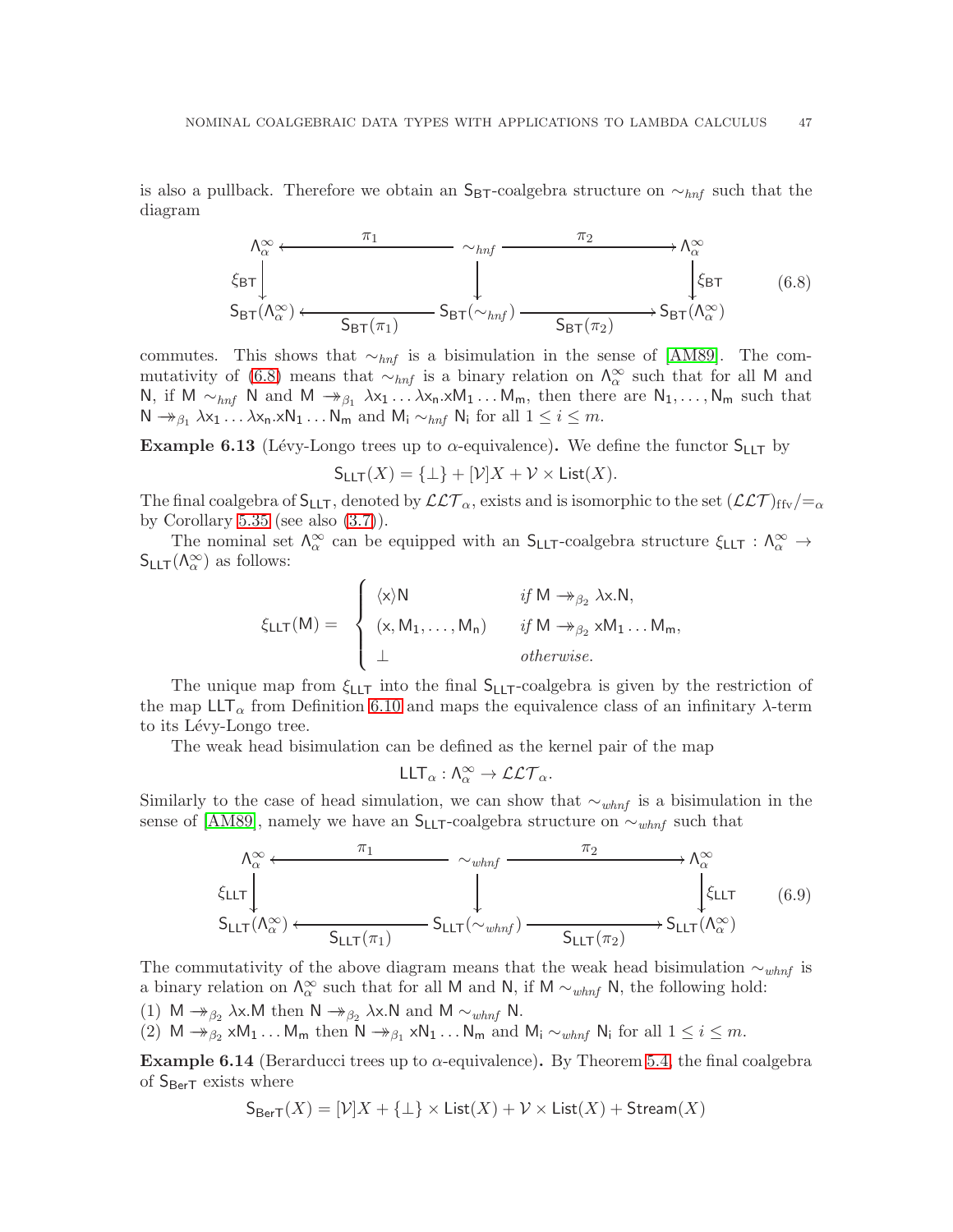However, we cannot apply Corollary [5.35](#page-29-2) in this case because our current definition of binding signatures does not include infinite products, e.g. Stream.

<span id="page-49-0"></span>6.5. Infinitely Many Free Variables. In this section we follow a suggestion from Pitts to treat the case of terms with infinitely many free variables. In Theorem [5.19](#page-23-2) we proved that  $(\Lambda^{\infty}/=_\alpha, d^{\infty}_{\alpha})$  is isomorphic to  $(\Lambda/=_\alpha)^{\infty}$  provided that V is uncountable. However, the isomorphism does not hold if  $V$  is countable (Example [5.20\)](#page-23-1). Moreover, even if  $V$  is countable and the set  $(\Lambda/\equiv_\alpha)^\infty$  can be equipped with a permutation action,  $(\Lambda/\equiv_\alpha)^\infty$  is not a nominal set, since the terms with infinitely many free variables are not finitely supported. One way to deal with terms with infinitely many free variables, without leaving the world of nominal sets, is to extend the calculus with constants and to regard the free variables as constants.

Let C be a countable set of names. The sets  $\Lambda(\mathcal{C})$  and  $\Lambda(\mathcal{C})^{\infty}$  are the sets  $\Lambda$  and  $\Lambda^{\infty}$ extended with a set of constants  $\mathcal{C}$ . We can equip the set  $\mathcal{C}$  with the trivial permutation action and consider the functor  $L_{\alpha} + C$ : Nom  $\rightarrow$  Nom. The following proposition follows from [\[Pit11,](#page-53-2) Theorem 5.12], or [\[Pit06,](#page-53-1) Theorem 5.1, Remark 5.3].

**Proposition 6.15.** *The initial algebra of*  $L_{\alpha} + C$  *is the nominal set*  $\Lambda(C)/=_{\alpha}$  *of*  $\lambda$ -terms *extended with* C*-constants up to* α*-equivalence.*

The following proposition follows from Corollary [5.35](#page-29-2) since  $L_{\alpha} + C$  is a functor obtained from a binding signature (see Definition [5.8](#page-19-3) and Proposition [5.6\)](#page-18-2).

<span id="page-49-1"></span>**Proposition 6.16.** *The final coalgebra of*  $L_{\alpha} + C$  *is isomorphic to the nominal sets*  $(\Lambda(\mathcal{C})/\equiv_\alpha)_{\text{fs}}^\infty$  and  $\Lambda(\mathcal{C})_{\text{ffv}}^\infty/\equiv_\alpha$ .

**Proposition 6.17.** Let  $\rho: V \to C$  be a bijection. We have an isomorphism Tr between  $\Lambda/\!\!=_{\alpha}$  and the set of closed terms in  $(\Lambda(\mathcal{C})/\!\!=_{\alpha})^0$ .

*Proof.* The map  $Tr: \Lambda \to \Lambda(\mathcal{C})^0$  is defined inductively as follows:

$$
Tr(x) = \rho(x)
$$
  
\n
$$
Tr(MN) = Tr(M)Tr(N)
$$
  
\n
$$
Tr(\lambda x.M) = \lambda x.Tr(M)[x/\rho(x)]
$$

where  $Tr(M)[x/\rho(x)]$  is the result of replacing  $\rho(x)$  by x in  $Tr(M)$ .

It is easy to check that if  $M = \alpha N$  then  $Tr(M) = \alpha Tr(N)$ . Hence, Tr can be defined on equivalence classes and we have  $\text{Tr}: \Lambda/\text{=}_{\alpha} \to (\Lambda(\mathcal{C})/\text{=}_{\alpha})^0$ . Note that the map  $\text{Tr}$  is not finitely supported. For example,  $Tr((xy) \cdot x) \neq (xy) \cdot Tr(x)$  if  $\rho(x) \neq \rho(y)$ . Hence, we cannot apply Pitts' alpha structural induction principle.

The inverse of Tr is defined as follows. Given an  $\alpha$ -equivalence class  $[M]_{\alpha} \in (\Lambda(\mathcal{C})/_{\alpha})^0$ , we can find a representative  $M \in \Lambda(\mathcal{C})^0$  such that the set of bound variables of M is disjoint from the image under  $\rho^{-1}$  of the constants occurring in M. We put  $Tr^{-1}(M)$  to be the equivalence class of the term obtained by replacing each constant  $b$  occurring in  $M$  by  $\rho^{-1}(b)$ .  $\Box$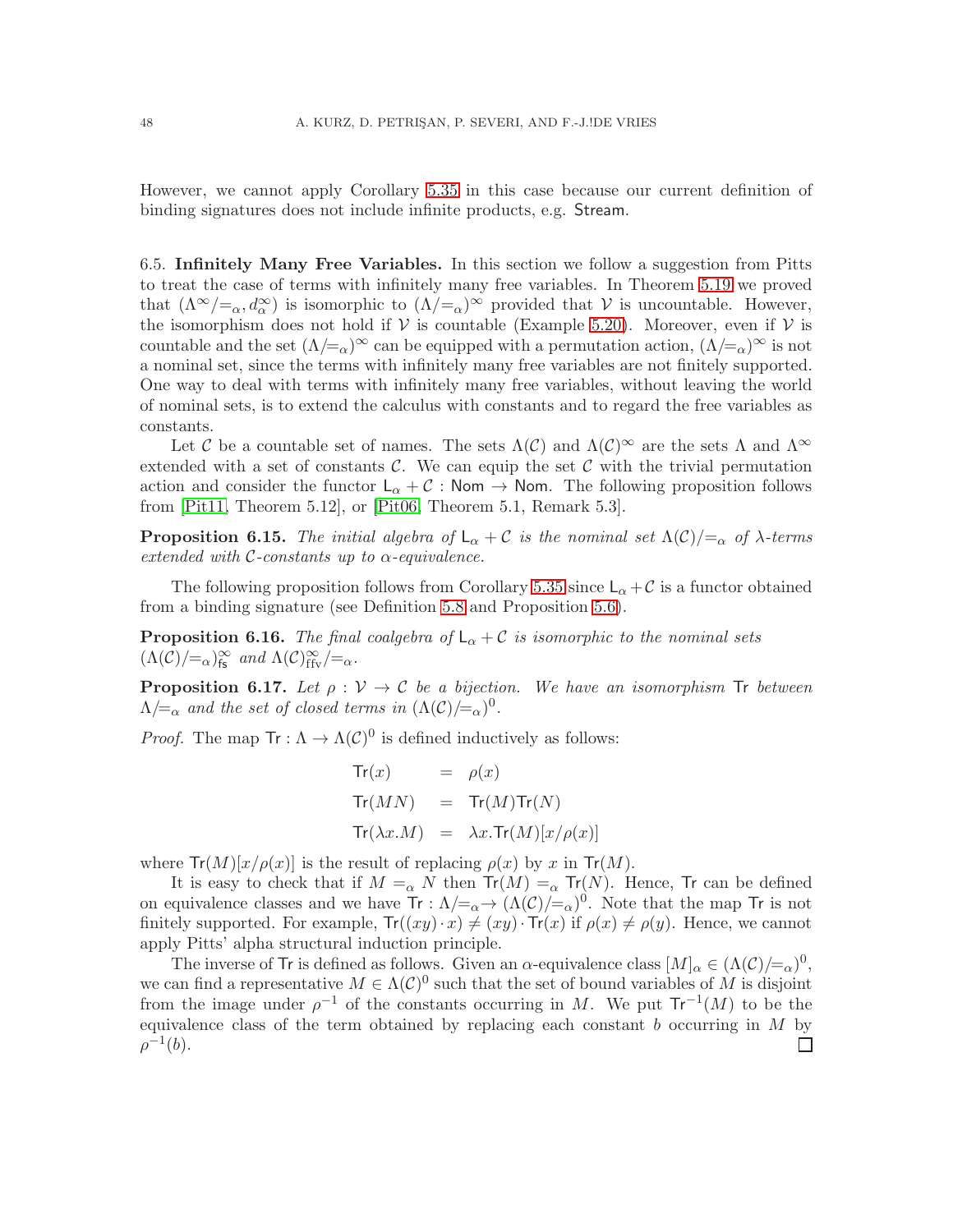## <span id="page-50-1"></span>**Proposition 6.18.** *The set*  $(\Lambda/\equiv_{\alpha})^{\infty}$  *is isomorphic to*  $(\Lambda(\mathcal{C})^{\infty}_{\text{ffv}}/\equiv_{\alpha})^0$ .

*Proof.* By the universal property of the Cauchy completion, Tr is extended to an isomorphism between  $(\Lambda/\equiv_\alpha)^\infty$  and the completion of  $(\Lambda(\mathcal{C})/\equiv_\alpha)^0$ . The proof is complete by observing that the isomorphism between  $(\Lambda(\mathcal{C})/\equiv_{\alpha})_{\text{fs}}^{\infty}$  and  $\Lambda(\mathcal{C})_{\text{ffv}}^{\infty}/\equiv_{\alpha}$  (see Proposition [6.16\)](#page-49-1) cuts down to an isomorphism between the completion of  $(\Lambda(\mathcal{C})/=_\alpha)^0$  and  $(\Lambda(\mathcal{C})^{\infty}_{\text{ffv}}/=_\alpha)^0$ . Explicitly, given a Cauchy sequence in  $\Lambda/\mathbf{=}_{\alpha}$ , the image under Tr is a *finitely supported* Cauchy sequence in  $(\Lambda(\mathcal{C})/_{\mathcal{A}})^0$ , and thus also in  $\Lambda(\mathcal{C})/_{\mathcal{A}}$ . Thus it converges to a unique element of  $(\Lambda(\mathcal{C})_{\text{ffv}}^{\infty}/\text{=}_{\alpha})^0$ . Conversely, given  $M \in (\Lambda(\mathcal{C})_{\text{ffv}}^{\infty}/\text{=}_{\alpha})^0$ , we consider the truncations  $M^n$ . Their translations  $Tr^{-1}(M^n)$  in  $\Lambda/\!\!=_{\alpha}$  form a Cauchy sequence and we map M to its limit.  $\Box$ 

Substitution is defined on  $\Lambda(\mathcal{C})_{\text{ffv}}^{\infty}/=\alpha$  by instantiating Definition [6.2.](#page-42-3) Now,  $\beta$ -reduction restricts to  $(\Lambda(\mathcal{C})_{\text{ffv}}^{\infty}/\text{=}_{\alpha})^0$  and can be defined on  $(\Lambda/\text{=}_{\alpha})^{\infty}$  via the translation Tr. We illustrate how this works with an example.

**Example 6.19.** Consider the term  $(\lambda x_0x_1.x_0x_1)$ allfv, where allfv =  $x_0(x_1(x_2(...)))$  given in [\(1.4\)](#page-4-1). Suppose  $C = \{c_0, c_1, ...\}$  and  $\rho(x_i) = c_i$  for all *i*.

Then,

 $Tr((\lambda x_0x_1.x_0x_1)$ allfv $) = (\lambda x_0x_1.x_0x_1)$ allconst

where allconst =  $c_0(c_1(c_2(\ldots)))$ . The translated term does not contain free variables, but bound variables and constants only. It is important to stress the fact that the constants represent the free variables of the original term. We can now safely perform the  $\beta$ -step

$$
(\lambda x_0 x_1 \ldots x_0 x_1) \text{allconst} \rightarrow_{\beta} (\lambda x_1 \ldots x_0 x_1)[x_0 := \text{allconst}] = \lambda x_1 \text{.allconst } x_1. \tag{6.10}
$$

This β-step is possible because substitution is defined on the set  $(\Lambda(\mathcal{C})_{\text{ffv}}^{\infty}/=_\alpha)$ . According to Proposition [6.18,](#page-50-1) the equivalence class  $[\lambda x_1$  allconst  $x_1]_{\alpha}$  translates back to an element in  $(\Lambda/\equiv_\alpha)^\infty$  which is the limit of the Cauchy sequence  $([\lambda x_n.x_0(x_1 \ldots (x_{n-1} *) )x_n]_\alpha)_n$ . Similar to Example [5.20,](#page-23-1) it does not have any preimage under  $[-]_{\alpha} : \Lambda^{\infty} \to (\Lambda/\equiv_{\alpha})^{\infty}$ .

#### 7. Related and Future Work

<span id="page-50-0"></span>The problem of having insufficiently many fresh variables does not arise if we use de Bruijn indices [\[dB72,](#page-52-15) [Dup00\]](#page-52-16). However, it is unclear whether using de Bruijn indices could lead to a coalgebraic treatment of the corecursion principle.

It would also be interesting to investigate nominal coalgebraic data types with infinitely many free variables based on either Section [6.5](#page-49-0) or on variations of nominal sets allowing countable supports, see e.g. [\[Che06,](#page-52-17) [DG12\]](#page-52-18). This could have applications to the semantics of processes which are able to generate infinitely many fresh names.

Using the 'same' endofunctor as [\[GP99\]](#page-52-0), but on a different category, namely the category Set<sup>F</sup> of presheaves on finite sets, [\[FPT99\]](#page-52-2) also exhibits finite  $\lambda$ -terms as an initial algebra. Roughly speaking, the difference between Nom and  $\mathsf{Set}^{\mathbb{F}}$  is that the latter already comes equipped with a notion of substitution, see [\[Sta07,](#page-53-11) Section 7.3] for details. [\[MU04\]](#page-53-12) further develop substitution for algebraic and coalgebraic datatypes over presheaf-categories and describe the set of infinitary λ-terms as a final coalgebra. [\[AMV11\]](#page-51-8) furthermore study the so-called rational fixed point, again over  $\mathsf{Set}^{\mathbb{F}}$ , as a semantic universe for solutions of higher-order recursion schemes.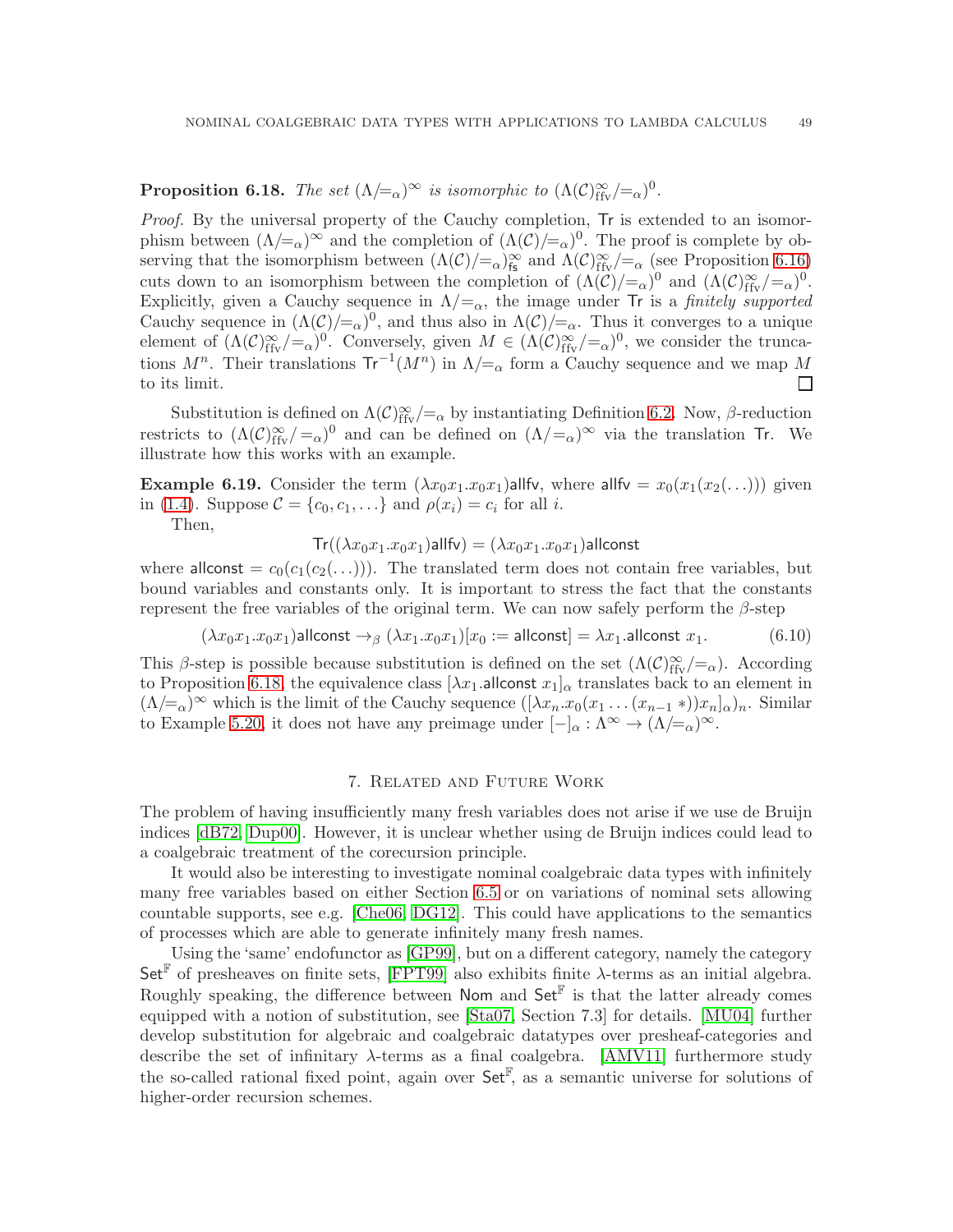In [\[HvO03\]](#page-52-19), the authors define a calculus with an operator called *adbmal* to deal with  $\alpha$ -conversion. This operator removes the scope of a variable. It will be interesting to extend this calculus for infinite terms. Using this operator, it would give an alternative approach to dealing with the problem of having insufficient fresh variables.

Nominal Isabelle provides infrastructure for declaring nominal data types and defining recursive functions over them [\[Urb08\]](#page-53-13). Proposals for codata types in Isabelle are presented in [\[TPB12\]](#page-53-14). It will be nice to include nominal codata types in Isabelle in order to formalise the proofs of some theorems on  $\lambda$ -calculus concerning Böhm trees and infinitary  $\lambda$ -calculus.

Nominal extensions of typed  $\lambda$ -calculus have been proposed in [\[Pit10,](#page-53-15) [Che09\]](#page-52-20) for system T, in [\[Che12\]](#page-52-21) for LF and in [\[WSA09\]](#page-53-16) for the Calculus of Inductive Constructions. Further research could include a study of typing that combines nominal syntax with coinductive data types.

The corecursion principle presented in this paper cannot handle infinitary meta-terms as defined for Infinitary Combinatory Reduction Systems (iCRS) [\[KS11\]](#page-52-22). It will be interesting to prove an  $\alpha$ -coinduction principle that includes meta-variables and meta-terms. However, it is not straightforward to define  $\alpha$ -equivalence on them [\[FG07\]](#page-52-23).

One could also study how to extend the notion of binding signature and Corollary [5.35](#page-29-2) to include infinite products for representing the set of Berarducci trees up to  $\alpha$  (see Example  $6.14$ ). Another possible solution, suggested by a referee, would be to use a version of Beki $\check{c}$ lemma [\[LS81,](#page-53-17) [BBvGvdW95,](#page-52-24) [Fre92\]](#page-52-25) and to replace a nested final coalgebra by a non-nested many-sorted one.

It will also be worthwhile to study  $\alpha$ -corecursion principles for sets of infinitary terms obtained from alternative metrics such as the 001- and 101-metrics [\[KKSdV97\]](#page-52-5) or the metric that captures the infinite normal forms of reactive programs [\[SdV12\]](#page-53-18). Also, meta-terms for Infinitary Combinatory Reduction Systems that satisfy the finite property chain can be defined using an alternative metric ([\[KS11,](#page-52-22) page 20]).

#### <span id="page-51-0"></span>**ACKNOWLEDGEMENTS**

We are grateful to Andy Pitts for suggesting us to treat the infinitely many free variables of a term as constants. We would also like to thank Christian Urban for helpful discussions. Finally, we acknowledge insightful improvements suggested by the referees.

#### <span id="page-51-1"></span>**REFERENCES**

<span id="page-51-8"></span><span id="page-51-7"></span><span id="page-51-6"></span><span id="page-51-5"></span><span id="page-51-4"></span><span id="page-51-3"></span><span id="page-51-2"></span>

| [Abr90]           | S. Abramsky. The lazy lambda calculus. In Research Topics in Functional Programming,              |
|-------------------|---------------------------------------------------------------------------------------------------|
|                   | pages $65-116$ . Addison-Wesley, 1990.                                                            |
| $[Ad\acute{a}03]$ | J. Adámek. On final coalgebras of continuous functors. Theoretical Computer Science,              |
|                   | $294(1/2):3-29$ , 2003.                                                                           |
| [AM89]            | P. Aczel and N. P. Mendler. A final coalgebra theorem. In CTCS, pages 357–365, 1989.              |
| [AMV11]           | J. Adámek, S. Milius, and J. Velebil. Semantics of higher-order recursion schemes. <i>Logical</i> |
|                   | Methods in Computer Science, $7(1)$ , 2011.                                                       |
| [ANS0]            | A. Arnold and M. Nivat. The metric space of infinite trees, algebraic and topological prop-       |
|                   | erties. Fundamenta Informaticae, 4:445-476, 1980.                                                 |
| [AO93]            | S. Abramsky and C.-H. Luke Ong. Full abstraction in the lazy lambda calculus. <i>Information</i>  |
|                   | and Computation, $105(2):159-267$ , 1993.                                                         |
| [AB94]            | J. Adámek and J. Rosicky. Locally Presentable and Accessible Categories. Cambridge Uni-           |
|                   | versity Press, 1994.                                                                              |
|                   |                                                                                                   |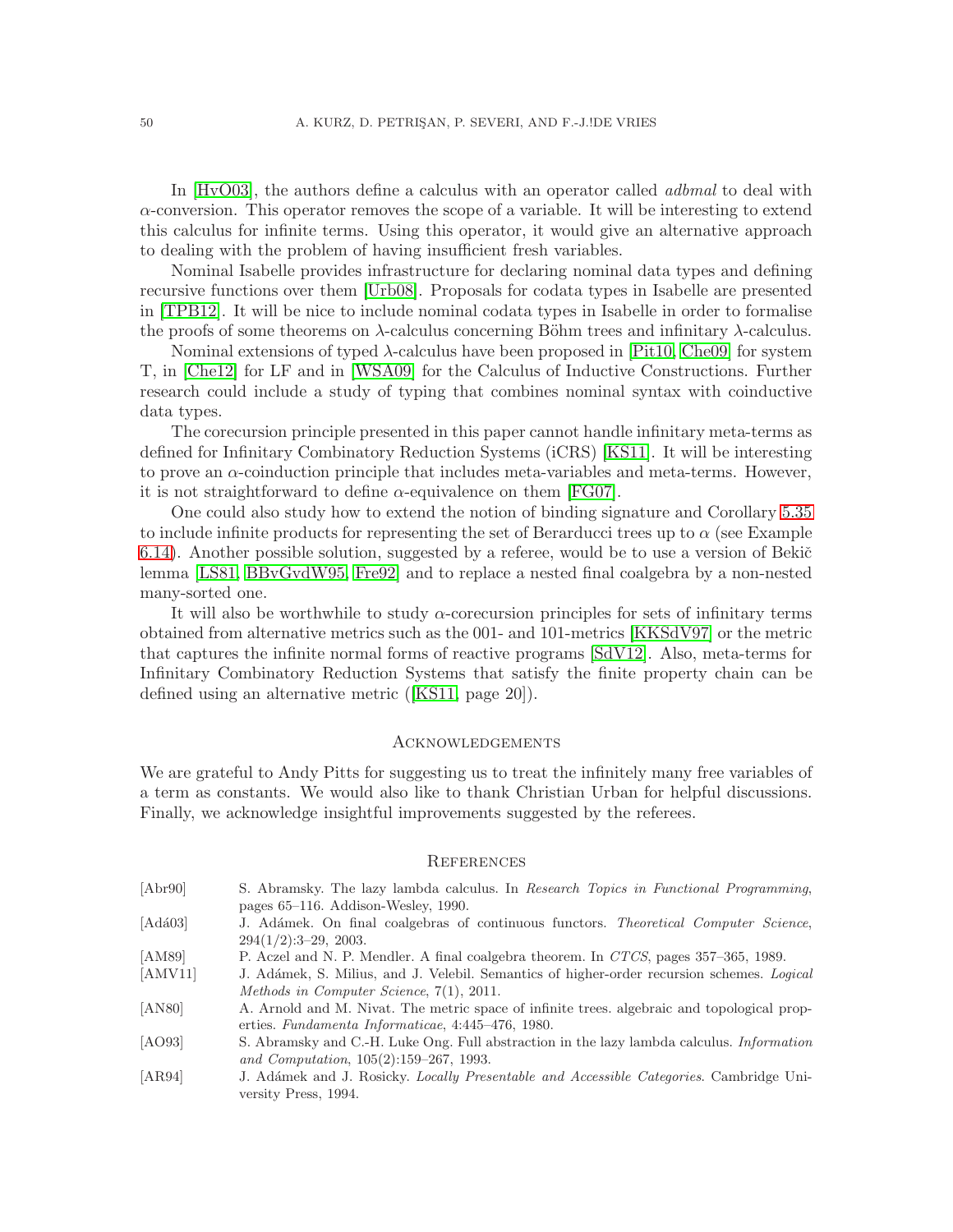<span id="page-52-25"></span><span id="page-52-24"></span><span id="page-52-23"></span><span id="page-52-22"></span><span id="page-52-21"></span><span id="page-52-20"></span><span id="page-52-19"></span><span id="page-52-18"></span><span id="page-52-17"></span><span id="page-52-16"></span><span id="page-52-15"></span><span id="page-52-14"></span><span id="page-52-13"></span><span id="page-52-12"></span><span id="page-52-11"></span><span id="page-52-10"></span><span id="page-52-9"></span><span id="page-52-8"></span><span id="page-52-7"></span><span id="page-52-6"></span><span id="page-52-5"></span><span id="page-52-4"></span><span id="page-52-3"></span><span id="page-52-2"></span><span id="page-52-1"></span><span id="page-52-0"></span>

| $\left[\text{Bar}84\right]$ | H. P. Barendregt. The Lambda Calculus: Its Syntax and Semantics. North-Holland, Ams-<br>terdam, Revised edition, 1984.                                                                                                                                                          |
|-----------------------------|---------------------------------------------------------------------------------------------------------------------------------------------------------------------------------------------------------------------------------------------------------------------------------|
| $\left[\text{Bar99}\right]$ | M. Barr. Terminal coalgebras for endofunctors on sets. Theoretical Computer Science,<br>$114(2):299-315, 1999.$                                                                                                                                                                 |
| [BBKL12]                    | M. Bojanczyk, L. Braud, B. Klin, and S. Lasota. Towards nominal computation. In POPL,<br>pages 401-412, 2012.                                                                                                                                                                   |
|                             | [BBvGvdW95] R. C. Backhouse, M. Bijsterveld, R. van Geldrop, and J. van der Woude. Categorical fixed<br>point calculus. In Category Theory and Computer Science, pages 159–179, 1995.                                                                                           |
| [Ber96]                     | A. Berarducci. Infinite $\lambda$ -calculus and non-sensible models. In Logic and algebra (Pontignano,<br>1994), pages 339-377. Dekker, New York, 1996.                                                                                                                         |
| [Che06]                     | J. Cheney. Completeness and Herbrand theorems for nominal logic. Journal of Symbolic<br>Logic, $71(1):299-320$ , $2006$ .                                                                                                                                                       |
| [Che09]                     | J. Cheney. A simple nominal type theory. Electronic Notes on Theoretical Computer Science,<br>228:37-52, 2009.                                                                                                                                                                  |
| [ <b>Che12</b> ]            | J. Cheney. A dependent nominal type theory. Logical Methods in Computer Science, 8(1),<br>2012.                                                                                                                                                                                 |
| [dB72]                      | N. G. de Bruijn. Lambda Calculus Notation with Nameless Dummies, a Tool for Automatic<br>Formula Manipulation, with applications to the Church-Rosser Theorem. Indagationes Math-<br>ematicae, 34:381-392, 1972.                                                                |
| [DG12]                      | G. Dowek and M. J. Gabbay. Permissive-nominal logic: First-order logic over nomi-<br>nal terms and sets. ACM Transactions on Computational Logic, 13(3):A1-A37, 2012.<br>http://www.odysci.com/article/1010113018587267.                                                        |
| [Dup00]                     | Y. D. Duppen. A coalgebraic approach to lambda calculus. Master's thesis, Vrije Universiteit<br>Amsterdam, 2000.                                                                                                                                                                |
| [FG07]                      | M. Fernández and M. J. Gabbay. Nominal rewriting. Information and Computation,<br>$205(6):917-965$ , 2007.                                                                                                                                                                      |
| [FPT99]                     | M. Fiore, G. D. Plotkin, and D. Turi. Abstract syntax and variable binders. In LICS, pages<br>$193 - 202$ , 1999.                                                                                                                                                               |
| [Fre92]                     | P. Freyd. Remarks on algebraically compact categories. In Applications of Categories in<br>Computer Science, volume 77 of London Math. Soc. Lecture Notes Series, pages $95 - 106$ .<br>Cambridge University Press, 1992.                                                       |
| [GP99]                      | M. J. Gabbay and A. M. Pitts. A new approach to abstract syntax involving binders. In<br>LICS, pages 214-224, 1999.                                                                                                                                                             |
| [GP01]                      | M. J. Gabbay and A. M. Pitts. A new approach to abstract syntax with variable binding.<br>Formal Aspects of Computing, $13(3-5)$ : 341-363, 2001.                                                                                                                               |
| [Hof99]                     | M. Hofmann. Semantical analysis of higher-order abstract syntax. In LICS, pages 204-213,<br>1999.                                                                                                                                                                               |
| [HvO03]<br>[Jec73]          | D. Hendriks and V. van Oostrom. Adbmal. In CADE, pages 136–150, 2003.                                                                                                                                                                                                           |
| [KdV03]                     | T. Jech. The axiom of choice. North-Holland, 1973.<br>J. R. Kennaway and F. J. de Vries. Infinitary rewriting. In Terese, editor, Term Rewriting<br>Systems, volume 55 of Cambridge Tracts in Theoretical Computer Science, pages 668-711.<br>Cambridge University Press, 2003. |
| [Kel82]                     | M. Kelly. Basic Concepts of Enriched Category Theory. Number 64 in London Mathematical<br>Society Lecture Notes. Cambridge University Press, 1982.                                                                                                                              |
| [KKSdV95]                   | J. R. Kennaway, J. W. Klop, M. R. Sleep, and F. J. de Vries. Infinite lambda calculus and<br>Böhm models. In $RTA$ , pages $257-270$ , 1995.                                                                                                                                    |
| [KKSdV97]                   | J. R. Kennaway, J. W. Klop, M. R. Sleep, and F. J. de Vries. Infinitary lambda calculus.<br><i>Theoretical Computer Science</i> , 175(1):93-125, 1997.                                                                                                                          |
| [Koc72]                     | A. Kock. Strong functors and monoidal monads. Archiv der Mathematik, 23(1):113-120,<br>1972.                                                                                                                                                                                    |
| [KPSdV12]                   | A. Kurz, D. Petrisan, P. G. Severi, and F. J. de Vries. An alpha-corecursion principle for the<br>infinitary lambda calculus. In CMCS, pages 130-149, 2012.                                                                                                                     |
| [KS11]                      | J. Ketema and J. Grue Simonsen. Infinitary combinatory reduction systems. Information<br>and Computation, $209(6):893-926$ , $2011$ .                                                                                                                                           |